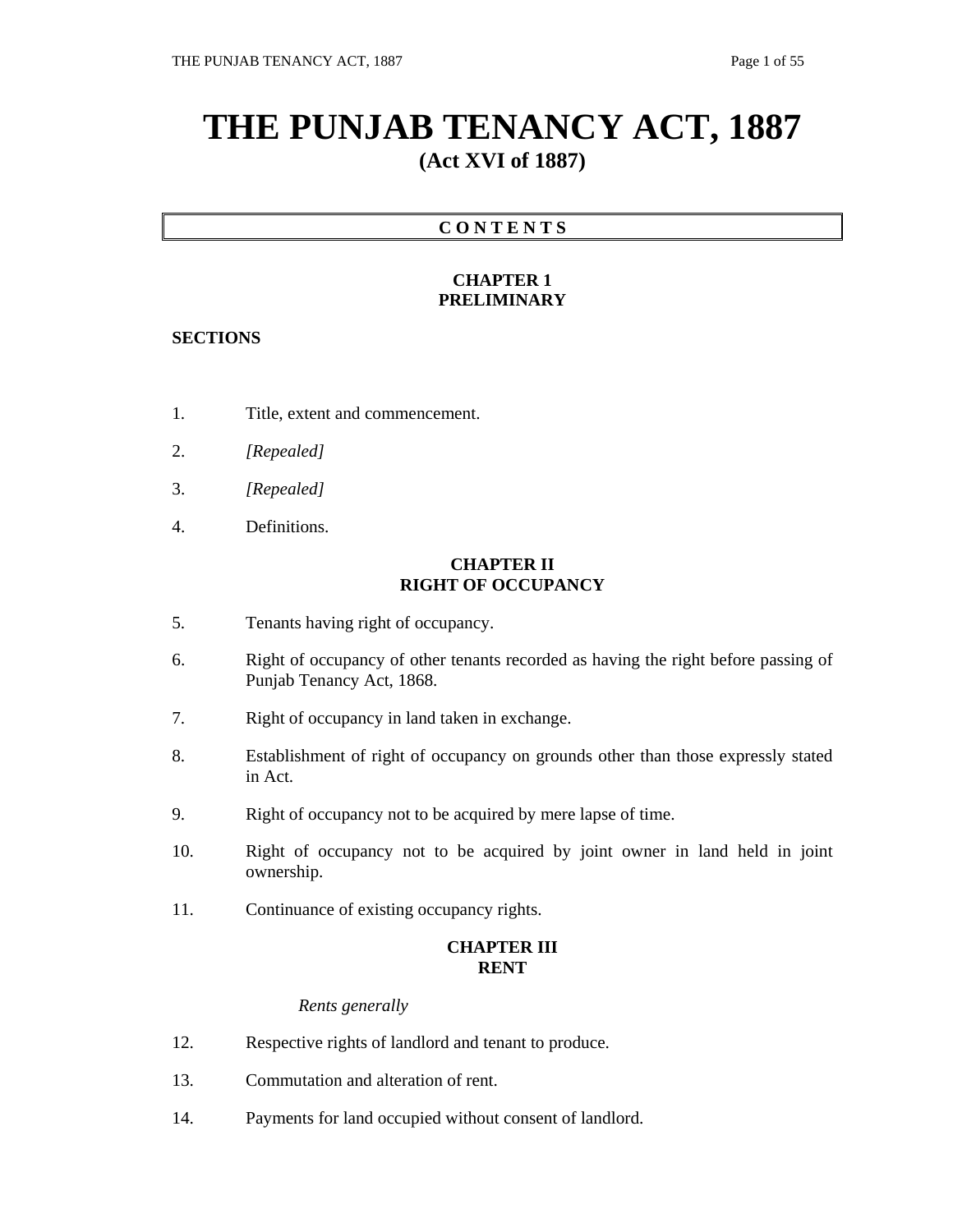- 15. Collection of rents of undivided property.
- 15-A. Rights and liabilities regarding rent and government dues.

 *Produce rent* 

- 16. Presumption with respect to produce removed before division or appraisement.
- 17. Appointment of referee for division or appraisement.
- 18. Appointment of assessors and procedure of referee.
- 19. Procedure after division or appraisement.
- 20. Enhancement of produce rents of occupancy tenants.
- 21. Reduction of rents referred to in the last foregoing section. *Cash-rents paid by tenants having right of occupancy*
- 22. Enhancement of cash rents of occupancy tenants.
- 23. Reduction of rents referred to in the last foregoing section.

*General provisions relating to suits for enhancement or reduction of rent*

- 24. Enhancement and reduction of rent by suit.
- 25. Discretion as to extent of enhancement or reduction.
- 26. Time for enhancement or reduction to take effect.

*Adjustment of rents expressed in terms of the land-revenue.*

27. Adjustment of rents expressed in terms of the land-revenue.

*Adjustment of rents paid by occupancy tenants in Attock District.*

27-A. Adjustment of rents paid by occupancy tenants in Attock District.

*Alteration of rent on alteration of area*

28. Alteration of rent on alteration of area.

#### *Remission*

- 29. Remission of rent by Courts decreeing arrears.
- 30 Remission and suspension of rent consequent on like treatment of land-revenue. *Deposits*
- 31. Power to deposit rent in certain cases with Revenue-Officer.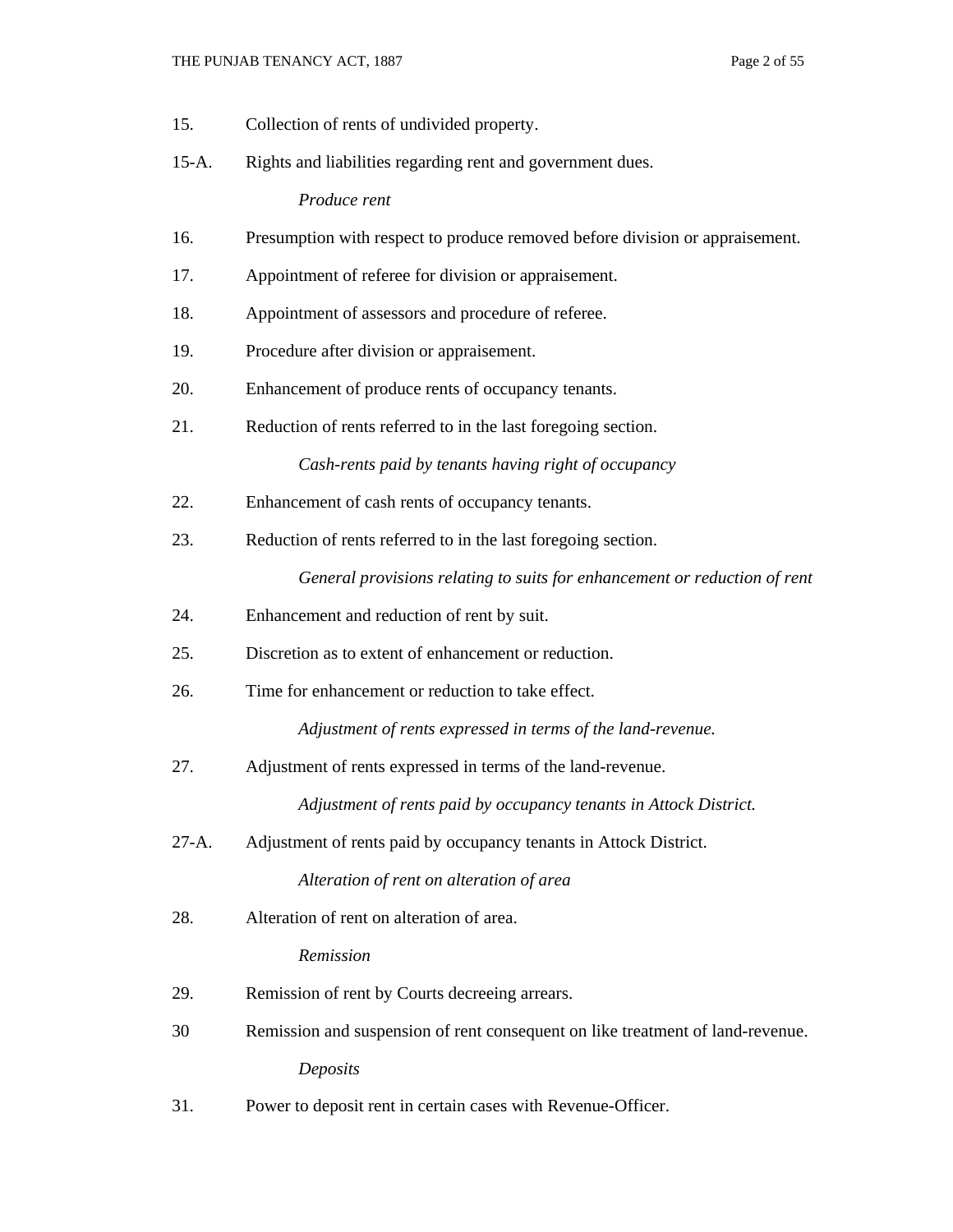32. Effect of depositing rent.

*Recovery of rent from attached produce*

33. Recovery of rent from attached produce.

*Leases for period exceeding term of assessment of land-revenue*

34. Treatment of leases for period exceeding or equal to term of assessment of landrevenue.

## **CHAPTER IV RELINQUISHMENT, ABANDONMENT AND EJECTMENT**

#### *Relinquishment*

- 35. Relinquishment by tenant for a fixed term.
- 36. Relinquishment by any other tenant.
- 37. Relinquishment of part only of a tenancy.

*Abandonment* 

38. Abandonment of tenancy by occupancy tenant.

*Liability to ejectment*

- 39. Grounds of ejectment of occupancy tenant.
- 40. Grounds of ejectment of tenant for a fixed term.
- 41. Ejectment of tenant from year to year.

*Procedure on ejectment*

- 42. Restriction on ejectment.
- 43. Application to Revenue-Officer for ejectment.
- 44. Ejectment for failure to satisfy decree for arrear of rent.
- 45. Ejectment of tenant from year to year by notice.
- 46. Power to make rules.

*General provisions respecting ejectment*

- 47. Time for ejectment.
- 48. Relief against forfeiture.
- 49. Rights of ejected tenants in respect of crops and land prepared for sowing.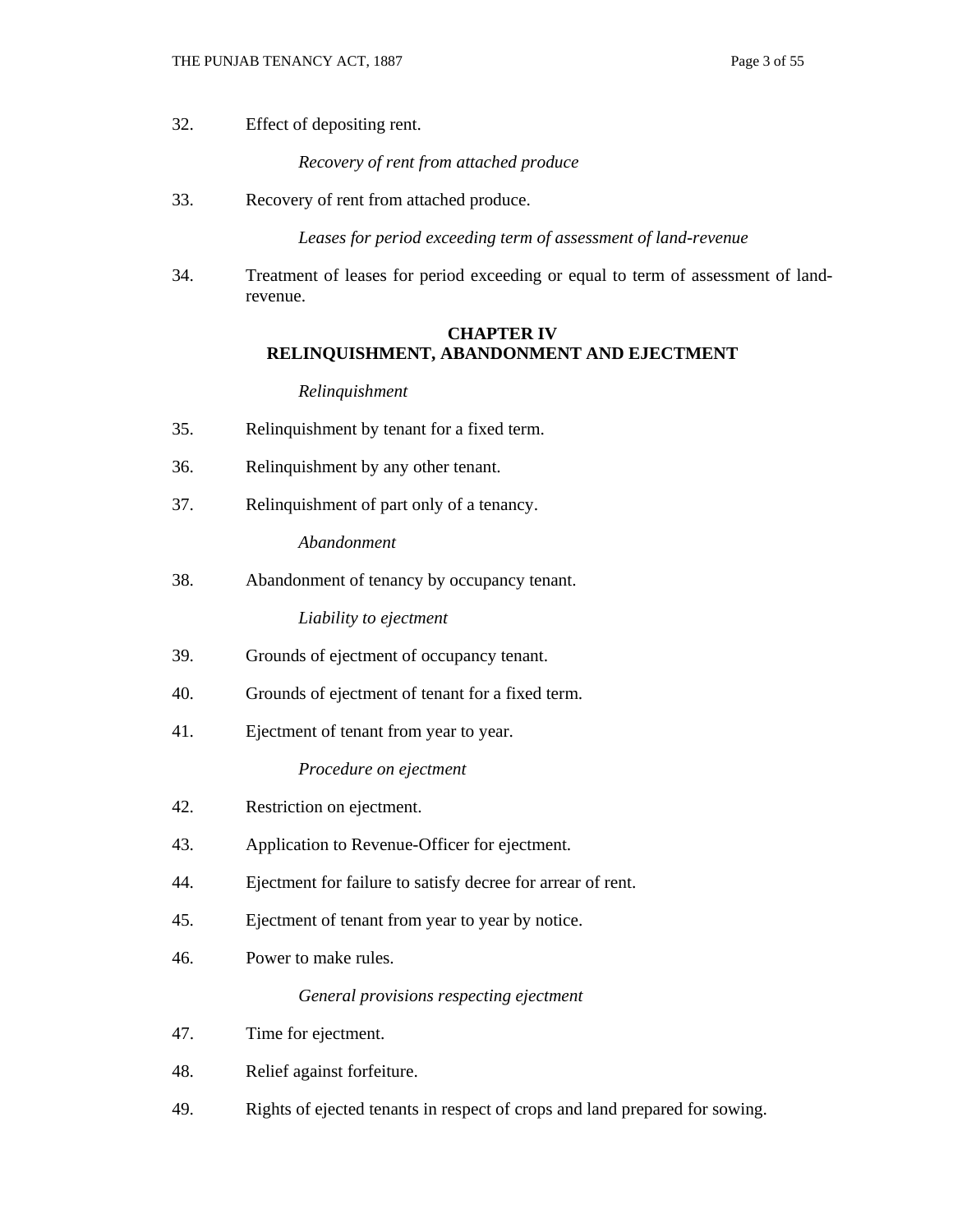## *Relief for wrongful dispossession*

- 50. Relief of wrongful dispossession or ejectment.
- 50-A. Bar to civil suits.
- 51. Bar of relief by suit under section 9, Act I of 1877.

*Power to vary dates prescribed by this Chapter*

52. Power of Provincial Government to fix dates for certain purposes.

# **CHAPTER V**

# **ALIENATION OF, AND SUCCESSION TO, RIGHT OF OCCUPANCY**

# *Alienation*

- 52-A. Provisions of Chapter V not to apply to muqarraridars.
- 53. Private transfer of right of occupancy under section 5 by tenant.
- 54. Procedure on foreclosure of mortgage of right of occupancy under section 5.
- 55. Sale of right of occupancy under section 5 in execution of decree.
- 56. Transfer of right of occupancy under any other section than section 5.
- 57. Rights and liabilities of transferee of right of occupancy.
- 58. Sub-letting.
- 58-A. Transfer of right of occupancy under any section of the Act by exchange.

*Succession*

59 Succession to right of occupancy.

*Irregular transfers*

60. Irregular transfer of right of occupancy.

# **CHAPTER V-A**

*Succession to Non-occupancy Tenancies.*

60-A. Succession to non-occupancy tenancies.

# **CHAPTER VI IMPROVEMENTS AND COMPENSATION**

#### *Improvements by landlords*

61. Improvements by landlords on tenancies of occupancy tenants.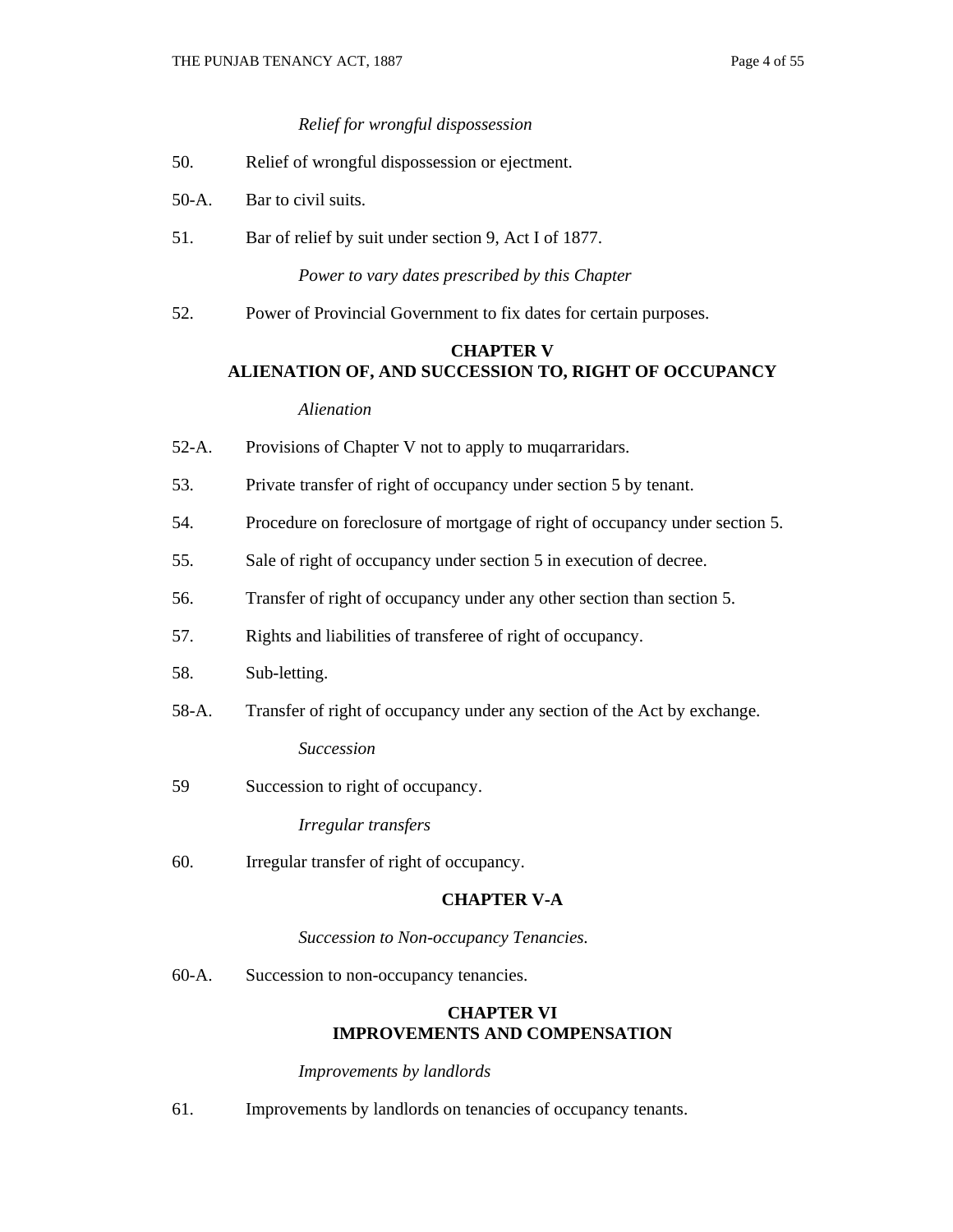62. Enhancement of rent in consideration of an improvement made by a landlord on the tenancy of an occupancy tenant.

#### *Improvements by tenants*

- 63. Title of occupancy tenant to make improvements.
- 64. Title of tenants not having right of occupancy to make improvements.
- 65. Improvements made before commencement of this Act.
- 66. Improvements begun in anticipation of ejectment.
- 67. Tender of lease for twenty years to tenant to be a bar to right to compensation.
- 68. Liability to pay compensation for improvements to tenants on ejectment or on enhancement of his rent.

*Compensation for disturbance of clearing tenants*

69. Compensation for disturbance of clearing tenants.

*Procedure in determining compensation*

- 70. Determination of compensation by Revenue Courts.
- 71. Determination of compensation by Revenue-Officers.
- 72. Matters to be regarded in assessment of compensation for improvements.
- 73. Form of compensation.

*Relief in case of ejectment before determination of compensation*

74. Relief in case of ejectment before determination of compensation.

# **CHAPTER VII JURISDICTION AND PROCEDURE**

## *Jurisdiction*

- 75. Revenue-Officers.
- 76. Applications and proceedings cognizable by Revenue-Officers.
- 77. Revenue Courts and suits cognizable by them. Procedure where revenue matter is raised in a Civil Court.

#### *Administrative control*

- 78. Superintendence and control of Revenue-Officers and Revenue Courts.
- 79. Power to distribute business and withdraw and transfer cases.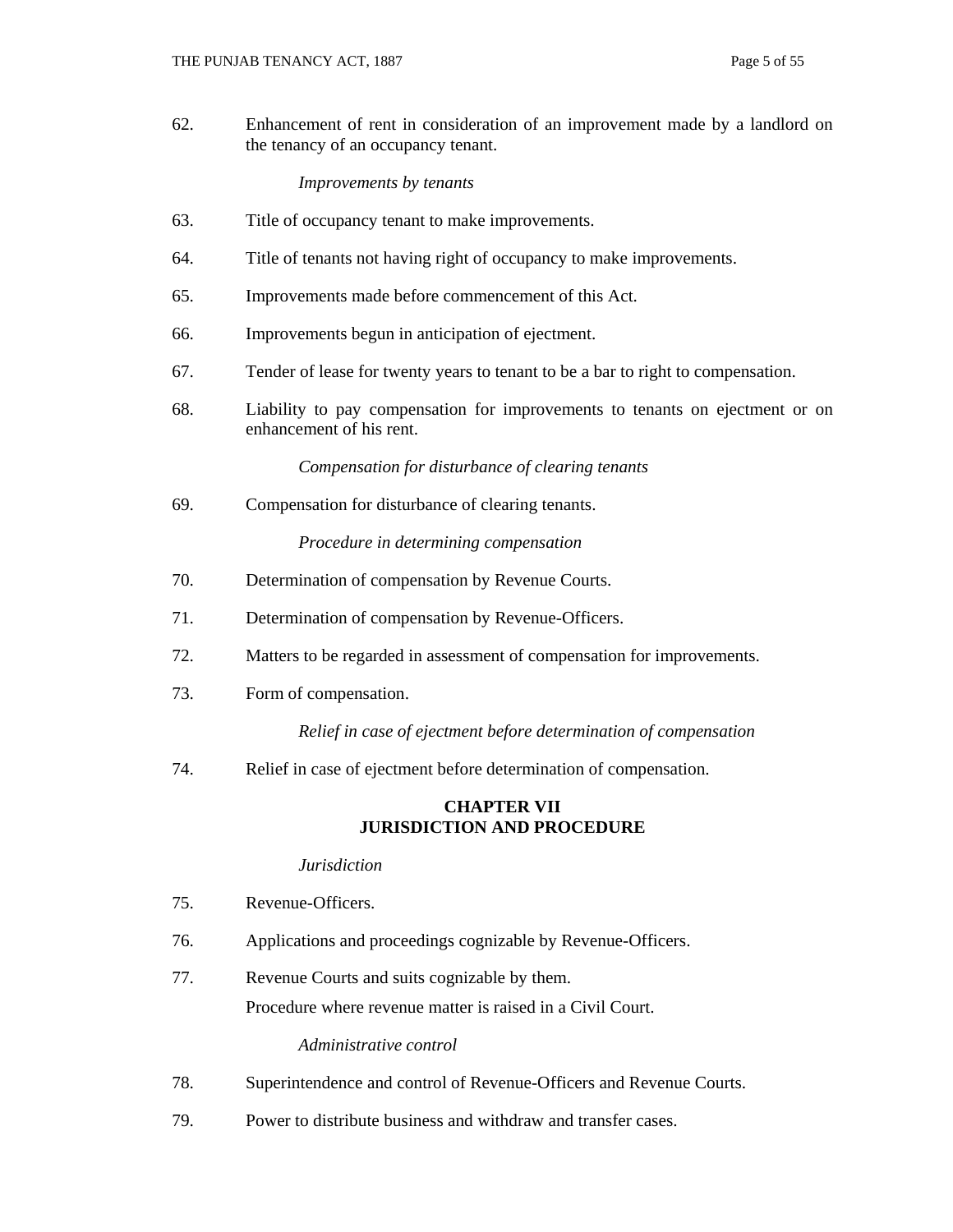#### *Appeal, Review and Revision*

- 80. Appeals.
- 81. Limitation for appeals.
- 82. Review by Revenue-Officers.
- 83. Computation of periods limited for appeals and applications for review.
- 84. Power to call for, examine and revise proceedings of Revenue-Officers and Revenue Courts.

*Procedure*

- 85. Procedure of Revenue-Officers.
- 86. Persons by whom appearances may be made before Revenue-Officers as such and not as Revenue Courts.
- 87. Costs.
- 88. Procedure of Revenue Courts.
- 89. Power of Revenue-Officer or Revenue Court to summon persons.
- 90. Mode of service of summons.
- 91. Mode of service of notice, or order or proclamation or copy thereof.
- 92. Additional mode of publishing proclamation.
- 93. Joinder of tenants as parties to proceeding relating to rent.
- 94. Exception of suits under this Act from operation of certain enactments.
- 95. Payment into Court of money admitted to be due to a third person.
- 96. Execution of decree for arrears of rent.
- 97. Prohibition of imprisonment of tenants in execution of decrees for arrears of rent.
- 98. Power to refer party to Civil Court.
- 99. Power to refer to High Court questions as to jurisdiction.
- 100. Power of High Court to validate proceedings held under mistake as to jurisdiction. *Miscellaneous*
- 101. Place of sitting.
- 102. Holidays.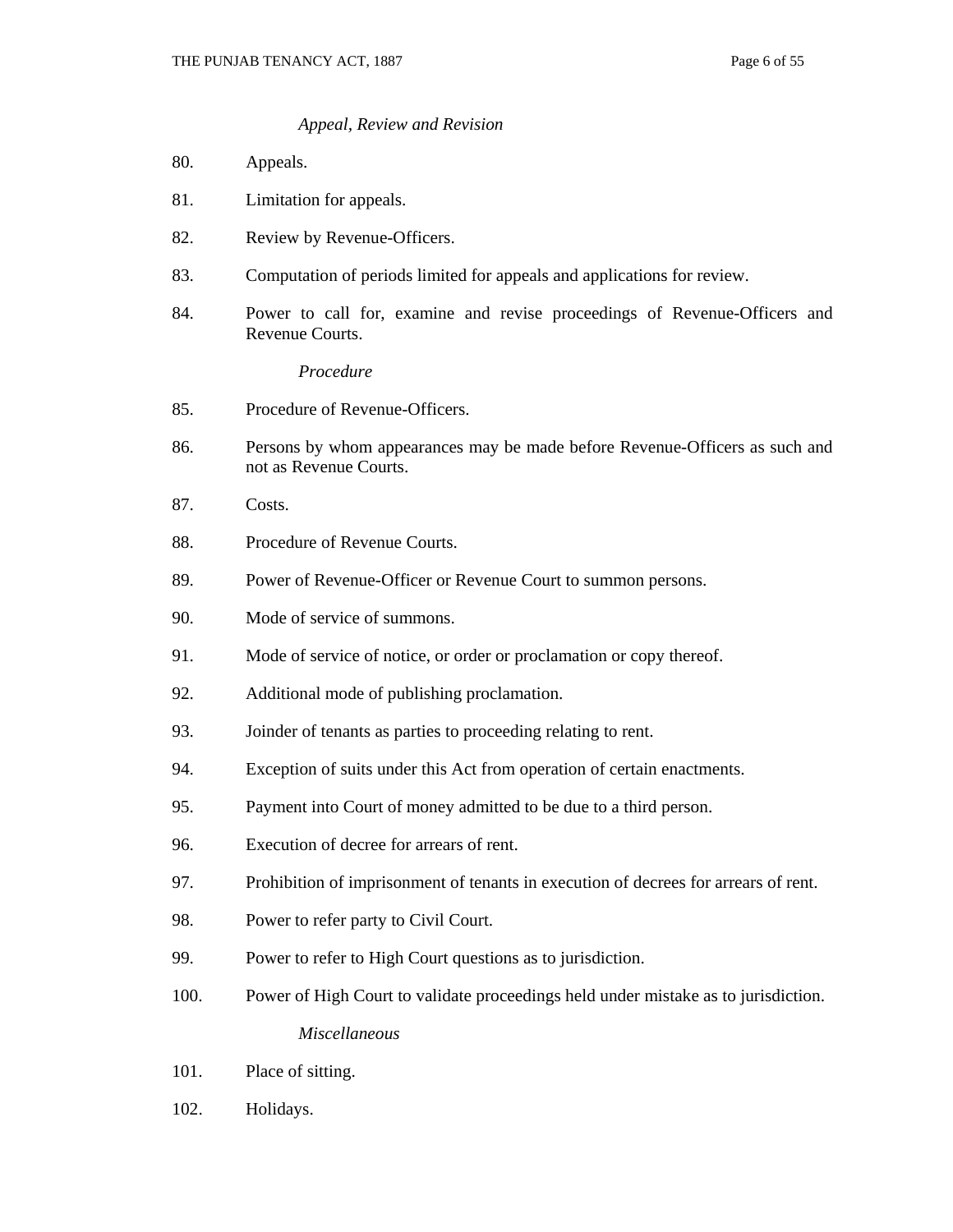- 103. Discharge of duties of Collector dying or being disabled.
- 104. Retention of powers by Revenue-Officer on transfer.
- 105. Conferment of powers of Revenue-Officer or Revenue Court.
- 106. Power of Board of Revenue to make rules.
- 107. Rules to be made after previous publication.
- 108. Powers exercisable by Board of Revenue from time to time.

# **CHAPTER VIII EFFECT OF THIS ACT ON RECORDS-OF-RIGHTS AND AGREEMENTS**

- 109. Nullity of certain entries in records-of-rights.
- 110. Nullity of certain agreements contrary to the Act.
- 111. Saving of other agreements when in writing.
- 112 Effect of certain entries made in records-of-rights before November, 1871.
- 113. Nothing but rent or seed supplied recoverable.
- 114. Extinction of occupancy tenancies.
- 114-A. Extinction of Muqarraridari rights.
- 114-B. Removal of doubts.
- 115. Limits of holding for personal cultivation.
- 116. Offences.

**[\*\*\*\*\*\*\*\*\*\***]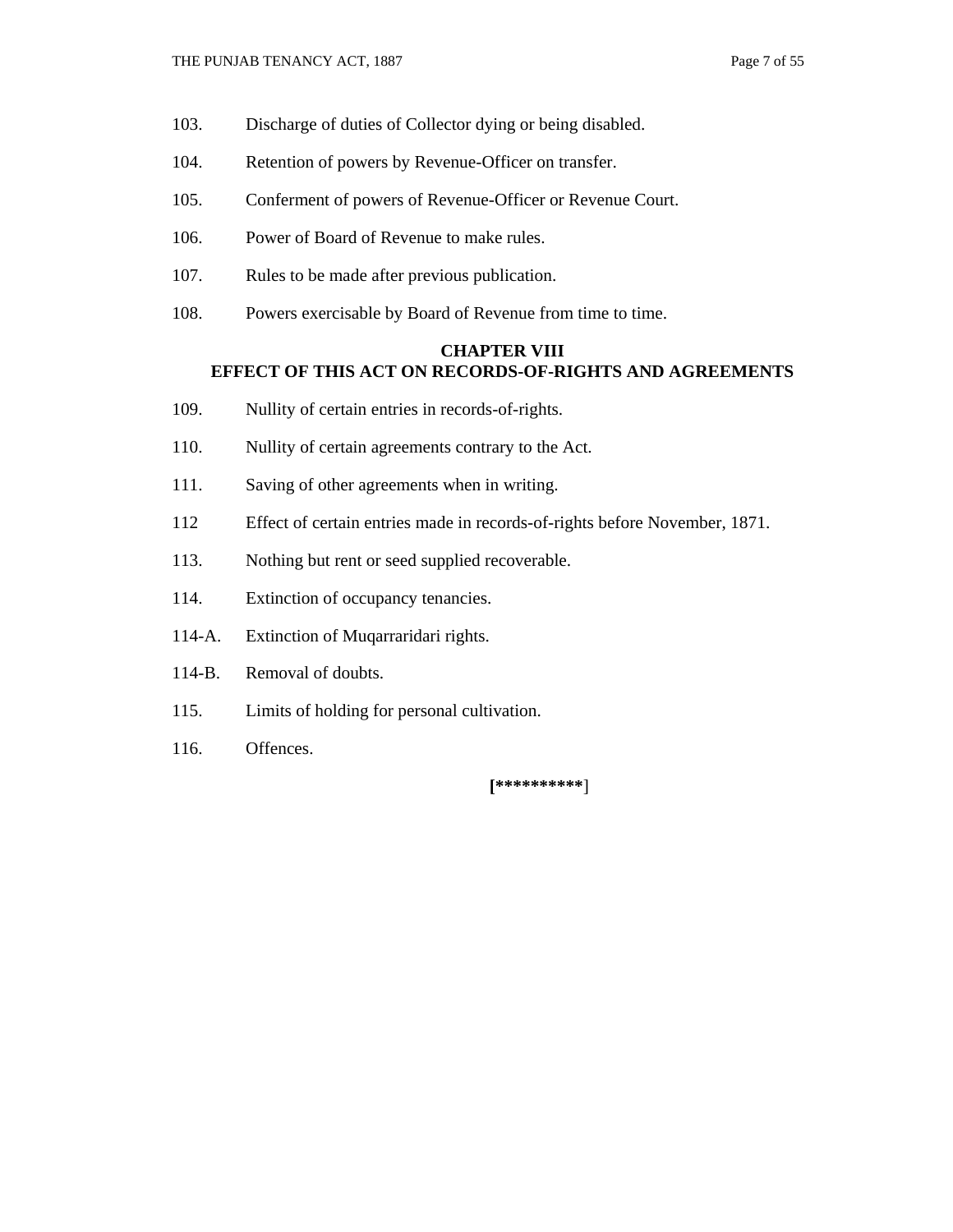# **1 THE PUNJAB TENANCY ACT, 1887 (Act XVI of 1887)**

[23 September 1887]

An Act to amend the law relating to the tenancy of land in the Punjab.

 WHEREAS it is expedient to amend the law relating to the tenancy of land in the Punjab;

It is hereby enacted as follows:-

## **CHAPTER 1 PRELIMINARY**

**1.** Title, extent and commencement. (1) This Act may be called the Punjab Tenancy Act, 1887.

 $\frac{2}{2}$ [(2) It extends to the whole of the Punjab]; and

(3) It shall come into force on such day as the  $\frac{3}{2}$ [Provincial Government] may, by notification, appoint in this behalf.

 $\frac{4}{3}$ [2. **Power to make rules in anticipation of commencement.**  $-$  **\*\*\*\*\*]** 

 $\frac{5}{1}$ [3.] [**3. Repeal.–** *\*\*\*\*\**].

 **4. Definitions.–** In this Act, unless there is something repugnant in the subject or context,**–**

 (1) "land" means land which is not occupied as the site of any building in a town or village and is occupied or has been let for agricultural purposes or for purposes subservient to agriculture or for pasture, and includes the sites of buildings and other structures on such land:

 $\frac{6}{1}$ (1-A) "Government" shall, unless the context otherwise provides, mean the Provincial Government]:

 (2) "pay", with its grammatical variations and cognate expressions, includes, when used with reference to rent, "deliver" and "render", with their grammatical variations and cognate expressions:

 (3) "rent" means whatever is payable to a landlord in money, kind or service by a tenant on account of the use or occupation of land held by him;  $\frac{1}{2}$ [but it shall not include any cess, village cess or other contribution or due or any free personal service]:

 (4) "arrear of rent" means rent which remains unpaid after the date on which it becomes payable:

 (5) "tenant" means a person who holds land under another person, and is or but for a special contract would be, liable to pay rent for that land to that other person; but it does not include–

(a)  $\frac{8}{5}$  \* [\* \* \* \* \* \* \* \* \* \* \*]

(b) a mortgagee of the rights of a land-owner, or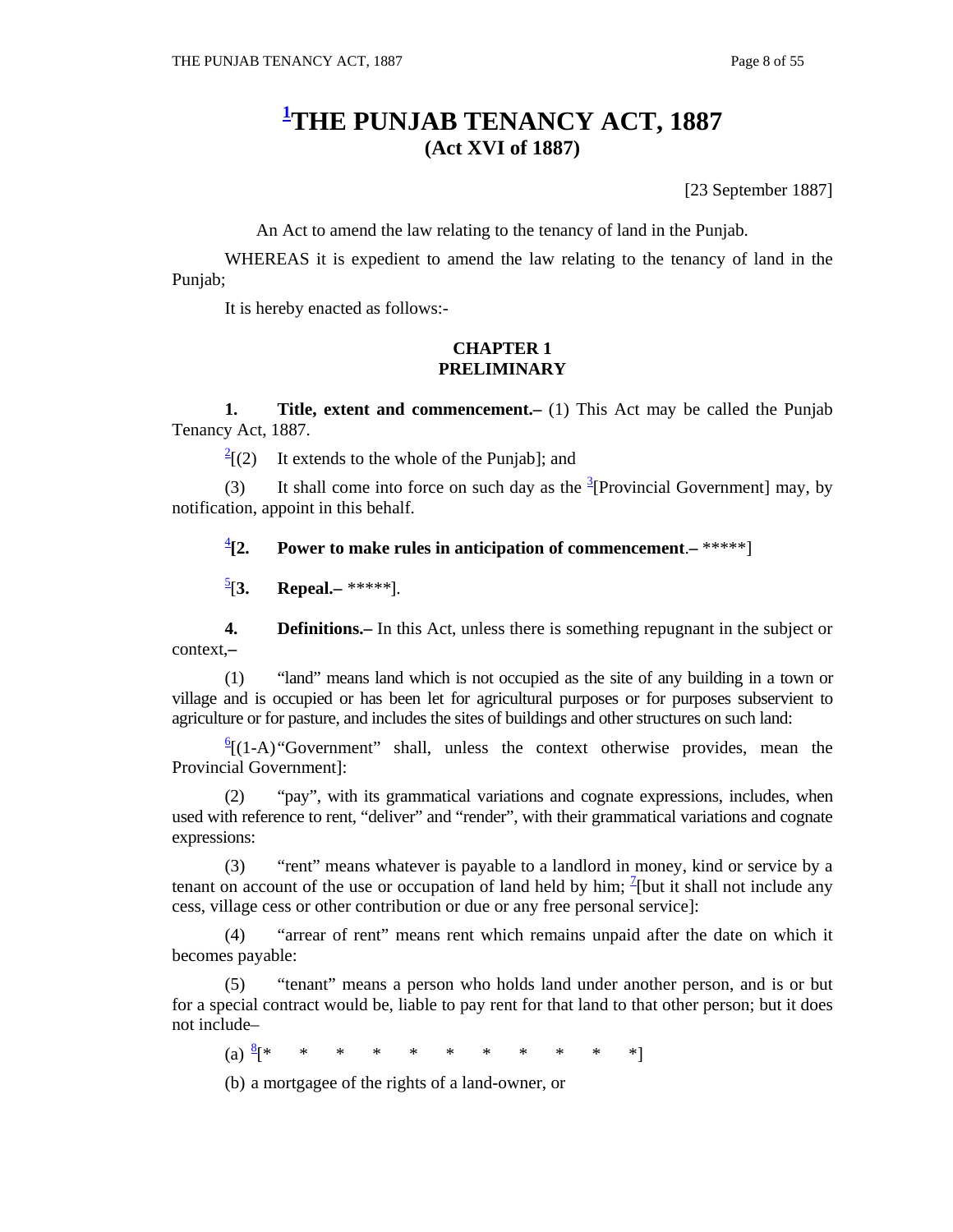- (c) a person to whom a holding has been transferred, or an estate or holding has been let in farm, under the Punjab Land-revenue Act,  $^{9}$ [1967], for the recovery of an arrear of land-revenue or of a sum recoverable as such an arrear, or
- (d) a person who takes from the  $\frac{10}{10}$ [Government] a lease of unoccupied land for the purpose of sub-letting it:

 (6) "landlord" means a person under whom a tenant holds land, and to whom the tenant is, or but for a special contract would be, liable to pay rent for that land:

 (7) "tenant" and "landlord" include the predecessors and successors-in-interest of a tenant and landlord, respectively:

 (8) "tenancy" means a parcel of land held by a tenant of a landlord under one lease or one set of conditions:

 (9) "estate", "land-owner" and "holding" have the meanings respectively assigned to those words in the Punjab Land-revenue Act,  $\frac{11}{1}$ [1967]:

 (10) "land-revenue" means land-revenue assessed under any law for the time being in force or assessable under the Punjab Land-revenue Act,  $\frac{12}{12}$ [1967], and includes–

- (a) any rate imposed in respect of the increased value of land due to irrigation; and
- (b) any sum payable in respect of land, by way of quit-rent or of commutation for service, to the  $\frac{13}{15}$ [Government] or to a person to whom the  $\frac{14}{15}$ [Government] has assigned the right to receive the payment:

 (11) "rates and cesses" means rates and cesses which are primarily payable by land-owners, and includes–

- (a)  $\frac{15}{15}$  \* \* \* \* \* \* \* \* \* \* \* \*
	- (b) the local rate, if any, payable under the  $\frac{16}{2}$ [Punjab Local Government Ordinance, 2001];
	- (c) any annual rate chargeable on owners of lands under section 59 of the  $\frac{17}{8}$  \* \*] Canal and Drainage Act, 1873;
	- (d) the  $\frac{18}{8}$ [\* \* \*] village officer's cesses; and
	- (e) sums payable on account of village expenses:

 $\frac{19}{2}$ [(12) "village cess" means any cess, contribution or due which is customarily leviable, from land-owners and non-land-owners alike, within an estate for the common purposes of the inhabitants thereof, and is neither a payment for the use of any private property or for personal service, nor imposed by or under any enactment for the time being in force, and does not mean any cess, contribution or due leviable, for the benefit of any individual residents or class of residents in the estate, or in relation to any property which is not meant for the common use of all the residents:

 *Explanation–* If any question arises whether any cess, contribution or due is or is not a village cess, the decision of the  $\frac{20}{8}$ [Board of Revenue] shall be conclusive and shall not be liable to be questioned in any Court]:

(13) "village-officer" means a chief headman, headman or Patwari:

 (14) "revenue-Officer" or "Revenue Court", in any provision of this Act, means a revenue-Officer or Revenue Court having authority under this Act to discharge the functions of a revenue-Officer or Revenue Court, as the case may be, under that provision: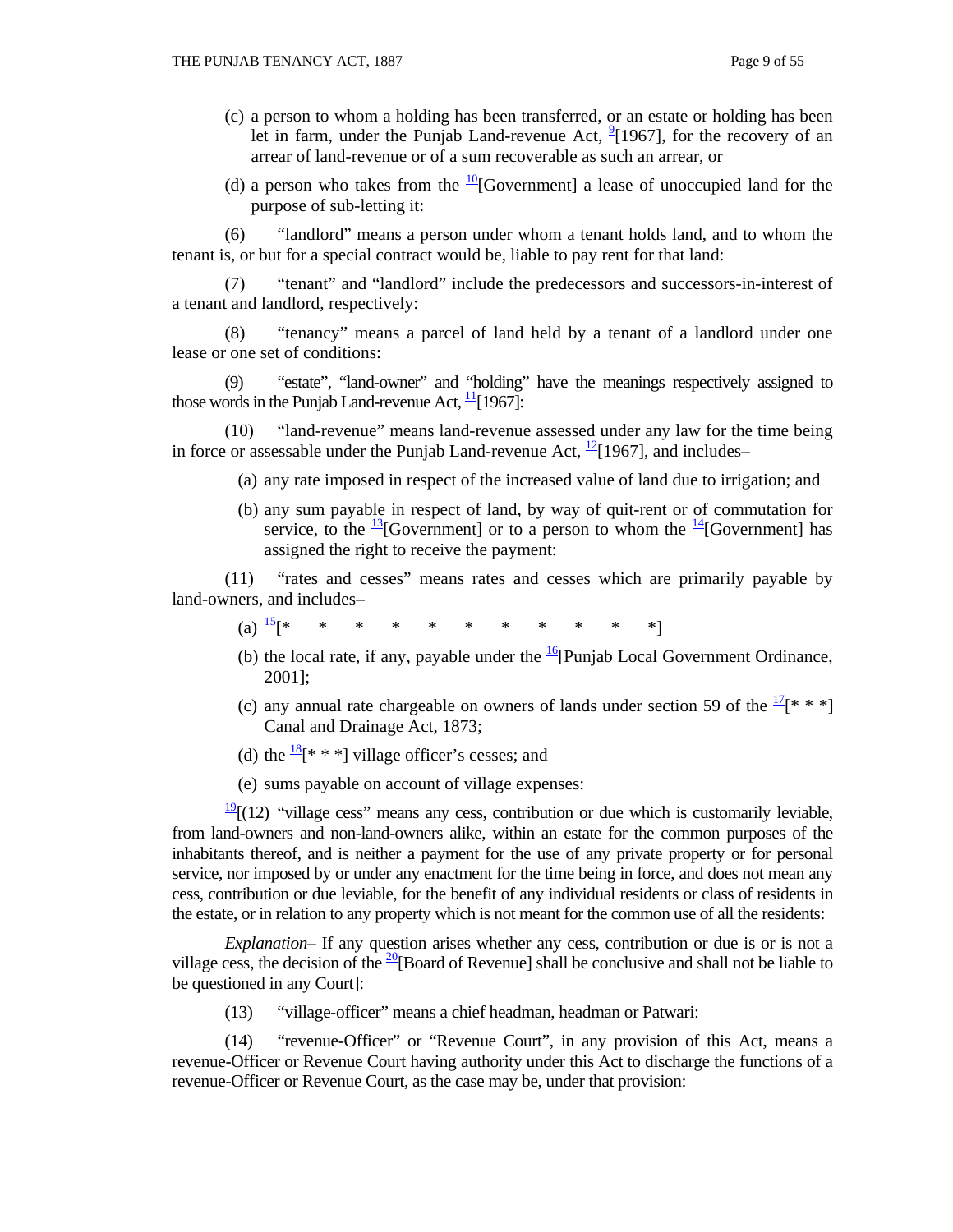(15) "jagirdar" includes any person, other than a village servant, to whom the landrevenue of any land has been assigned in whole or in part  $2\frac{1}{1}$  [by Government] or by  $\frac{22}{1}$ [a servant of the State]:

 (16) "legal practitioner" means any legal practitioner within the meaning of the Legal Practitioners Act, 1879, except a mukhtar:

 (17) "agricultural year" means the year commencing on the sixteenth day of June, or on such other date as the  $\frac{23}{21}$ [Provincial Government] may, by notification appoint for any local area:

(18) "notification" means a notification published by authority of the  $\frac{24}{1}$ [Provincial] Government] or  $\frac{25}{2}$ [the Board of Revenue] in the official Gazette:

 (19) "improvement" means with reference to a tenancy, any work which is suitable to the tenancy and consistent with the conditions on which it is held, by which the value of the tenancy has been and continues to be increased, and which, if not executed on the tenancy, is either executed directly for its benefit, or is, after execution made directly beneficial to it:

 *Explanation I.–* It includes, among other things,–

- (a) the construction of wells and other works for the storage or supply of water for agricultural purposes;
- (b) the construction of works for drainage and for protection against floods;
- (c) the planting of trees, the reclaiming, enclosing, levelling and terracing of land for agricultural purposes and other works of a like nature;
- (d) the erection of buildings required for the more convenient or profitable cultivation of a tenancy; and
- (e) the renewal or reconstruction of any of the foregoing works, or such alterations therein, or additions thereto, as are not of the nature of mere repairs and as durably increase their value;

 But it does not include such clearances, embankments, levelling, enclosures, temporary wells and water channels as are made by tenants in the ordinary course of cultivation and without any special expenditure, or any other benefit accruing to land from the ordinary operations of husbandry;

*Explanation II.*– A work which benefits several tenancies may be deemed to be, with respect to each of them, an improvement;

 *Explanation III.–* A work executed by a tenant is not an improvement if it substantially diminishes the value of any other part of his landlord's property; and

 $\frac{26}{2}$ [(20) "Muqarraridar" means any person who holds land in  $\frac{27}{2}$ [the Attock and Rawalpindi Districts] and who, on the date of the commencement of the Punjab Tenancy (Amendment) Act, 1925, was recorded in the revenue records as muqarraridar in respect of such land or who, after the said date, was so recorded with his consent and the consent of the proprietor of such land and includes the successors-in-interest of a muqarraridar.

# **CHAPTER II RIGHT OF OCCUPANCY**

 **5. Tenants having right of occupancy.–** (1) A tenant–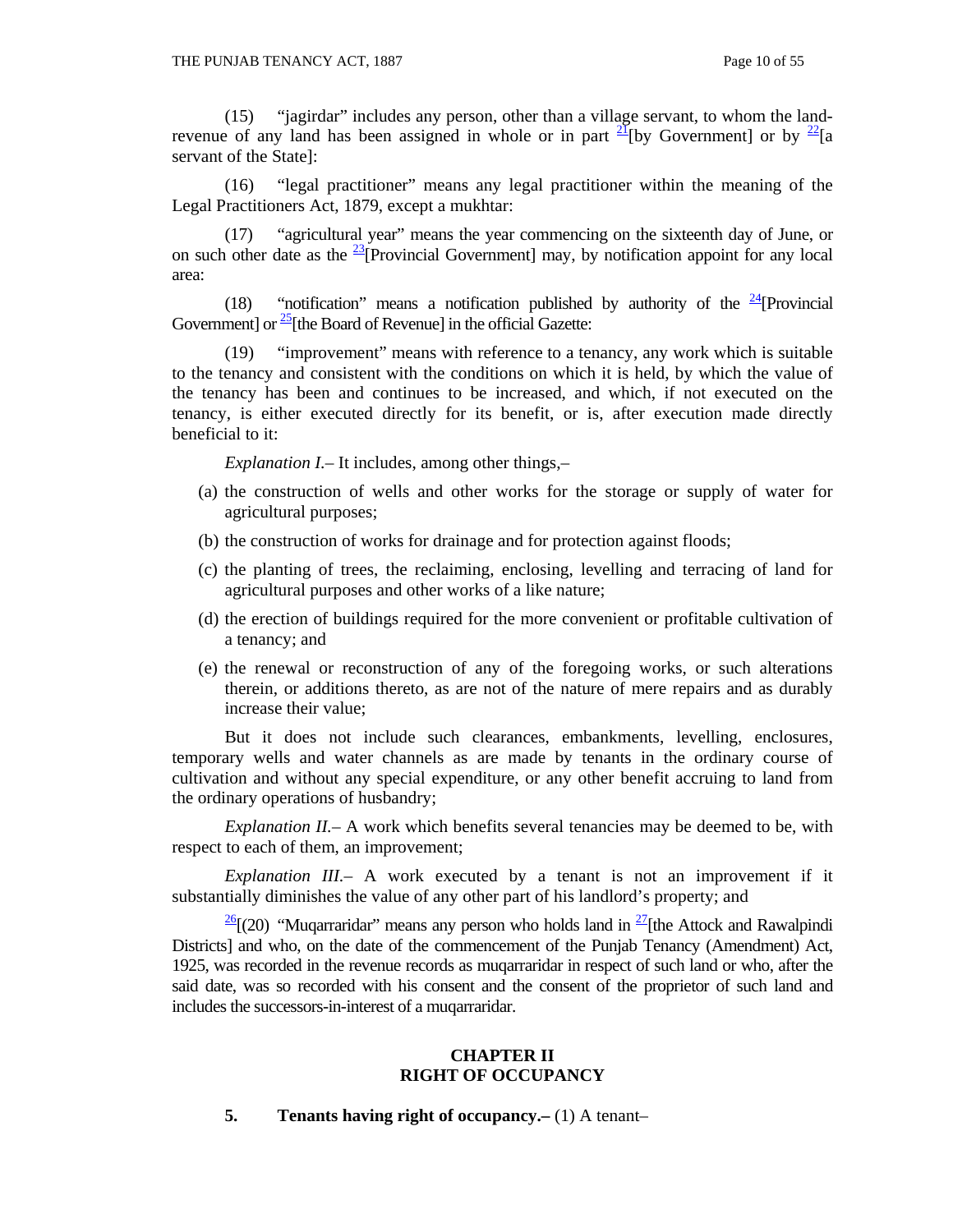- (a) who at the commencement of this Act has, for more than two generations in the male line of descent through a grandfather or grand uncle and for a period of not less than twenty years, been occupying land paying no rent therefor beyond the amount of the land-revenue thereof and the rates and cesses for the time being chargeable thereon, or
- (b) who having owned land, and having ceased to be land-owner thereof otherwise than by forfeiture to the Government or than by any voluntary act, has, since he ceased to be land-owner, continuously occupied the land, or
- (c) who, in a village or estate in which he settled alongwith, or was settled by, the founder thereof as a cultivator therein, occupied land on the twentyfirst day of October, 1868, and has continuously occupied the land since that date, or
- (d) who, being jagirdar of the estate or any part of the estate in which the land occupied by him is situate, has continuously occupied the land for not less than twenty years, or having been such jagirdar, occupied the land while he was jagirdar and has continuously occupied it for not less than twenty years,

has a right of occupancy in the land so occupied, unless, in the case of a tenant belonging to the class specified in clause (c), the landlord proves that the tenant was settled on land previously cleared and brought under cultivation by, or at the expense of, the founder.

 (2) If a tenant proves that he has continuously occupied land for thirty years and paid no rent therefor beyond the amount of the land-revenue thereof and the rates and cesses for the time being chargeable thereon, it may be presumed that he has fulfilled the conditions of clause (a) of sub-section (1).

 (3) The words in that clause denoting natural relationship denote also relationship by adoption, including therein the customary appointment of an heir and relationship, by the usage of a religious community.

 **6. Right of occupancy of other tenants recorded as having the right before passing of Punjab Tenancy Act, 1868.**— A tenant recorded in a record-of-rights sanctioned by the  $\frac{28}{8}$ [Provincial Government], before the twenty-first day of October, 1868, as a tenant having a right of occupancy in land which he has continuously occupied from the time of the preparation of that record, shall be deemed to have a right of occupancy in that land unless the contrary has been established by a decree of a competent Court in a suit instituted before the passing of this Act.

**7.** Right of occupancy in land taken in exchange.– If the tenant has voluntarily exchanged the land, or any portion of the land, formerly occupied by him for other land belonging to the same landlord, the land taken in exchange shall be held to be subject to the same right of occupancy as that to which the land given in exchange would have been subject if the exchange had not taken place.

 **8. Establishment of right of occupancy on grounds other than those expressly stated in Act.–** Nothing in the foregoing sections of this Chapter shall preclude any person from establishing a right of occupancy on any ground other than the grounds specified in those sections.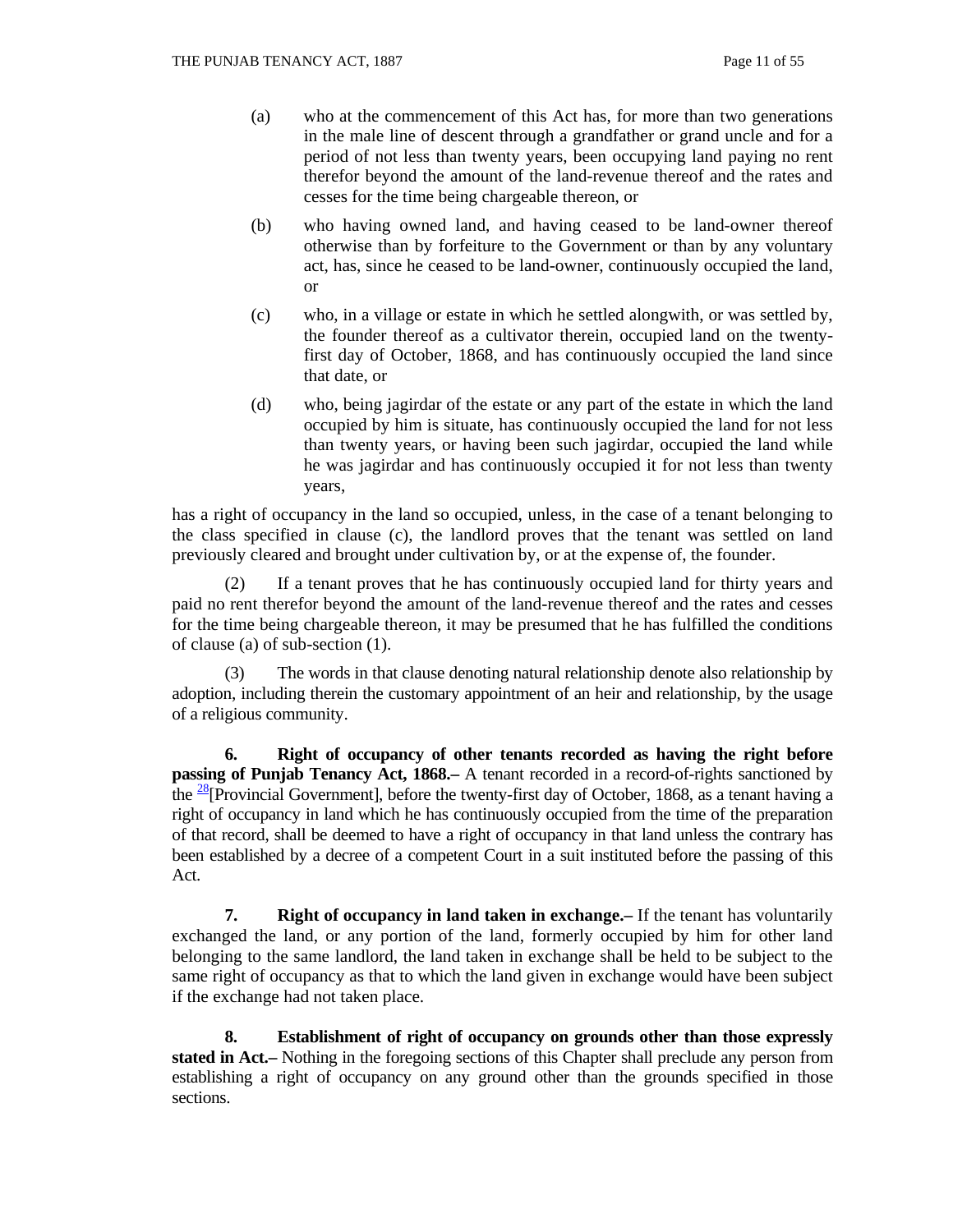**9. Right of occupancy not to be acquired by mere lapse of time.–** No tenant shall acquire a right of occupancy by mere lapse of time.

 **10. Right of occupancy not to be acquired by joint owner in land held in joint ownership.**— In the absence of a custom to the contrary, no one of several joint owners of land shall acquire a right of occupancy under this Chapter in land jointly owned by them.

 **11. Continuance of existing occupancy rights.–** Notwithstanding anything in the foregoing sections of this Chapter, a tenant who immediately before the commencement of this Act has a right of occupancy in any land under an enactment specified in any line of the first column of the following table shall, when this Act comes into force, be held to have, for all the purposes of this Act, a right of occupancy in that land under the enactment specified in the same line of the second column of the table:-

| PUNJAB TENANCY ACT, |                      | <b>THIS ACT</b> |                      |              |
|---------------------|----------------------|-----------------|----------------------|--------------|
| 1868                |                      |                 |                      |              |
| <b>First Column</b> |                      | Second Column   |                      |              |
| Section             | Clause               | Section         | Sub-section          | Clause       |
|                     |                      |                 |                      | [a]          |
|                     |                      |                 |                      | b.           |
|                     | 3                    |                 |                      | $\mathbf{c}$ |
|                     |                      |                 |                      |              |
|                     | $\ddot{\phantom{0}}$ | h               | $\ddot{\phantom{a}}$ |              |
|                     |                      |                 |                      |              |

# **CHAPTER III RENT**

*Rents generally* 

 **12. Respective rights of landlord and tenant to produce.–** (1) The rent for the time being payable in respect of a tenancy shall be the first charge on the produce thereof.

 (2) A tenant shall be entitled to tend, cut and harvest the produce of his tenancy in due course of husbandry without any interference on the part of his landlord.

 (3) Except where rent is taken by division of the produce, the tenant shall be entitled to the exclusive possession of the produce.

- (4) Where rent is taken by division of the produce**–**
	- (a) the tenant shall be entitled to the exclusive possession of the whole produce until it is divided;
	- (b) the landlord shall be entitled to be present at, and take part in, the division of the produce; and
	- (c) when the produce has been divided, the landlord shall be entitled to the possession of his share thereof.

**13.** Commutation and alteration of rent. (1) Where rent is taken by any of the following methods, namely:-

- (a) by division or appraisement of the produce,
- (b) by rates fixed with reference to the nature of the crops grown,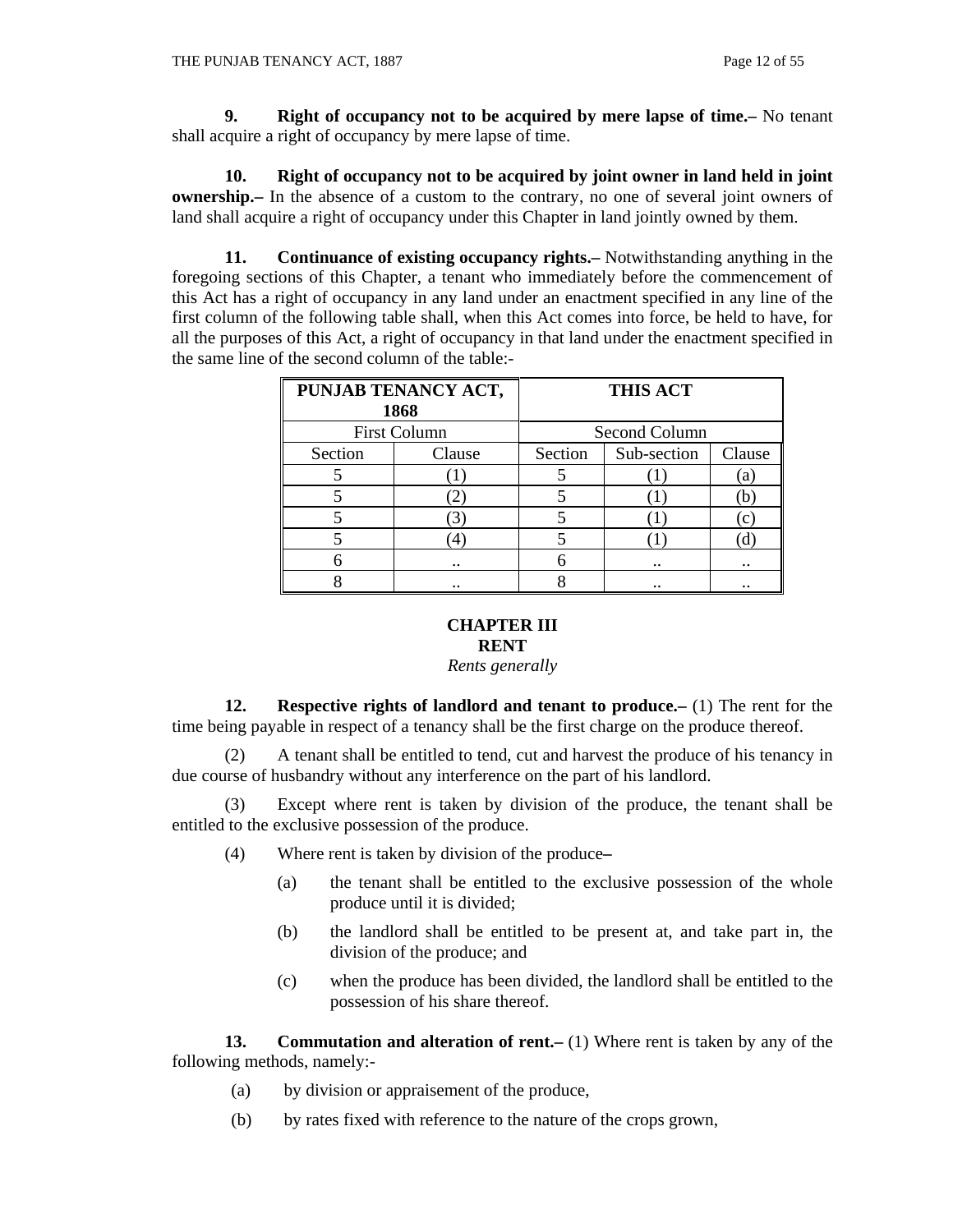- (c) by a rate on a recognised measure of area,
- (d) by a rent in gross on the tenancy, or
- (e) partly by one of the methods specified in clauses (a), (b) and (c) of this subsection and partly by another or others of them,

one of those methods shall not be commuted in whole or in part into another without the consent of both landlord and tenant.

 (2) In the absence of a contract or a decree or order of competent authority to the contrary, a tenant whose rent is taken by any of the methods specified in clauses (a), (b) and (c) of sub-section (1), or by the methods specified in clause (d) of that sub-section, shall not be liable to pay for a tenancy rent at any higher amount, as the case may be, than the rate or amount payable in respect of the tenancy for the preceding agricultural year.

 **14. Payments for land occupied without consent of landlord.–** Any person in possession of land occupied without the consent of the landlord shall be liable to pay for the use or occupation of that land at the rate of rent payable in the preceding agricultural year, or, if rent was not payable in that year, at such rate as the Court may determine to be fair and equitable.

**15.** Collection of rents of undivided property.— When two or more persons are landlords of a tenant in respect of the same tenancy, the tenant shall not be bound to pay part of the rent of his tenancy to one of those persons and part to another.

<sup>29</sup>**[15-A. Rights and liabilities regarding rent and government dues.–** Subject to the provisions of paragraph 25 of the Land Reforms Regulation  $\frac{30}{2}$ [1972], the landlord and the tenant shall share the produce in the same ratio in which they used to share it on the 20th day of December, 1971].

#### *Produce-rents*

 **16. Presumption with respect to produce removed before division or appraisement.–** Where rent is taken by division or appraisement of the produce, if the tenant removes any portion of the produce at such a time or in such a manner as to prevent the due division or appraisement thereof, or deals therewith in a manner contrary to established usage, the produce may be deemed to have been as the fullest crop of the same description on similar land in the neighbourhood for that harvest.

 **17. Appointment of referee for division or appraisement.–** If either the landlord or the tenant neglects to attend, either personally, or by agent, at the proper time for making the division or appraisement of the produce, or if there is a dispute about the division or appraisement, a revenue-Officer may, on the application of either party, appoint such person as he thinks fit to be a referee to divide or appraise the produce.

**18.** Appointment of assessors and procedure of referee. (1) When a revenue-Officer appoints referee under the last foregoing section, he may, in his discretion, give him instructions with respect to the association with himself of any other persons as assessors, the number, qualifications and selection of those assessors and the procedure to be followed in making the division or appraisement.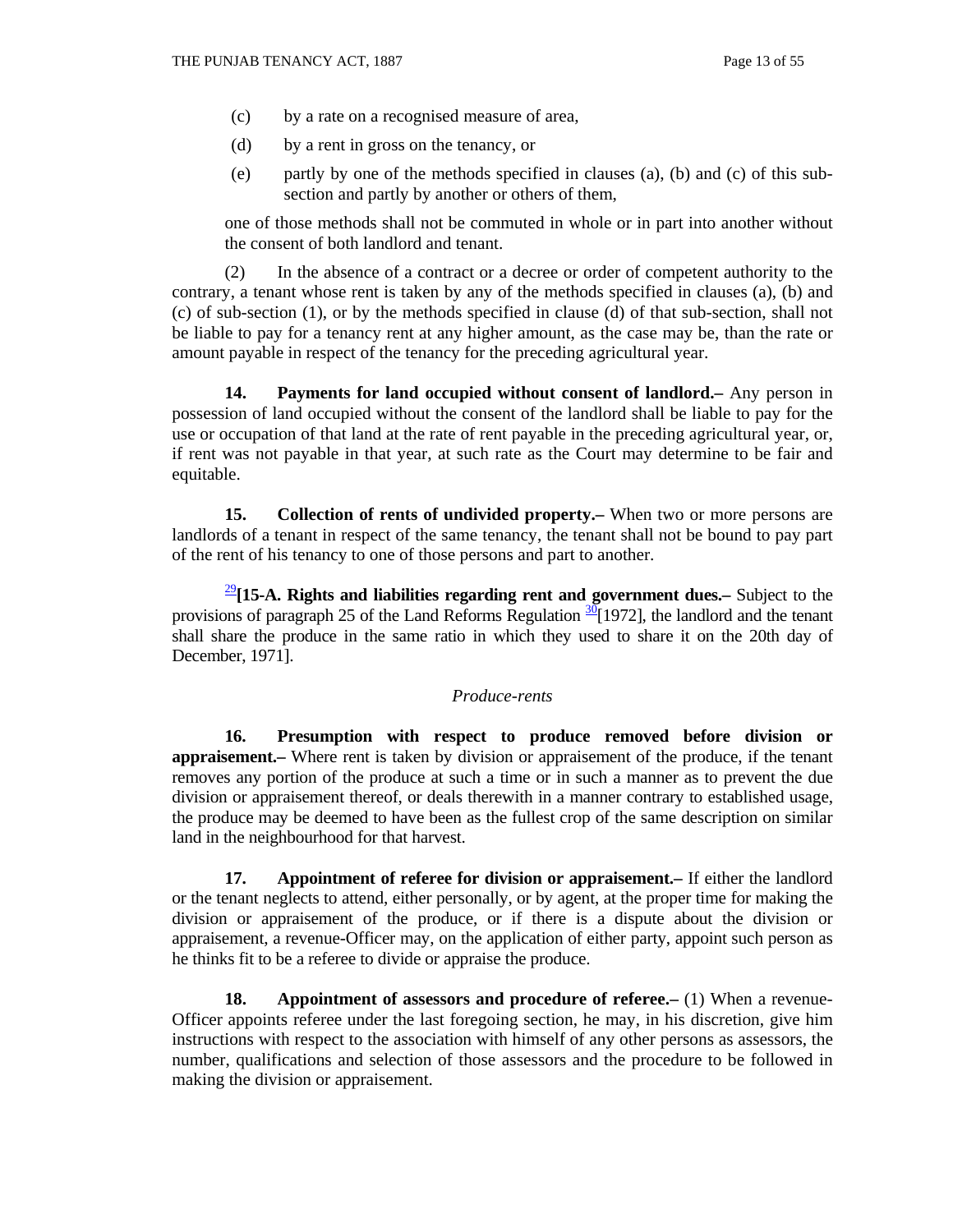(2) The referee so appointed shall make the division or appraisement in accordance with any instructions which he may have received from the revenue-Officer under the last foregoing sub-section.

 (3) Before making the division or appraisement, the referee shall give notice to the landlord and the tenant of the time and place at which the division or appraisement will be made, but if either the landlord or the tenant fails to attend either personally or by agent, the referee may proceed *ex parte.* 

 (4) For the purpose of making the division or appraisement, the referee, with his assessors, if any, may enter upon any land on which or into any building in which the produce is.

**19. Procedure after division or appraisement.** (1) The result of the division or appraisement shall be recorded and signed by the referee, and the record shall be submitted to the revenue-Officer.

 (2) The revenue-Officer shall consider the record, and, after such further inquiry, if any, as he may deem necessary, shall make an order either confirming or varying the division or appraisement.

 (3) The revenue-Officer shall also make such order as to the costs of the reference as he thinks fit.

 (4) The costs may include the remuneration of the referee and of the assessors, if any, and may be levied from the applicant before the appointment of the referee subject to adjustment at the close of the proceedings.

 **20. Enhancement of produce rents of occupancy tenants.–** Where the rent of a tenant having a right of occupancy in any land is a share of the produce, or of the appraised value thereof, with or without an addition in money, or is paid according to rates fixed with reference to the nature of the crops grown, or is a rent in gross payable in kind, the tenant shall be entitled to occupy the land at that rent:

 Provided that, when the land or any part thereof previously not irrigated or flooded becomes irrigated or flooded, the rent in respect of the land or part may, subject to the provisions of this Act, be enhanced to the share or rates, or with reference to the rent in gross, as the case may be, paid by tenants, having a similar right of occupancy, for irrigated or flooded land of a similar description and with similar advantages.

 **21. Reduction of rents referred to in the last foregoing section.–** When the land, or any part of the land, held by a tenant having a right of occupancy to whom the last foregoing section applies ceases to be irrigated or flooded, the rent payable in respect of the land or part may be reduced to the share or rates, or with reference to the rent in gross, as the case may be, paid by tenants, having a similar right of occupancy, for unirrigated or unflooded land of similar description and with similar advantages.

# *Cash-rents paid by tenants having right of occupancy*

 **22. Enhancement of cash-rents of occupancy tenants.–** (1) Where a tenant having a right of occupancy pays his rent entirely by a cash-rate on a recognized measure of area or by a cash rent in gross on his tenancy, the rent may be enhanced on the ground that after deduction therefrom of the land-revenue of, and the rates and cesses chargeable on the tenancy, it is–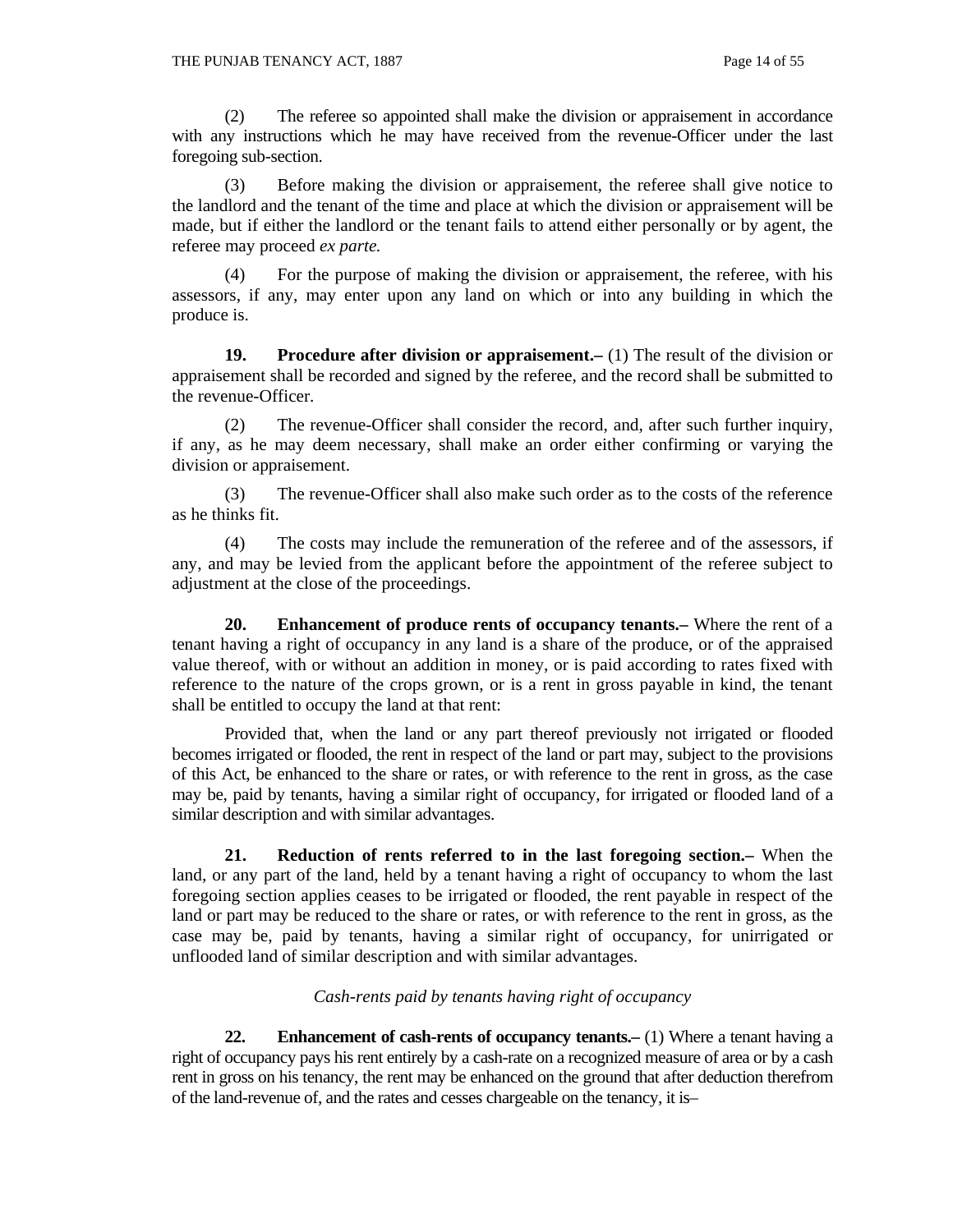- (a) if the tenant belongs to the class specified in clause (a) of sub-section (1) of section 5, less than two annas per rupee of the amount of the land-revenue;
- (b) if he belongs to any of the classes specified in clauses (b), (c) and (d) of that sub-section, less than six annas per rupee of the amount of the land-revenue;
- (c) if he belongs to the class specified in section 6, or if his right of occupancy is established under section 8 and his rent is not regulated by contract, less than twelve annas per rupee of the amount of the land-revenue.

 (2) In a case to which sub-section (1) applies, the rent may be enhanced to an amount not exceeding two, six or twelve annas per rupee of the amount of the land-revenue, as the case may be, in addition to the amount of the land-revenue of the tenancy and the rates and cesses chargeable thereon.

 $\frac{31}{21}$  (3) For the purposes of this section, a muqarraridar shall be deemed to be a tenant of the class specified in clause (a) of sub-section (1) of section 5].

 **23. Reduction of rent referred to in the last foregoing section.–** The rent payable by a tenant to whom the last foregoing section applies may be reduced on the ground that the productive powers of his tenancy have been decreased by a cause beyond his control.

> *General provisions relating to suits for enhancement or reduction of rent*

 **24. Enhancement and reduction of rent by suit.–** (1) A Revenue Court, on the suit of either landlord or tenant, may, subject to the provisions of this and other sections of this Act, enhance or reduce the rent of any tenant having a right of occupancy.

 (2) Where a decree for the enhancement of the rent of such a tenant has been passed under the Punjab Tenancy Act, 1868, a suit for a further enhancement of his rent shall not lie till the expiration of five years from the date of the decree, unless in the meantime the local area in which the land comprised in the decree is situate has been generally reassessed and the revenue payable in respect of that land has been increased.

 (3) Subject to the provisions of sub-section (2), a suit instituted for the enhancement of the rent of a tenant having a right of occupancy shall not be entertained in either of the following cases, namely:-

- (a) if within the ten years next preceding its institution his rent has been commuted under section 13 or enhanced under this section,
- (b) if within that period a decree has been passed under this Act dismissing on the merits a suit for the enhancement of his rent,

unless the land or some part of the land comprised in his tenancy, not having been irrigated, or flooded at the time of such commutation, enhancement or decree, has become irrigated or flooded.

 $\frac{32}{2}$ [(4) For the purposes of this section a muqarraridar shall be deemed to be a tenant having a right of occupancy].

 **25. Discretion as to extent of enhancement or reduction.–** In enhancing or reducing the rent of any land, under the foregoing provisions of this Chapter, the Court shall, within the limits prescribed by those provisions, enhance or reduce the rent to such an amount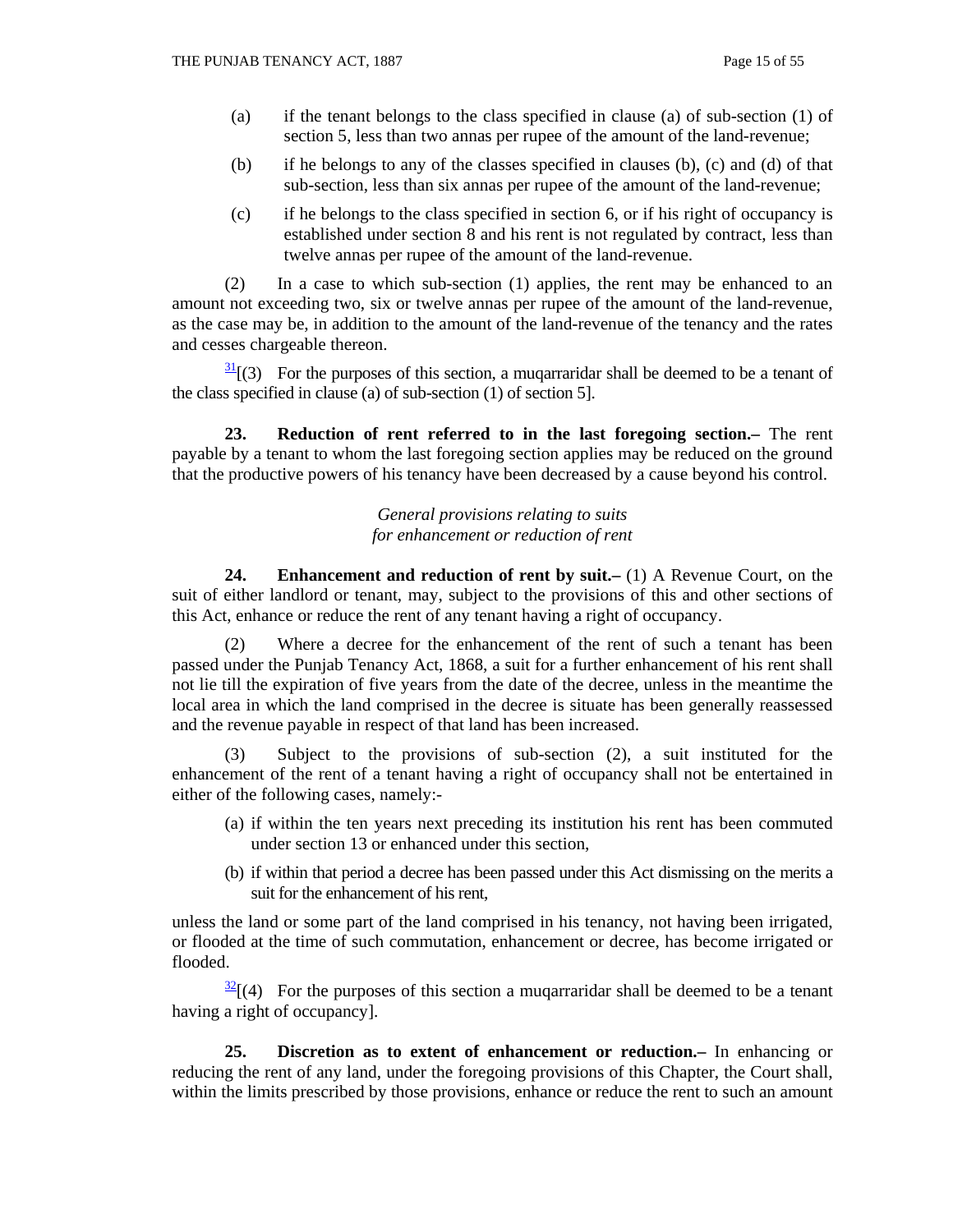as it considers fair and equitable, but shall not in any case fix the rent at a sum less than the amount of the land-revenue of the land and the rates and cesses chargeable thereon.

 **26. Time for enhancement or reduction to take effect.–** (1) Unless the Court decreeing an enhancement of rent otherwise directs, the enhancement shall take effect from the commencement of the agricultural year next following the date of the decree.

 (2) A Court decreeing a reduction of rent shall specify in the decree the date on and from which the reduction is to take effect.

*Adjustment of rents expressed in terms of the land-revenue.* 

 **27. Adjustment of rents expressed in terms of the land-revenue.–** (1) Where the rent of a tenancy is the whole or a share of the land-revenue thereof, with or without an addition in money, kind or service and the land-revenue of the holding in which the tenancy is situate is altered, a revenue-Officer having authority under section  $\frac{33}{36}$  [67] of the Punjab Land-revenue Act,  $\frac{34}{1967}$ , to determine the land-revenue payable in respect of the several holdings comprised in the estate in which the tenancy is situate shall determine also the amount of the land-revenue of the tenancy, or the proportionate share thereof, payable by the tenant as rent.

 (2) Where an addition referred to in sub-section (1) is a percentage fixed with reference to the land-revenue of the tenancy, or the whole or a share of the rates and cesses chargeable thereon, or both, the revenue-Officer shall in like manner from time to time alter the amount of the addition in proportion to any alteration of such land-revenue or rates and cesses.

 (3) The sum or sums determined under the foregoing sub-sections, together with any addition previously payable other than the additions referred to in sub-section (2), shall be the rent payable in respect of the tenancy until there is again an alteration of the landrevenue thereof or of the rates and cesses chargeable thereon or until the rent is enhanced by a suit under this Act.

 (4) An alteration of rent under this section shall not be deemed an enhancement or reduction of rent within the meaning of this Act.

 $\frac{35}{25}$  (5) For the purposes of this section a mugarraridar shall be deemed to be a tenant having a right of occupancy].

<sup>36</sup>*[Adjustment of rents paid by occupancy tenants in Attock District.*

 **27-A. Adjustment of rents paid by occupancy tenants in Attock District.–** (1) Where a tenant having a right of occupancy in land in the Attock District pays wholly or partly in cash a rent not falling within the scope of section 27 and the land-revenue of the holding in which the tenancy is situate is altered–

a Revenue-Officer having authority under section  $\frac{37}{67}$  of the Punjab Land-revenue Act,  $\frac{38}{1967}$ , to determine the land-revenue payable in respect of the several holdings comprised in the estate in which the tenancy is situate, may, by written order, and whether the rent was fixed by agreement or otherwise, and either upon the application of such tenant, or his landlord, or of his own motion increase or diminish such rent if wholly payable in cash, or such portion thereof as is payable in cash, to such extent as appears to the revenue-Officer to be proper having regard to the matters specified in sub-section (2).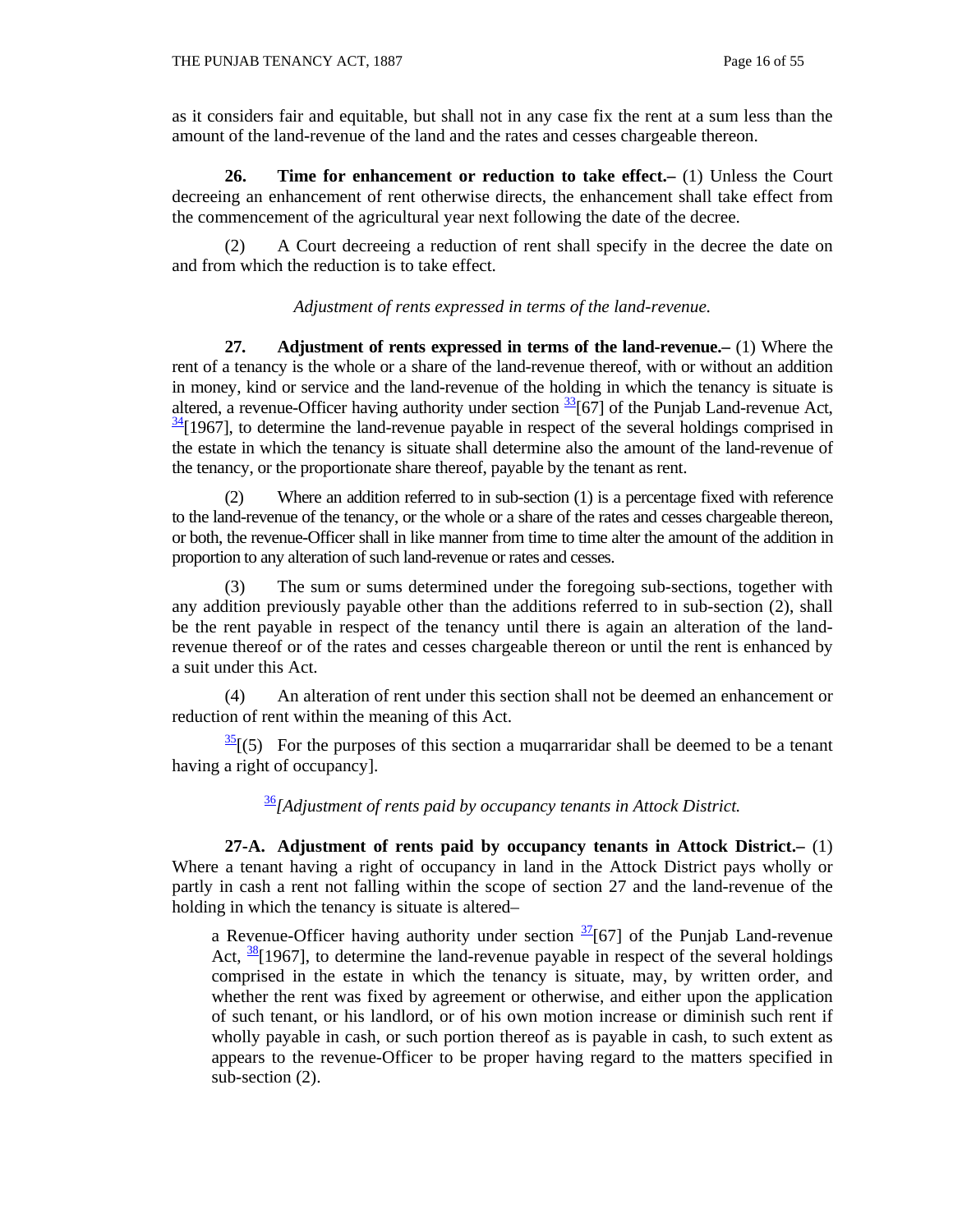(2) In increasing or diminishing the rent of a tenancy under the provisions of subsection (1) the revenue-Officer shall, for the purpose of deciding the extent of such increase or diminution, take into consideration only–

- (i) the land-revenue of and the rates and cesses chargeable on the tenancy before the land-revenue of the holding in which it is situated was altered;
- (ii) the land-revenue of and the rates and cesses chargeable on the tenancy after such alteration; and
- (iii) the methods by which the assessments of the land-revenue in force before and after such alteration were calculated and distributed over the several holdings comprised in the estate in which the tenancy is situated.

 (3) The rent determined as aforesaid shall be the rent payable in respect of the tenancy until there is again an alteration of the land-revenue thereof or of the rates or cesses chargeable thereon, or until the rent is enhanced or reduced by a suit under this Act.

For the purposes of this section a mugarraridar shall be deemed to be a tenant having a right of occupancy.

 (5) An alteration of rent under this section shall not be deemed as an enhancement or reduction of rent within the meaning of this Act].

## *Alteration of rent on alteration of area*

# **28.** Alteration of rent on alteration of area. (1) Every tenant shall-

- (a) be liable to pay additional rent for all land proved to be in excess of the area for which rent has been previously paid by him, unless it is proved that the excess is due to the addition to his tenancy of land which, having previously belonged to the tenancy, was lost by diluvion or otherwise without any reduction of the rent being made; and
- (b) be entitled to an abatement of rent in respect of any deficiency proved to exist in the area of his tenancy as compared with the area for which rent has been previously paid by him, unless it is proved that the deficiency is due to the loss of land which was added to the area of the tenancy by alluvion or otherwise, and that an addition has not been made to the rent in respect of the addition to the area.

 (2) In determining the area for which rent has been previously paid, the Court shall have regard to the following, among other matters, namely:-

- (a) the origin and conditions of the tenant's occupancy, for instance whether the rent was a rent in gross or the entire tenancy;
- (b) whether the tenant has been allowed to hold additional land in consideration of an addition to his total rent or otherwise with the knowledge and consent of the landlord; and
- (c) the length of time during which there has been no dispute as to rent or area.

 (3) In adding to or abating rent under this section, the Court shall add to or abate the rent to such an amount as it deems to be fair and equitable, and shall specify in its decree the date on and from which the addition or abatement is to take effect.

 (4) An addition to or abatement of rent under this section shall not be deemed an enhancement or reduction of rent within the meaning of this Act.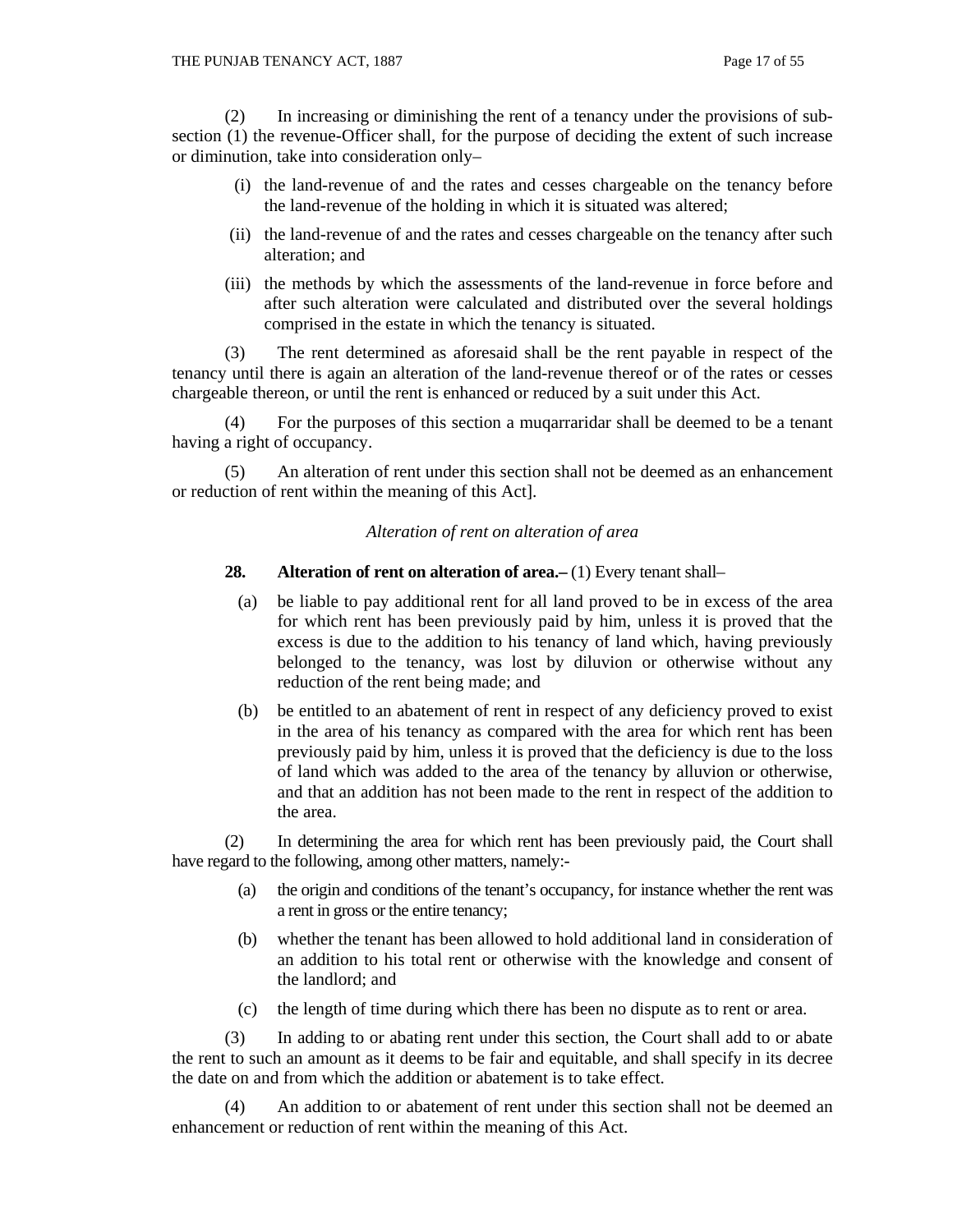#### *Remission*

 **29. Remission of rent by Courts decreeing arrears.–** Notwithstanding anything in the foregoing sections of this Chapter, if it appears to a Court making a decree for an arrear of rent that the area of a tenancy has been so diminished by diluvion or otherwise, or that the produce thereof has been so diminished by drought, hail, deposit of sand or other like calamity, that the full amount of rent payable by the tenant cannot be equitably decreed, the Court may, with the previous sanction of the Collector, allow such remission from the rent payable by the tenant as may appear to it to be just.

 **30. Remission and suspension of rent consequent on like treatment of landrevenue.**— $\frac{39}{2}$ [(1) Whenever the payment of the whole or any part of the land-revenue payable in respect of any land is remitted or suspended, a revenue-Officer may, if the rent be payable in cash or be rent payable in kind of which the amount is fixed, by order, remit or suspend, as the case may be, the payment of the rent of that land to an amount which may bear the same proportion to the whole of the rent payable in respect of the land as the land-revenue of which payment has been remitted or suspended bears to the whole land-revenue payable in respect of land:

 Provided that in the case of an occupancy tenant, whose rent is of the nature hereinbefore in this sub-section described, the remission or suspension of the land-revenue payable in respect of the land shall, in the absence of a written order by a revenue-Officer to the contrary carry with it a proportionate remission or suspension, as the case may be, of his rent.

 When the payment of the rent of any kind has been suspended under this clause it shall remain under suspension until the Collector orders the revenue of that land to be realized].

 (2) An order passed under sub-section (1) shall not be liable to be contested by suit in any Court.

 (3) A suit shall not lie for the recovery of any rent of which the payment has been remitted or during the period of suspension, of any rent of which the payment has been suspended.

 (4) Where the payment of rent has been suspended, the period during which the suspension has continued shall be excluded in the computation of the period of limitation prescribed for a suit for the recovery of the rent.

 $\frac{40}{15}$  If the landlord collects from a tenant any rent of which the payment has been remitted, or is under suspension, the revenue-Officer may recover from the landlord the amount or value of the rent so collected, and may also recover by way of penalty a further sum not exceeding such amount or value, and may cause to be refunded to the tenant the amount or value of the rent so collected from him].

 (6) The provisions of this section relating to the remission and suspension of the payment of rent may be applied, so far as they can be made applicable, to land of which the land-revenue has been released, compounded for or redeemed in any case in which if the landrevenue in respect of the land had not been released, compounded for, or redeemed, the whole or any part of it might, in the opinion of the revenue-Officer, be remitted or suspended under the rules for the time being in force for regulating the remission and suspension of landrevenue.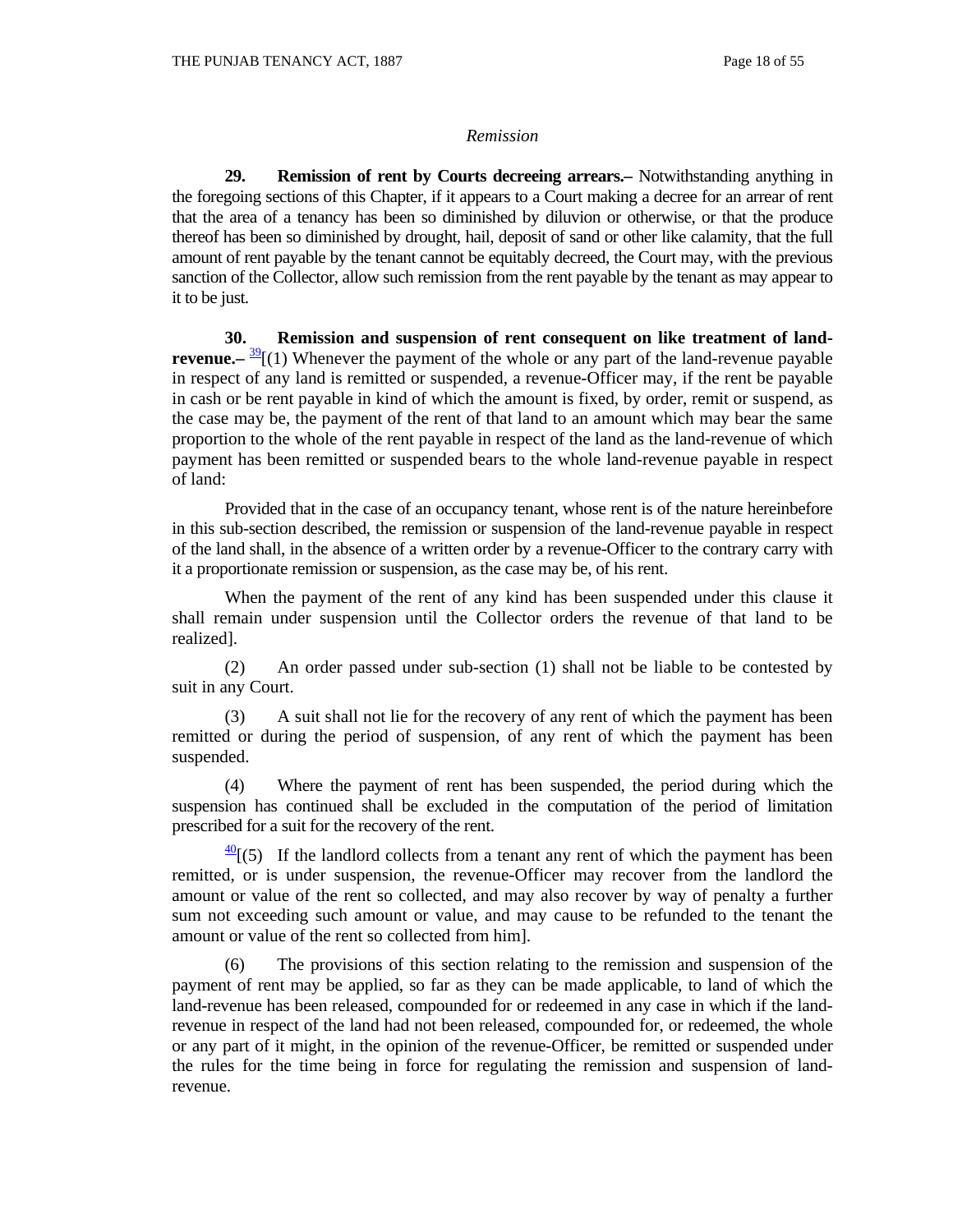$\frac{41}{1}$ [(7) Any sum of which the recovery is ordered under sub-section (5) on account of rent or penalty may be recovered by the Collector as if it were an arrear of land-revenue].

# *Deposits*

 **31. Power to deposit rent in certain cases with revenue-Officer.–** In either of the following cases, namely:-

- (a) when a landlord refuses to receive or grant a receipt for, any rent payable in money when tendered to him by a tenant,
- (b) when a tenant is in doubt as to the person entitled to receive rent payable in money,

the tenant may apply to a Revenue-Officer for leave to deposit the rent in his office, and the Revenue-Officer shall receive the deposit if, after examining the applicant, he is satisfied that there is sufficient ground for the application and if the applicant pays the fee, if any, chargeable for the issue of the notice next hereinafter referred to.

**32.** Effect of depositing rent.—(1) When a deposit has been so received it shall be deemed to be a payment made by the tenant to his landlord in respect of rent due.

 (2) The Revenue-Officer receiving the deposit shall give notice of the receipt thereof to every person who, he has reason to believe, claims or is entitled to the deposit, and may pay the amount thereof to any person appearing to him to be entitled thereto, or may, if he thinks fit, retain the deposit pending the decision of a competent Court as to the person so entitled.

(3) No suit or other proceeding shall be instituted against the  $\frac{42}{2}$ [Government], or against  $\frac{43}{1}$  any servant of the Statel, in respect of anything done by a Revenue-Officer under this section, but nothing in this sub-section shall prevent any person entitled to receive the amount of any such deposit from recovering it from a person to whom it has paid by a revenue-Officer.

# *Recovery of rent from attached produce*

**33. Recovery of rent from attached produce.** (1) If an order is made by any Court for the attachment of the produce of a tenancy, or of any part of a tenancy, the landlord may apply to the revenue-Officer by whom the attachment is to be or has been made to sell the produce and pay to him out of the proceeds of the sale thereof the amount or value of–

- (a) any rent which has fallen due to him in respect of the tenancy within the year immediately preceding the application, and
- (b) the rent which will be falling due after the harvesting of the produce and is chargeable against it.

 (2) The Revenue-Officer shall give the person at whose instance the attachment was made an opportunity of showing cause why the application of the landlord should not be granted, and, if he finds the landlord's claim to the whole or any part of the rent to be proved, he shall cause the produce or such portion thereof as he may deem necessary to be sold, and shall apply the proceeds of the sale in the first instance to satisfy the claim.

 (3) The finding of the Revenue-Officer under sub-section (2) shall have the force of a decree in a suit between the landlord and the tenant.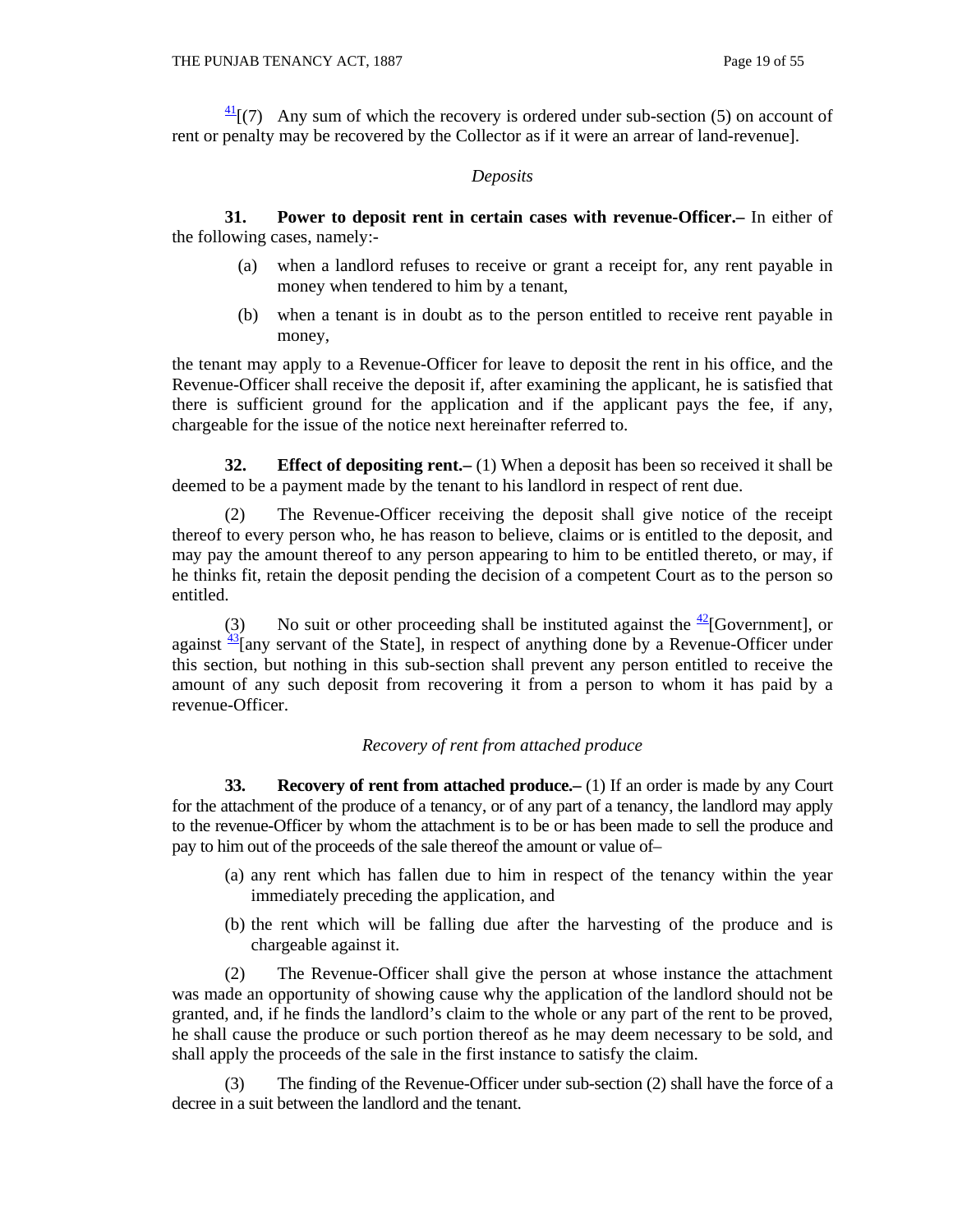# *Leases for period exceeding term of assessment of land-revenue*

 **34. Treatment of leases for period exceeding or equal to term of assessment of land-revenue.–** (1) Where a lease has been granted, or an agreement has been entered into, by a land-owner in respect of any land assessed to land-revenue fixing for a period exceeding the term for which the land-revenue has been assessed, the rent or other sum payable in respect of the land under the lease or agreement, and that term has expired, the lease or agreement shall be voidable–

 (a) at the option of the land-owner if the land-revenue of the land has been enhanced and the person to whom the lease has been granted or with whom the agreement has been entered into refuses to pay such rent or other sum, as a Revenue Court, on the suit of the land-owner determines to be fair and equitable  $\frac{44}{10}$  or a revenue-Officer under the provisions of section 27-A has determined to be proper]; and

where the relation of landlord and tenant exists between the grantor and grantee of the lease or between the persons who entered into the agreement–

 (b) at the option of the tenant if the land-revenue of the land has been reduced and the landlord refuses to accept such rent as a Revenue Court, on the suit of the tenant, determines to be fair and equitable  $\frac{45}{10}$  or a Revenue-Officer under the provisions of section 27-A has determined to be proper].

 (2) Any agreement relative to the occupation, rent, profits or produce of any land which has been entered into for the term of the currency of an assessment shall, unless a contrary intention clearly appears in the agreement or the agreement is terminated by consent of parties or course of law continue in force until a revised assessment takes effect.

# **CHAPTER IV RELINQUISHMENT, ABANDONMENT AND EJECTMENT**  *Relinquishment*

 **35. Relinquishment by tenant for a fixed term.–** A tenant holding for a fixed term under a contract or a decree or order of competent authority may relinquish his tenancy without notice at the end of that term.

 **36. Relinquishment by any other tenant.–** (1) Any other tenant may relinquish his tenancy by giving verbally or in writing to his landlord, or to his landlord's agent, on or before the fifteenth day of January in any year, notice of his intention to relinquish the tenancy at the end of the agricultural year then current.

 (2) The tenant may, instead of or in addition to, giving the notice in the manner mentioned in sub-section (1), apply to a revenue-Officer on or before the date aforesaid to cause the notice to be served on the landlord and the Revenue-Officer on receiving the cost of service from the tenant, shall cause the notice to be served as soon as may be.

If the tenant does not give notice in the manner prescribed in this section, he shall be liable to pay the rent of his tenancy for any part of the ensuing agricultural year during which the tenancy is not let by the landlord to some other person or is not cultivated by the landlord himself.

 **37. Relinquishment of part only of a tenancy.–** A tenant cannot, without the consent of his landlord, relinquish a part only of his tenancy.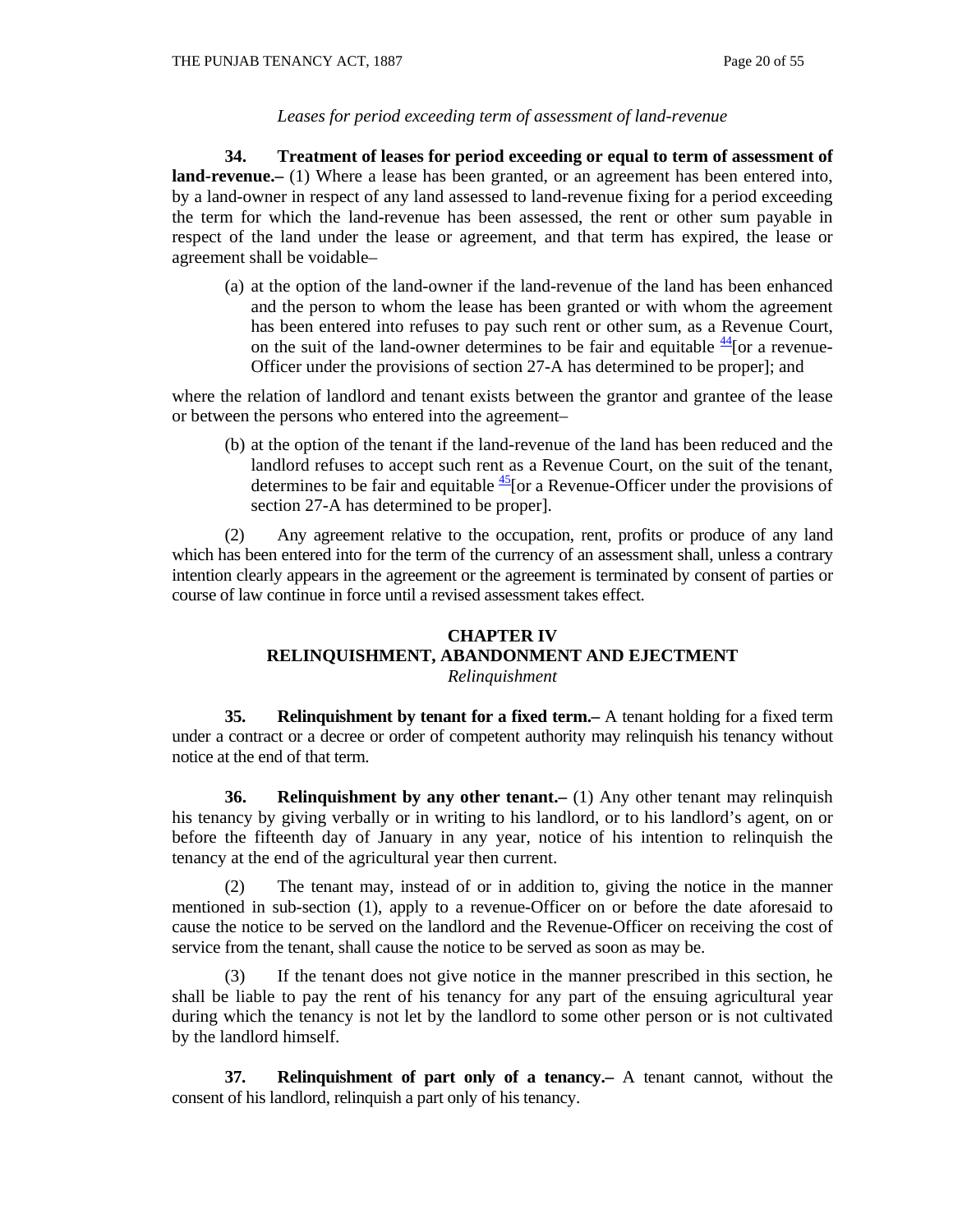#### *Abandonment*

**38.** Abandonment of tenancy by occupancy tenant. (1) If a tenant having a right of occupancy fails for more than one year without sufficient cause to cultivate his tenancy, either by himself or some other person, and to arrange for payment of the rent thereof as it falls due, the right of occupancy shall be extinguished from the end of that year.

 $\frac{46}{12}$  For the purposes of this section, a muqarraridar shall be deemed to be a tenant having a right of occupancy].

## *Liability to ejectment*

**39.** Grounds of ejectment of occupancy tenant. (1) A tenant having a right of occupancy shall be liable to be ejected from his tenancy on any of the following grounds, namely:-

- (a) that he has used the land comprised in the tenancy in a manner which renders it unfit for the purposes for which he held it;
- (b) where rent is payable in kind, that he has without sufficient cause failed to cultivate that land in the manner or to the extent customary in the locality in which the land is situate;
- (c) when a decree for an arrear of rent in respect of his tenancy has been passed against him and remains unsatisfied.

 $\frac{47}{2}$ [(2) For the purposes of this section a muqarraridar shall be deemed to be tenant having a right of occupancy].

 **40. Grounds of ejectment of tenant for a fixed term.–** A tenant not having a right of occupancy but holding for a fixed term under a contract or a decree or order of competent authority, shall be liable to be ejected from his tenancy at the expiration of that term, and, on any of the following grounds, before the expiration thereof, namely:-

- (a) that he has used the land comprised in the tenancy in a manner which renders it unfit for the purposes for which he held it;
- (b) where rent is payable in kind, that he has without sufficient cause failed to cultivate that land in the manner or to the extent customary in the locality in which the land is situate;
- (c) on any ground which would justify ejectment under the contract, decree or order.

 **41. Ejectment of tenant from year to year.–** A tenant who has not a right of occupancy, and does not hold for a fixed term under a contract or a decree or order of competent authority, may be ejected at the end of any agricultural year.

#### *Procedure on ejectment*

 **42. Restriction on ejectment.–** A tenant shall not be ejected otherwise than in execution of a decree for ejectment, except in the following cases, namely:-

(a) when a decree for an arrear of rent in respect of his tenancy has been passed against him and remains unsatisfied;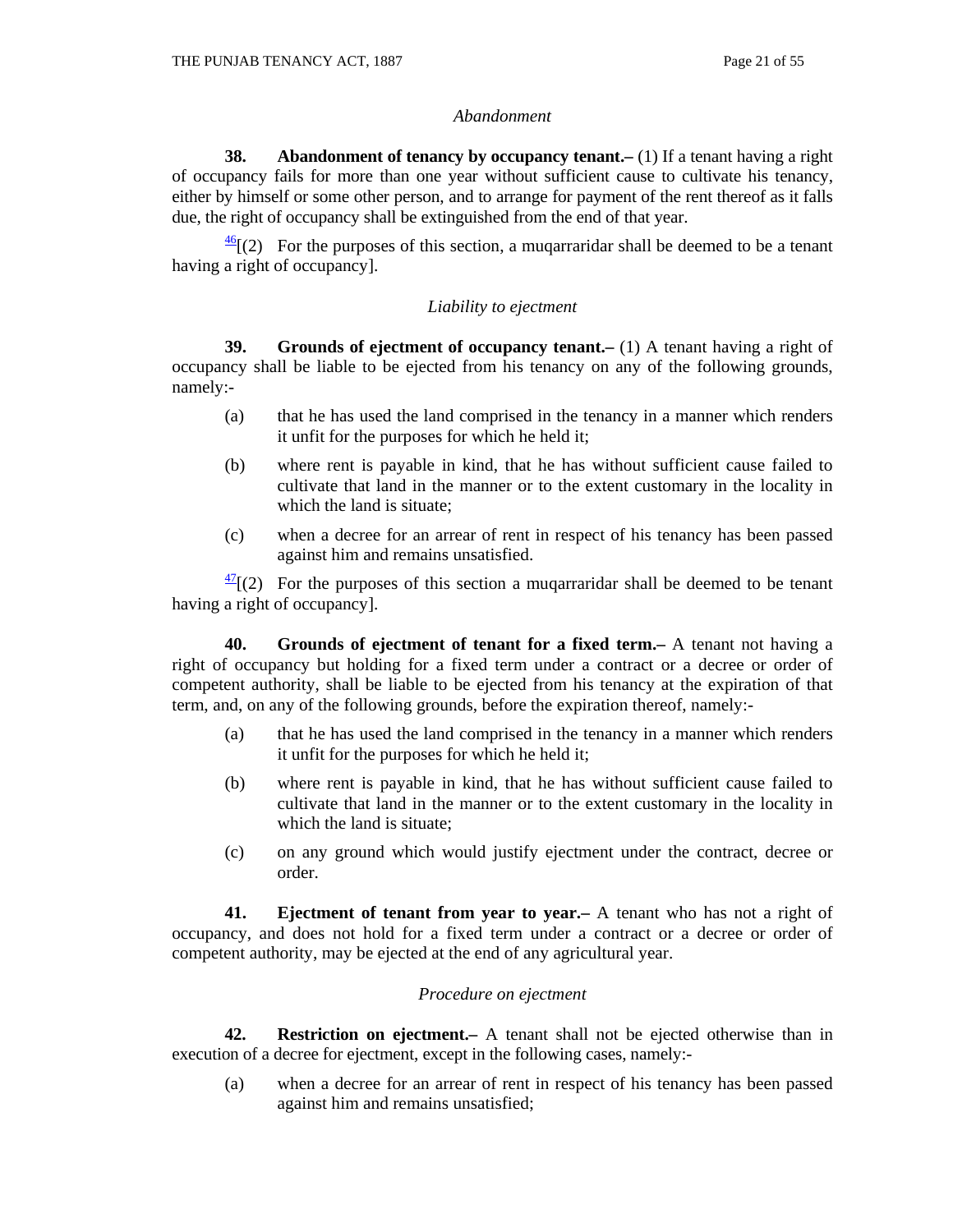(b) when the tenant has not a right of occupancy and does not hold for a fixed term under a contract or a decree or order of competent authority.

 **43. Application to Revenue-Officer for ejectment.–** In any such case as is mentioned in clause (a) or clause (b) of the last foregoing section, the landlord may apply to a Revenue-Officer for the ejectment of the tenant in the case mentioned in the former clause or for the service on the tenant of a notice of ejectment in the case mentioned in the latter clause.

 **44. Ejectment for failure to satisfy decree for arrear of rent.–** (1) On receiving the application in any such case as is mentioned in clause (a) of section 42, the Revenue-Officer shall, after such inquiry with respect to the existence of the arrear as he deems necessary, cause a notice to be served on the tenant, stating the date of the decree and the amount due thereunder, and informing him that if he does not pay that amount to the Revenue-Officer within fifteen days from receipt of the notice he will be ejected from the land.

 (2) If the amount is not so paid, the Revenue-Officer shall, subject to the provisions of this Act with respect to the payment of compensation, order the ejectment of the tenant unless good cause is shown to the contrary.

 **45. Ejectment of tenant from year to year by notice.–** (1) On receiving the application of the landlord in any such case as is mentioned in clause (b) of section 42, the Revenue-Officer shall, if the application is in order and not open to objection on the face of it, cause a notice of ejectment to be served on the tenant.

 (2) A notice under sub-section (1) shall not be served after the fifteenth day of November in any  $\frac{48}{9}$ [agricultural] year.

 (3) The notice shall specify the name of the landlord on whose application it is issued, and describe the land to which it relates, and shall inform the tenant that he must vacate the land before the first day of May next following, or that, if he intends to contest his liability to ejectment, he must institute a suit for this purpose in a Revenue Court within two months from the date of the service of the notice.

 (4) The notice shall also inform the tenant that if he does not intend to contest his liability to be ejected and he has any claim for compensation on ejectment, he should within two months from the date of the service of the notice prefer his claim to the Revenue-Officer having authority under the next following sub-section to order his ejectment in the circumstances described in that sub-section.

 (5) If within two months from the date of the service of the notice the tenant does not institute a suit to contest his liability to be ejected, a Revenue-Officer, on the application of the landlord, shall, subject to the provisions of this Act with respect to the payment of compensation, order the ejectment of the tenant:

 Provided that the Revenue-Officer shall not make the order until he is satisfied that the notice was duly served on the tenant.

If within those two months the tenant institutes a suit to contest his liability to be ejected and fails in the suit, the Court by which the suit is determined shall by its decree direct the ejectment of the tenant.

**46. Power to make rules.**— The <sup>49</sup>[Board of Revenue] may make rules prescribing–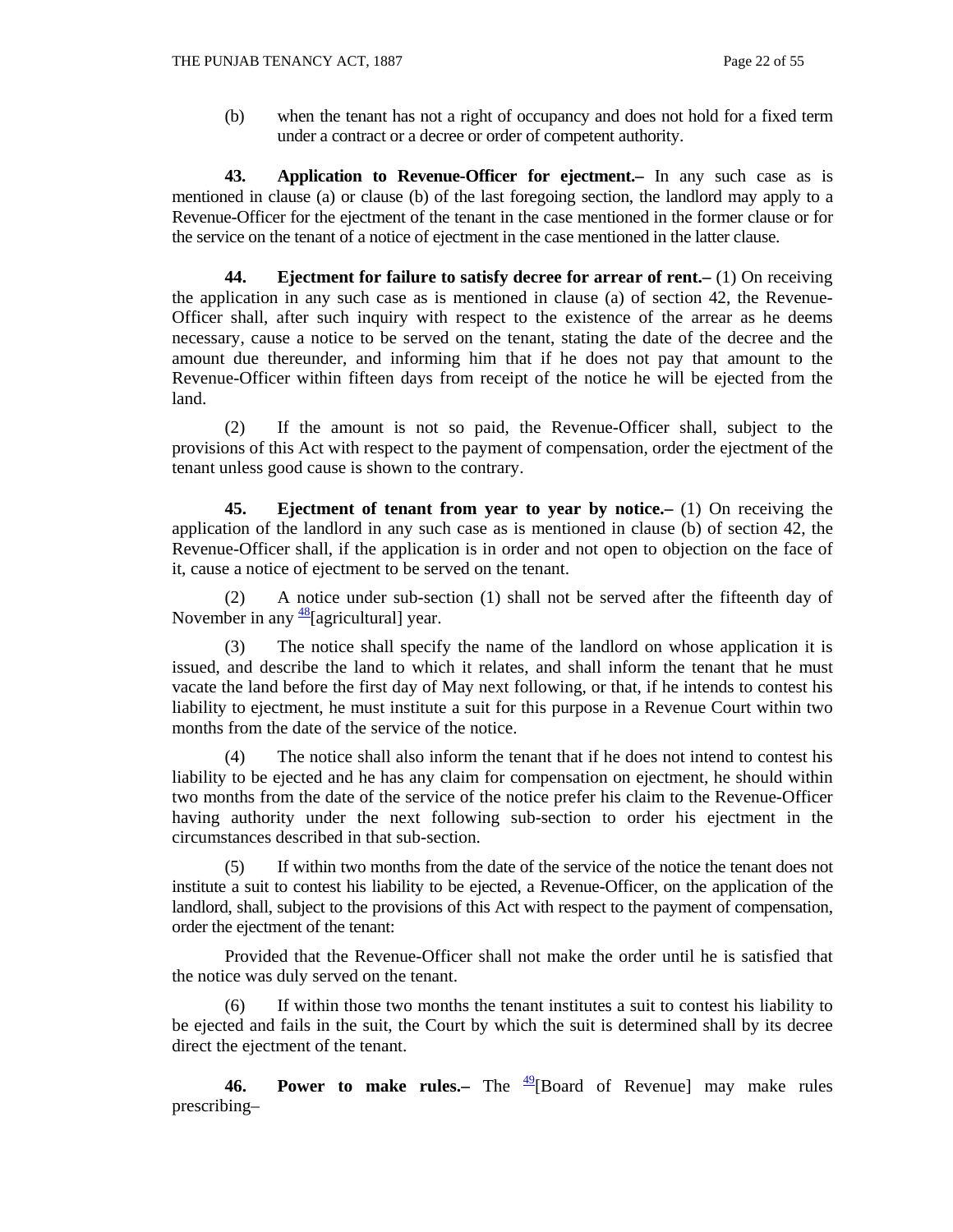- (a) the form and language of applications and notices under the two last foregoing sections; and
- (b) the manner in which those applications and notices are to be signed and attested.

## *General provisions respecting ejectment*

 **47. Time for ejectment.–** A decree or order for the ejectment of a tenant shall not be executed at any other time than between the first day of May and the fifteenth day of June (both days inclusive), unless the Court making the decree or where the order is made under section 44, the officer making the order, otherwise directs.

 **48. Relief against forfeiture.–** (1) If in a suit for the ejectment of a tenant on either of the grounds mentioned in clauses (a) and (b) of section 39 or of section 40 it appears to the Court that injury caused by the act or omission on which the suit is based is capable of being remedied, or that an award of compensation will be sufficient satisfaction to the landlord therefor, the Court may, instead of making a decree for the ejectment of the tenant, order him to remedy the injury within a period to be fixed in the order, or order him to pay into Court, within such a period, such compensation as the Court thinks fit.

 (2) The Court may from time to time, for special reasons, extend a period fixed by it under sub-section (1).

 (3) If within the period, or extended period, as the case may be, fixed by the Court under this section, the injury is remedied or the compensation is paid, a decree for the ejectment of the tenant shall not be made.

 **49. Rights of ejected tenants in respect of crops and land prepared for sowing.–** (1) Where at the time of the proposed ejectment of a tenant from any land, his uncut or ungathered crops are standing on any part thereof, he shall not be ejected from that part until the crops have ripened and he has been allowed a reasonable time to harvest them.

 (2) The Court or Revenue-Officer decreeing or ordering the ejectment of the tenant may, on the application of the landlord, determine any dispute arising in consequence of the provisions of sub-section (1) between the landlord and tenant or between the landlord and any person entitled to harvest the crops of the tenant, and may in its or his discretion–

- (a) direct that the tenant pay for the longer occupation of the land secured to him under sub-section (1) such rent as may be fair and equitable, or
- (b) determine the value of the tenant's uncut and ungathered crops, and, on payment thereof by the landlord to the Court or Revenue-Officer, forthwith eject the tenant.

 (3) When a tenant for whose ejectment proceedings have been taken has, conformably with local usage, prepared for sowing any land comprised in his tenancy, but has not sown or planted crops on that land, he shall be entitled to receive from the landlord before ejectment a fair equivalent in money for the labour and capital expended by him in so preparing the land, and the Court or Revenue-Officer before which or whom the proceedings are pending shall, on the application of the tenant, determine the sum payable to the tenant under this sub-section and stay his ejectment until that sum has been paid to him.

*Relief for wrongful dispossession*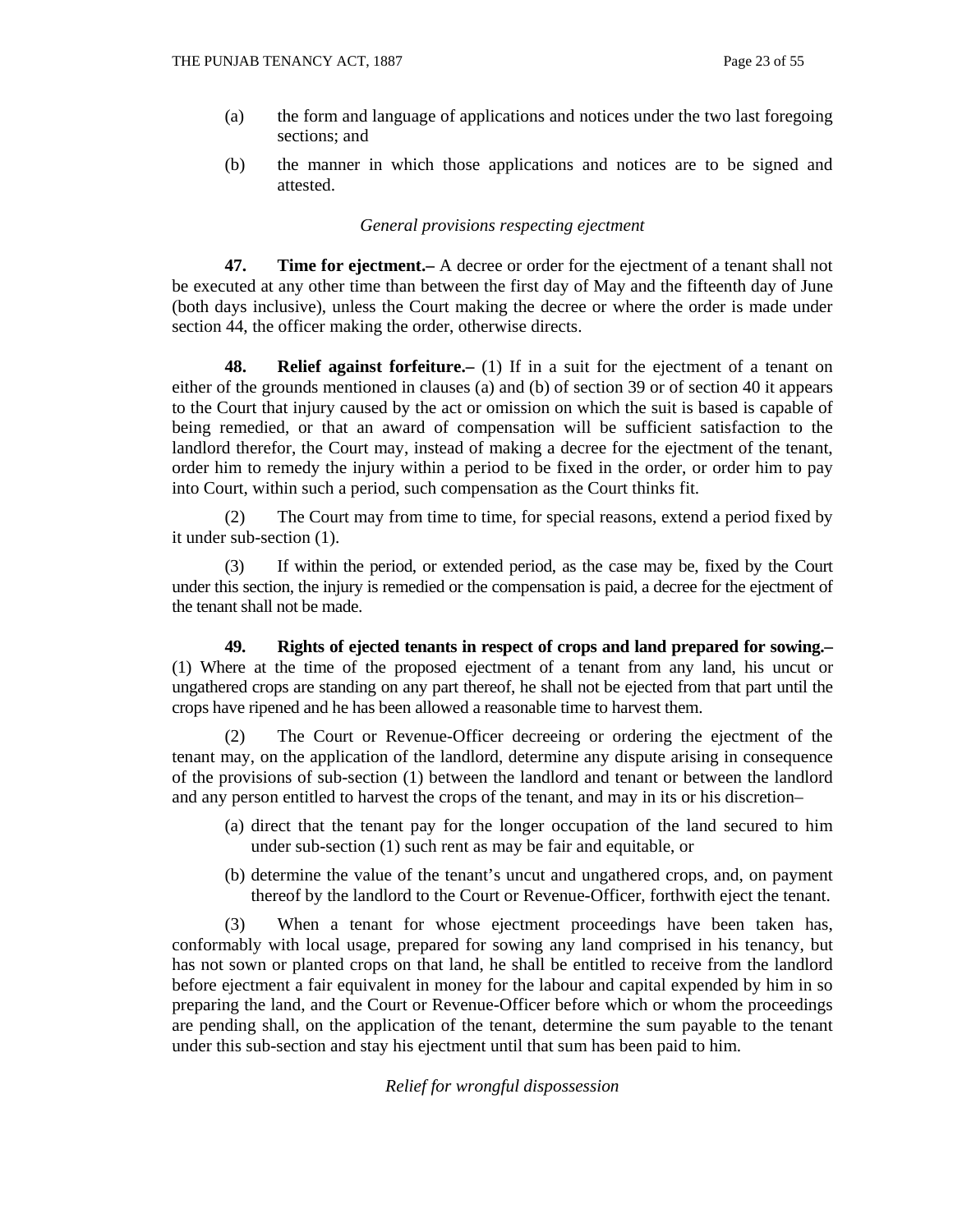**50. Relief of wrongful dispossession or ejectment.–** In either of the following cases, namely:-

- (a) if a tenant has been dispossessed without his consent of his tenancy or any part thereof otherwise than in execution of a decree or than in pursuance of an order under section 44 or section 45,
- (b) if a tenant who, not having instituted a suit under section 45, has been ejected from his tenancy or any part thereof in pursuance of an order under that section denies his liability to be ejected,

the tenant may, within one year from the date of his dispossession or ejectment, institute a suit for recovery of possession or occupancy, or for compensation, or for both.

<sup>50</sup>**[50-A. Bar to civil suits.–** No person whose ejectment has been ordered by a Revenue Court under section 45, sub-section (6), or whose suit has been dismissed under section 50, may institute a suit in a Civil Court to contest his liability to ejectment, or to recover possession or occupancy rights, or to recover compensation].

**51.** Bar of relief by suit under section 9, Act I of 1877. Possession of a tenancy or of any land comprised in a tenancy shall not be recoverable under section 9 of the Specific Relief Act, 1877, by a tenant dispossessed thereof.

*Power to vary dates prescribed by this Chapter* 

 **52. Power of Provincial Government to fix dates for certain purposes.–** (1) The  $\frac{51}{2}$ [Provincial Government] may, for all or any of the territories under its administration, by notification, fix for the purposes of sections 36, 46 and 47, or of any of those sections, any other dates instead of those specified therein.

 (2) A notification under this section shall not take effect till after the expiration of six months from the date of the publication thereof.

# **CHAPTER V ALIENATION OF, AND SUCCESSION TO, RIGHT OF OCCUPANCY**

*Alienation* 

<sup>52</sup>**[52-A. Provisions of Chapter V not to apply to muqarraridars.–** The provisions of this Chapter shall not apply to muqarraridars].

 **53. Private transfer of right of occupancy under section 5 by tenant.–** (1) A tenant having right of occupancy under section 5 may transfer that right by sale, gift or mortgage, subject to the conditions mentioned in the section.

 (2) If he intends to transfer the right by sale, gift, mortgage by conditional sale or usufructuary mortgage, he shall cause notice of his intention to be served on his landlord through a Revenue-Officer, and shall defer proceeding with the transfer for a period of one month from the date on which the notice is served.

 (3) Within that period of one month the landlord may claim to purchase the right at such value as a Revenue-Officer may, on application made to him in this behalf, fix.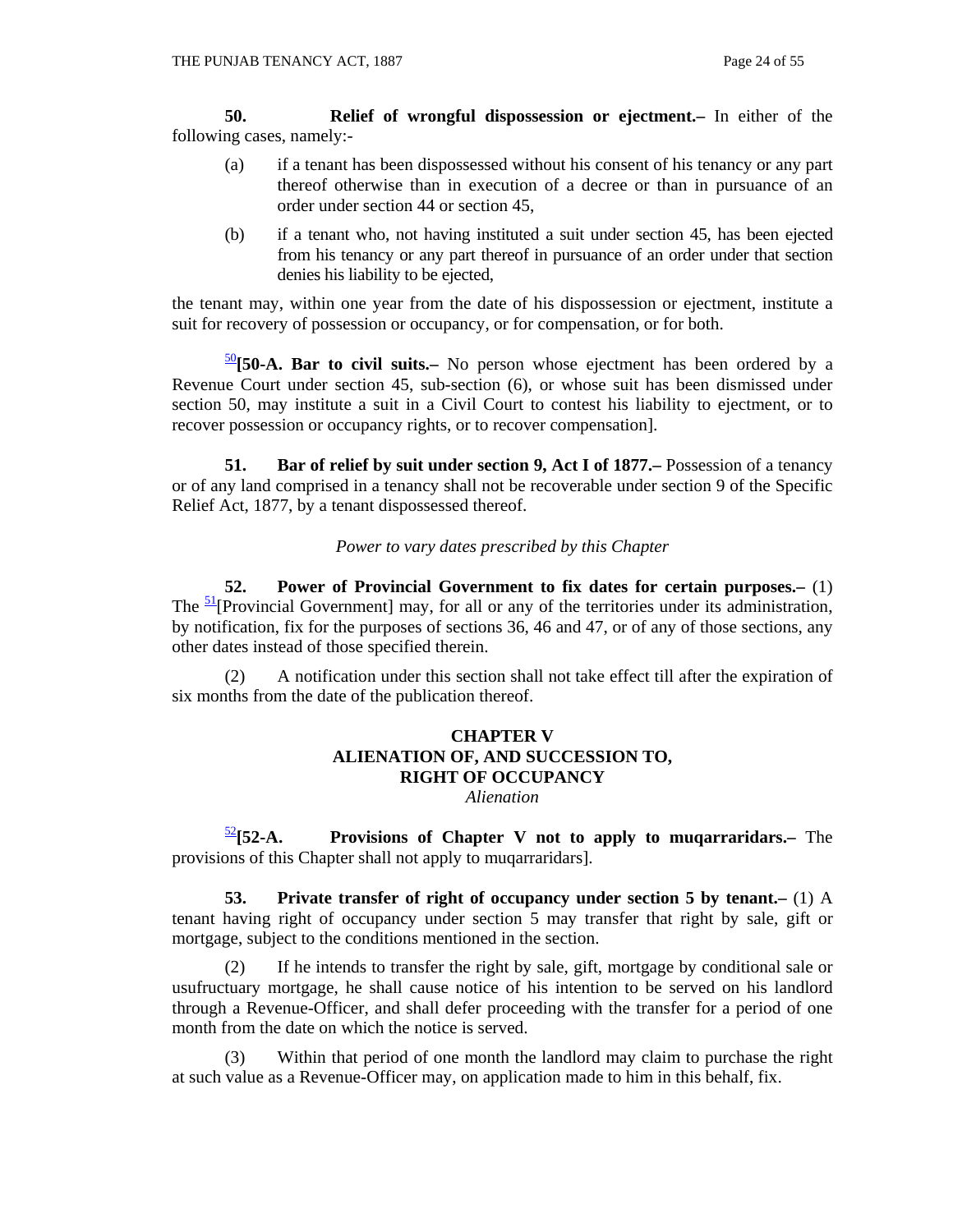(4) When the application to the Revenue-Officer is to fix the value of a right of occupancy which is already mortgaged, he shall fix the value of the right as if it were not mortgaged.

 (5) the landlord shall be deemed to have purchased the right if he pays the value to the Revenue-Officer within such time as that officer appoints.

 (6) On the value being so paid, the right of occupancy shall be extinct, and the Revenue-Officer shall, on the application of the landlord, put the landlord in possession of the tenancy.

 (7) If the right of occupancy was already mortgaged, the tenancy shall pass to the landlord unencumbered by the mortgage, but the mortgage-debt shall be a charge on the purchase money.

 (8) If there is no such charge as aforesaid the Revenue-Officer shall, subject to any directions which he may receive from any Court, pay the purchase-money to the tenant.

If there is such a charge, the revenue-Officer shall, subject as aforesaid, either apply in discharge of the mortgage-debt so much of the purchase-money as is required for that purpose and pay the balance, if any, to the tenant, or retain the purchase-money pending the decision of a Civil Court as to the person or persons entitled thereto.

 (10) Where there are several landlords of a tenancy, any one of them may be deemed to be the landlord for the purposes of this section.

(11) No suit or other proceeding shall be instituted against the  $\frac{53}{5}$ [Government] or against  $\frac{54}{4}$ [any servant of the State], in respect of anything done by a Revenue-Officer under the two last foregoing sub-sections, but nothing in this sub-section shall prevent any person entitled to receive the whole or any part of the purchase-money from recovering it from a person to whom it has been paid by a Revenue-Officer.

 **54. Procedure on foreclosure of mortgage of right of occupancy under section 5.–** Where a mortgagee of a right of occupancy under section 5 proposes to foreclose his mortgage, or otherwise enforce his lien on the land subject to the right, the provisions of the last foregoing section shall, so far as they can be made applicable, apply as if the mortgagee were the tenant.

 **55. Sale of right of occupancy under section 5 in execution of decree.–** (1) A right of occupancy under section 5 may be sold in execution of a decree or order of a Court;

 (2) But notice of an intended sale of any such right shall be given by the Court to the landlord, and, if at any time before the close of the day on which the sale takes place the landlord pays to the Court or to the officer conducting the sale a deposit of twenty-five per centum on the highest bid made at the sale, he shall be declared to be the purchaser instead of the person who made that bid.

 **56. Transfer of right of occupancy under any other section than section 5.–** A right of occupancy under any other section than section 5 shall not be attached or sold in execution of a decree or order of any Court or, without the previous consent in writing of the landlord, be transferred by private contract.

 **57. Rights and liabilities of transferee of right of occupancy.–** When a right of occupancy has been transferred by sale, gift or usufructuary mortgage to a person other than the landlord, that person shall, in respect of the land in which the right subsists, have the same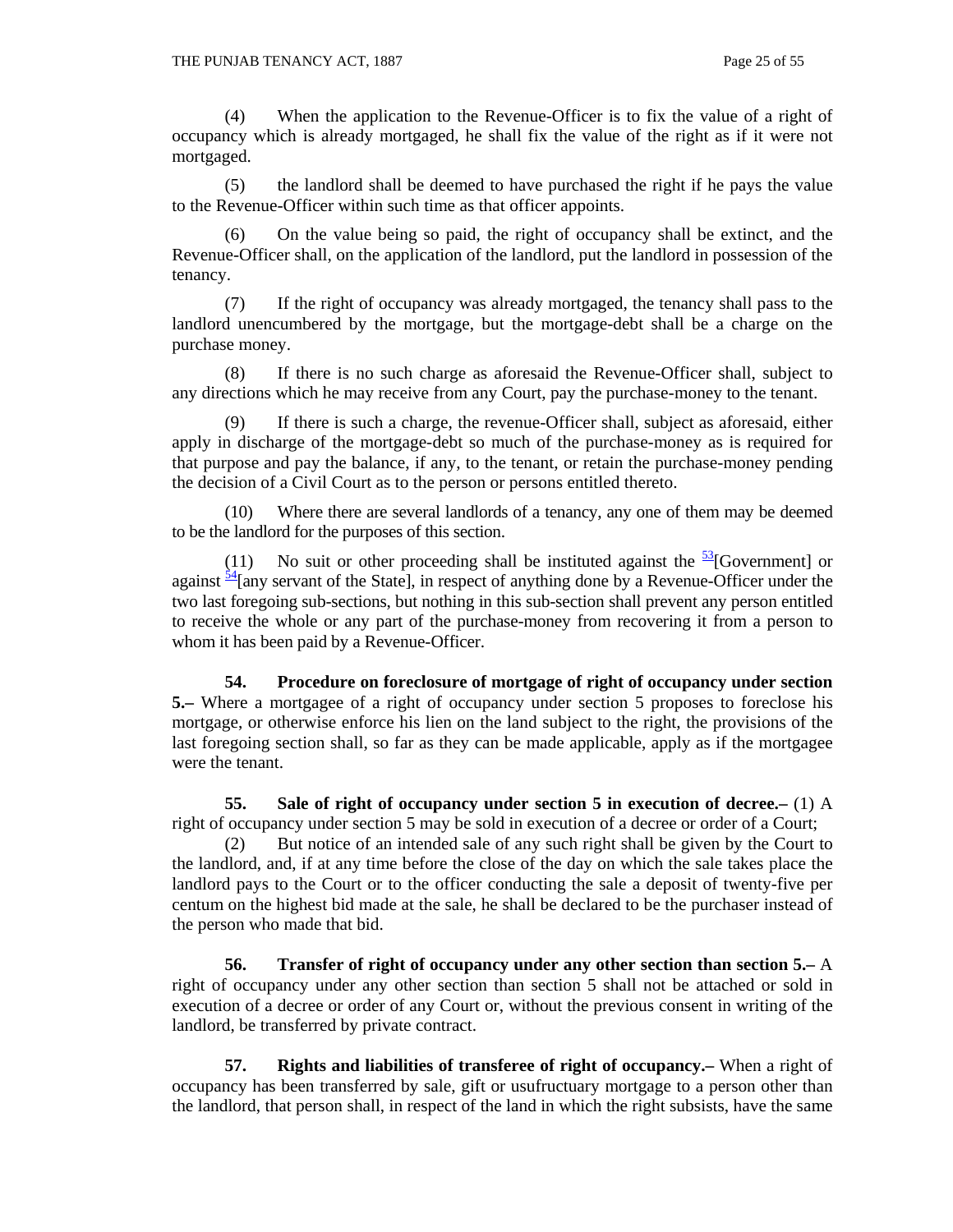rights, and be subject to the same liabilities as the tenant to whom before the transfer of the right had belonged, and was subject to.

**58.** Sub-letting.–(1) A tenant having a right of occupancy in land may, subject to the provisions of this Act and to the conditions of any written contract between him and his landlord, sublet the land or any part thereof for any term not exceeding seven years.

 (2) A person to whom land is sublet by a tenant having a right of occupancy therein shall, in respect of that land, and so far as regards the landlord, be, jointly with the tenant, subject to all the liabilities of the tenant under this Act.

 $\frac{55}{58}$ **[58-A. Transfer of right of occupancy under any section of the Act by exchange.**—(1) Any tenant with a right of occupancy may, with the consent of his landlord, transfer his land to all the members of a Co-operative Society for the Consolidation of Holdings of which both he and his landlord are members and obtain from them any other land in exchange.

 (2) Notwithstanding anything contained in this Act or any other enactment in force, any land obtained in exchange in pursuance of the provisions of sub-section (1) shall be deemed to be subject to the same right of occupancy as the land given for it in exchange].

#### *Succession*

<sup>56</sup>**[59. Succession to right of occupancy.–** (1) When a Muslim tenant having a right of occupancy in any land dies, the right shall devolve on his heirs in accordance with the provisions of the Muslim Personal Law (Shariat):

 Provided that when the occupancy rights are held by a female as a limited owner under Customary Law, succession shall open out on the termination of her limited interest to all persons who would have been entitled to inherit the property at the time of the death of the last full owner had the Muslim Personal Law (Shariat) been applicable at the time of such death, and in the event of the death of any of such persons before the termination of the limited interest mentioned above, succession shall devolve on his heirs and successors existing at the time of the termination of the limited interest of the female as if the aforesaid such person had died at the termination of the limited interest of the female and had been governed by the Muslim Personal Law (Shariat):

 Provided further that the share which the female limited owner would have inherited had the Muslim Personal Law (Shariat) been applicable at the time of the death of the last full owner shall devolve on her if she loses her limited interest in the property on account of her marriage or remarriage and on her heirs under the Muslim Personal Law (Shariat) if her limited interest terminates because of her death.

 (2) When a non-Muslim tenant having a right of occupancy dies, the right shall devolve–

- (a) on his male lineal descendants, if any, in the male line of descent; and
- (b) failing such descendants, on his widow, if any, until she dies or remarries or abandons the land or is under the provisions of this Act ejected therefrom; and
- (c) failing such descendants and widow or his widowed mother, if any, until she dies or remarries or abandons the land or is under the provisions of this Act ejected therefrom; and
- (d) failing such descendants and widow, or widowed mother or if the deceased tenant left a widow or widowed mother, then when her interest terminates under clause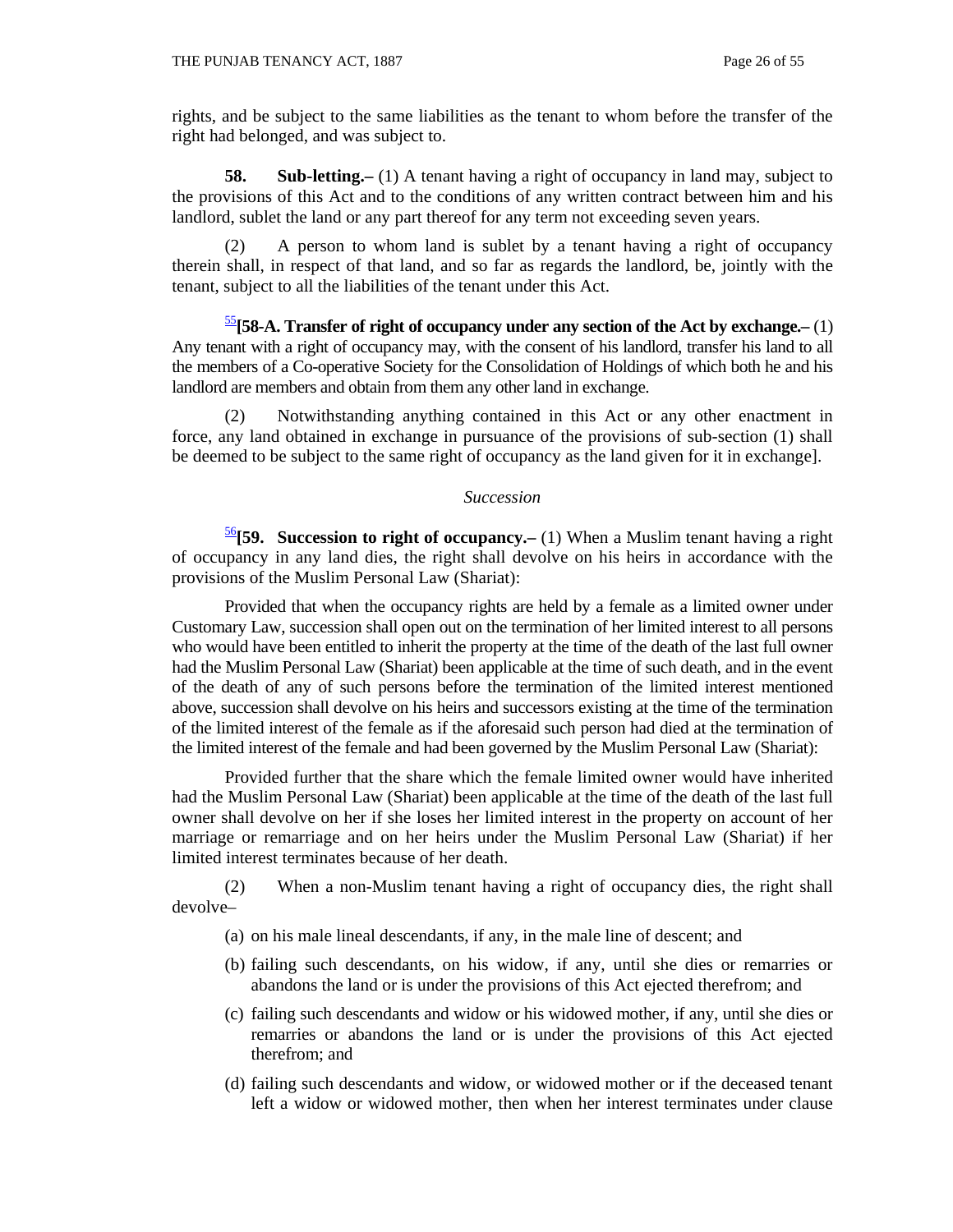(b) or (c) of this sub-section, on his male collateral relatives in the male line of descent from the common ancestor of the deceased tenant and those relatives:

 Provided with respect to clause (b) of this sub-section, that the common ancestor occupied the land.

 *Explanation*– For the purpose of clause (d), land obtained in exchange by the deceased tenant or any of his predecessors-in-interest in pursuance of the provisions of subsection (1) of section 58-A shall be deemed to have been occupied by the common ancestor if the land given for it in exchange was occupied by him.

 (3) As among descendants and collateral relatives claiming under sub-section (2) the right shall subject to the provisions of that sub-section, devolve as if it were land left by the deceased in the village in which the land subject to the right is situate.

 (4) When the widow of a deceased tenant succeeds to a right of occupancy under sub-section (2), she shall not transfer the right by sale, gift or mortgage or by sub-lease for a term exceeding one year.

 (5) If a deceased tenant has left no person on whom his right of occupancy may devolve under sub-section (1) or sub-section (2), as the case may be, the right shall be extinguished].

## *Irregular transfers*

 **60. Irregular transfer of right of occupancy.–** Any transfer made of a right of occupancy in contravention of the foregoing provisions of this Chapter shall be voidable at the instance of the landlord.

# <sup>57</sup>**[CHAPTER V-A]**

# 58[*Succession to Non-occupancy Tenancies*]

<sup>59</sup>**[60-A. Succession to non-occupancy tenancies.–** (1) Where a tenant, not being a tenant of land reserved by the landlord for personal cultivation under any law for the time being in force, not having a right of occupancy and not holding land for any fixed term under a contract or a decree or order of a competent authority dies, the tenancy shall, notwithstanding anything to the contrary in any law for the time being in force, devolve on his preferred heir, if any, and failing such preferred heir on his eldest male child.

 *Explanation*– A preferred heir means any male child named in writing by the deceased tenant as such.

 (2) If the deceased tenant has left no such persons as are mentioned in sub-section (1) on whom the right of tenancy may devolve under that sub-section, the right shall be extinguished].

# **CHAPTER VI IMPROVEMENTS AND COMPENSATION**

*Improvements by landlords*

 **61. Improvements by landlords on tenancies of occupancy tenants.–** (1) Without the previous permission of the Collector, a landlord shall not make an improvement on the tenancy of a tenant having a right of occupancy.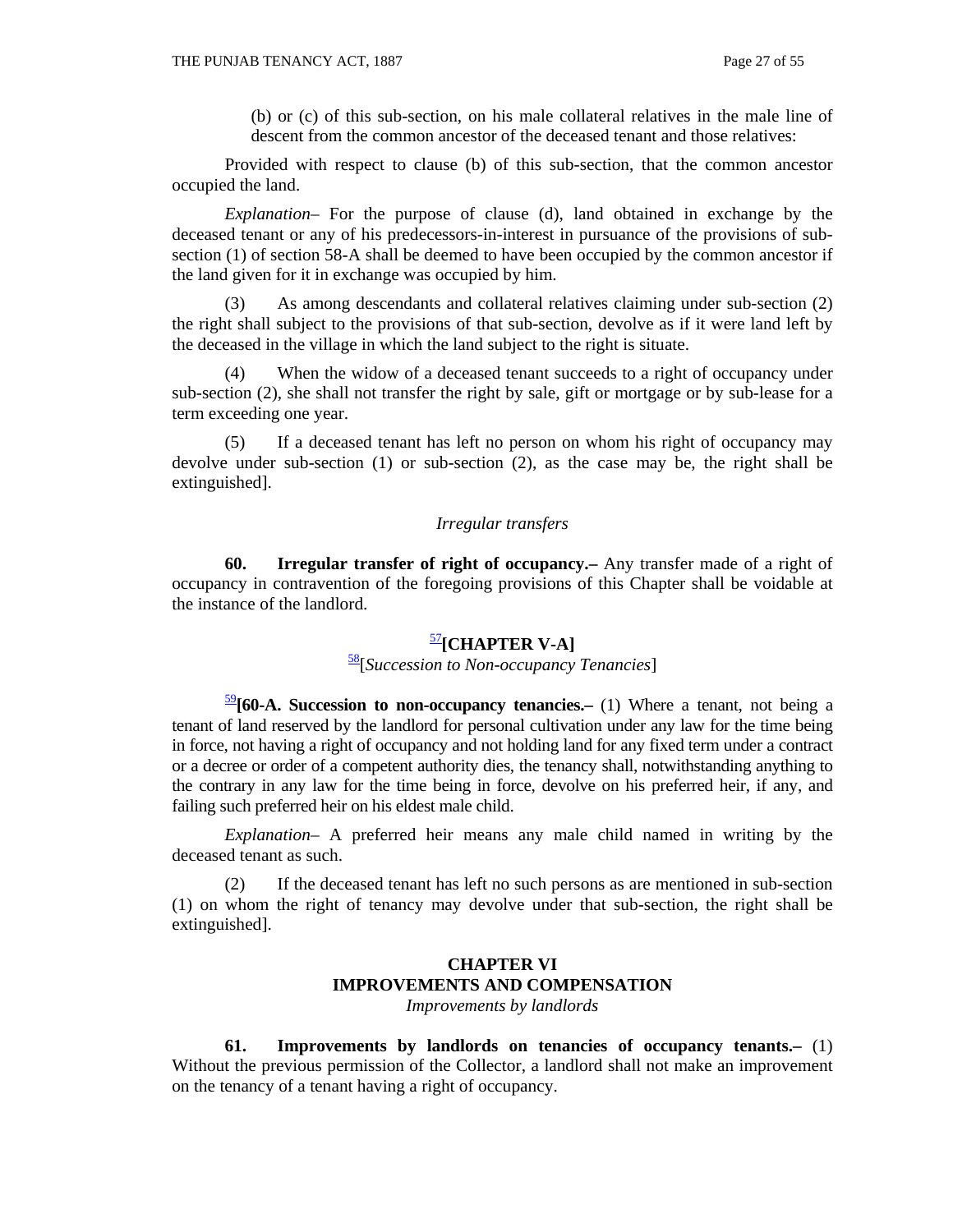(2) If a landlord desires to make such an improvement, he may apply to the Collector for permission to make it, and the Collector shall, before making an order on the application, hear the objection, if any, of the tenant.

 (3) In making an order on an application under sub-section (2) the Collector shall be guided by such rules, if any, as the  $\frac{60}{9}$ [Provincial Government] may  $\frac{61}{8}$ [\* \* \*] make in this behalf.

 **62. Enhancement of rent in consideration of an improvement made by a landlord on the tenancy of an occupancy tenant.** (1) When a landlord has, with the permission mentioned in the last foregoing section, made an improvement on the tenancy of a tenant having a right of occupancy, he may apply to the Collector for an enhancement of the rent of the tenant.

 (2) If the tenant is a tenant to whom section 20 applies, the Collector shall enhance his rent to the share or rates, or with reference to the rent in gross, as the case may be, paid by tenants, having a similar right of occupancy, for land of a similar description and with similar advantages.

 (3) If the tenant is a tenant to whom section 22 applies, the Collector shall enhance his rent to such amount as the tenant would be liable to pay under that section if the land-revenue were reassessed.

 (4) When the improvement ceases to exist, the Collector may, on the application of the tenant, reduce the tenant's rent–

- (a) in the case of a tenant to whom sub-section (2) applies, to the share or rates, or with reference to the rent in gross, as the case may be, paid by tenants, having a similar right of occupancy for land of a similar description and with similar advantages; and
- (b) in the case of a tenant to whom sub-section (3) applies, to such an amount as the tenant would be liable to pay if the land-revenue were re-assessed.

 (5) Sections 25 and 26 shall be construed as applying to an application under this section, and a suit shall not lie in any Court for any purpose for which an application might be made under this section.

#### *Improvements by tenants*

 **63. Title of occupancy tenant to make improvements.–** A tenant having a right of occupancy is entitled to make improvements on his tenancy.

 **64. Title of tenants not having right of occupancy to make improvements.–** (1) A tenant not having a right of occupancy may make improvements on his tenancy with the assent of his landlord.

 (2) If at any time the question arises whether or not the landlord assented to the making of an improvement by a tenant not having a right of occupancy, the assent may be inferred from circumstances.

 **65. Improvements made before commencement of this Act.–** Improvements made by a tenant before the commencement of this Act shall be deemed to have been made in accordance with this Act, unless in the case of a tenant not having a right of occupancy it is shown that the improvement was made in contravention of a written agreement between him and his landlord.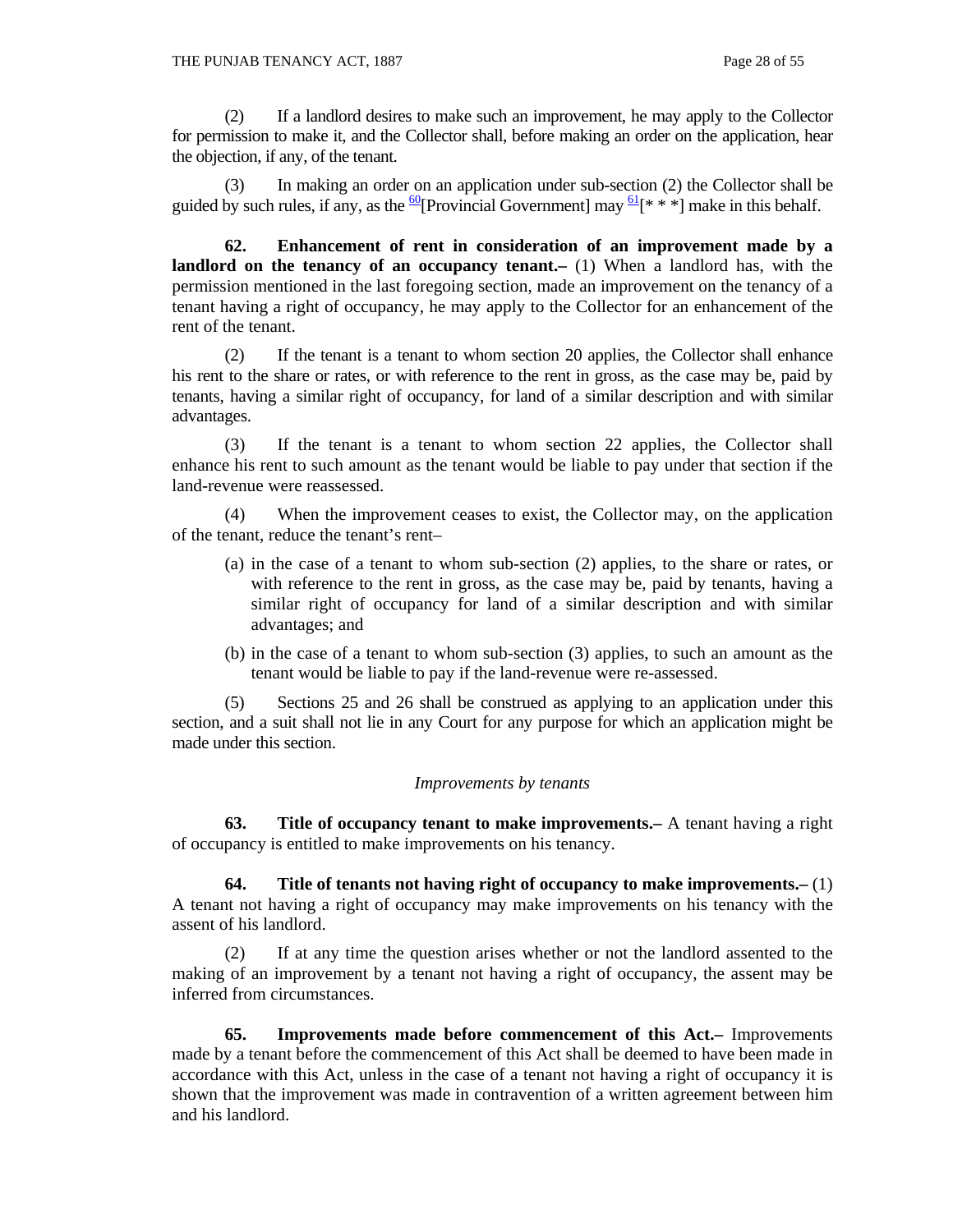**66. Improvements begun in anticipation of ejectment.–** A tenant ejected in execution of a decree, or in pursuance of a notice of ejectment, shall not be entitled to compensation for any improvement begun by him after the institution of the suit, or service of the notice, which resulted in his ejectment.

 **67. Tender of lease for twenty years to tenant to be a bar to right to compensation.–** If a landlord tenders to a tenant lease of his tenancy for a term of not less than twenty years from the date of the tender at the rent then paid by the tenant or of such other rent as may be agreed on, the tender, if accepted by the tenant, shall bar any claim by him to compensation in respect of improvement previously made on the tenancy.

 **68. Liability to pay compensation for improvements to tenants on ejectment or on enhancement of his rent.–** Subject to the foregoing provisions of this Chapter, a tenant who has made an improvement on his tenancy in accordance with this Act shall not be ejected, and the rent payable by him shall not be enhanced, until he has received compensation for the improvement.

## *Compensation for disturbance of clearing tenants*

 **69. Compensation for disturbance of clearing tenants.–** (1) A tenant who has cleared and brought under cultivation waste land in which he has not a right of occupancy shall, if ejected from that land, be entitled to receive from the landlord as compensation for disturbance, in addition to any compensation for improvements, a sum to be determined by Revenue Court or Revenue-Officer in accordance with the merits of the case, but not exceeding five years' rent of the land:

 Provided that a tenant who is a joint owner of land to which this section applies shall not be entitled to compensation for disturbance on ejectment from the land or any part thereof.

 (2) If rent has been paid for the land by division or appraisement of the produce or by rates fixed with reference to the nature of the crops grown, or if no rent, or no rent other than the land-revenue of the land and the rates and cesses chargeable thereon, has been paid therefor, the compensation may be computed as if double the amount of the land-revenue of the land were the annual rent thereof:

 $\frac{62}{2}$ [Provided that in any estate of which the assessment has been confirmed on or after the twenty-second day of February, 1929, the compensation may be computed as if four times the amount of the land-revenue of the land were the annual rent thereof].

#### *Procedure in determining compensation*

**70. Determination of compensation by Revenue Courts.**—(1) In every suit by a tenant to contest his liability to ejectment or by a landlord to eject tenant or to enhance his rent, the Court shall direct the tenant to file a statement of his claim, if any, to compensation for improvement or for disturbance and of the grounds thereof.

 (2) If the Court decrees the ejectment of the tenant or the enhancement of his rent, it shall determine the amount of compensation, if any, due to the tenant, and shall stay execution of the decree until the landlord pays into Court that amount less any arrears of rent or costs proved to the satisfaction of the Court to be due to him from the tenant.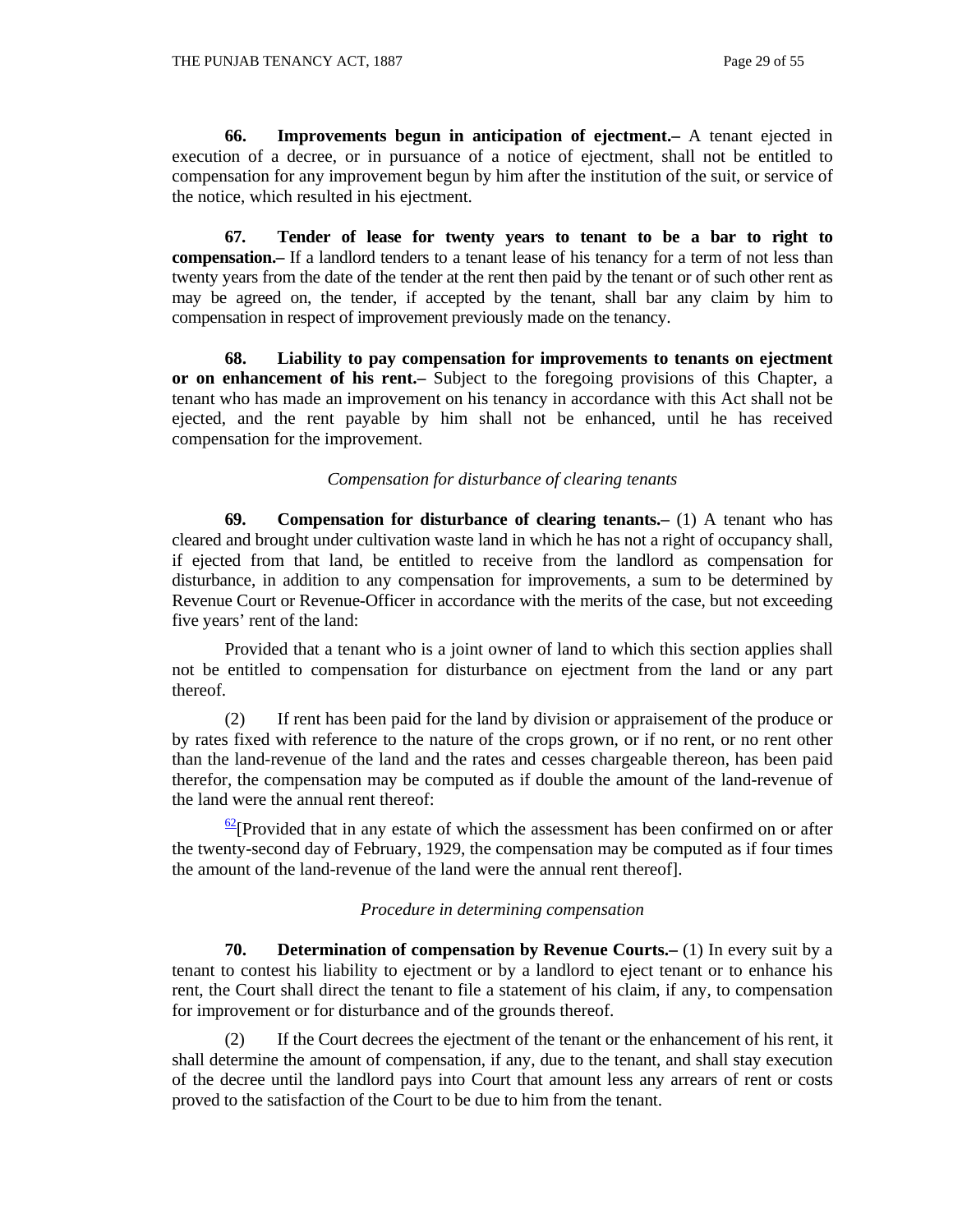**71. Determination of compensation by Revenue-Officers.–** In either of the following cases, namely:-

- (a) when a notice has been served on a tenant under section 44,
- (b) when a notice of ejectment has been served on a tenant under section 45 and the tenant has not instituted a suit to contest his liability to be ejected,

the tenant may apply to the Revenue-Officer having authority to order his ejectment under section 44 or section 45, as the case may be, to determine the amount of compensation due to him for improvements or for disturbance, or for both, and the Revenue-Officer shall determine the amount, if any, accordingly and stay the ejectment of the tenant until the landlord pays to the Revenue-Officer the amount so determined less any arrears of rent or costs proved to the satisfaction of the Revenue-Officer to be due to the landlord from the tenant.

 **72. Matters to be regarded in assessment of compensation for improvements.**— In estimating the compensation to be awarded under this Chapter to a tenant for an improvement, the Court or Revenue-Officer shall have regard to–

- (a) the amount by which the value or the produce of the tenancy, or the value of that produce is increased by the improvement;
- (b) the condition of the improvement and the probable duration of its effect;
- (c) the labour and capital required for the making of such an improvement;
- (d) any reduction or remission of rent or other advantage allowed to the tenant by the landlord in consideration of the improvement; and
- (e) in the case of reclamation, or of the conversion of unirrigated into irrigated land, the length of time during which the tenant has had the benefit of the improvement.

**73.** Form of compensation.— (1) The compensation shall be made by payment in money, unless the parties agree that it be made in whole or in part by the grant of a beneficial lease of land or in some other way.

 (2) If the parties so agree, the Court or Revenue-Officer shall make an order accordingly.

#### *Relief in case of ejectment before determination of compensation*

 **74. Relief in case of ejectment before determination of compensation.–** (1) If from any cause the amount of compensation payable to a tenant–

- (a) under this Chapter for improvements or disturbance, or
- (b) under section 49 for the value of uncut or ungathered crops or the preparation of land for sowing,

has not been determined before the tenant is ejected, the ejectment shall not be invalidated by reason of the omission, but the Court or Revenue-Officer which decreed or who ordered the ejectment may, on application made by the tenant within one year from the date of ejectment, correct the omission by making in favour of the tenant an order for the payment to him by the landlord of such compensation as the Court or Officer may determine the tenant to be entitled to.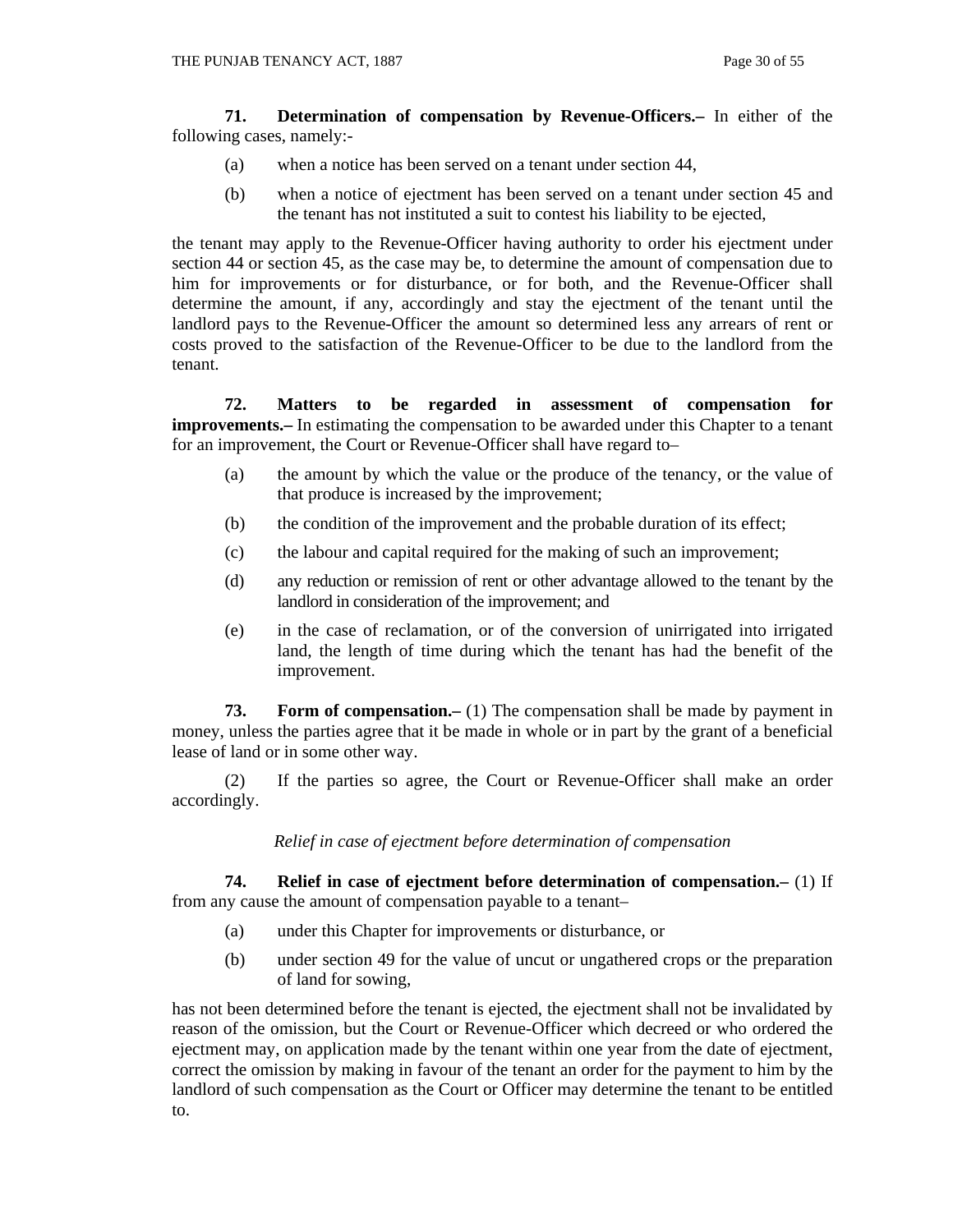(2) An order made under sub-section (1) may be executed in the same manner as a decree for money may be executed by a Revenue Court.

#### **CHAPTER VII JURISDICTION AND PROCEDURE**  *Jurisdiction*

 **75. Revenue-Officers.–** (1) There shall be the same classes of revenue-Officers under this Act as under the Punjab Land-revenue Act,  $\frac{63}{1967}$ , and, in the absence of any order of the  $64$ [Provincial Government] to the contrary, a revenue-Officer of any class having jurisdiction within any local limits under that Act shall be a revenue-Officer of the same class having jurisdiction within the same local limits under this Act.

(2) The expressions "Collector" and  $\frac{65}{2}$ [Board of Revenue] have the same meaning in this Act as in the Punjab Land-revenue Act,  $\frac{66}{1967}$ ].

 **76. Applications and proceedings cognizable by revenue-Officers.–** (1) The following applications and proceedings shall be disposed of by revenue-Officers as such, and no Court shall take cognizance of any dispute or matter with respect to which any such application or proceeding might be made or had: -

#### **FIRST GROUP**

- (a) proceedings under section 27 for the adjustment of rents expressed in terms of the land-revenue;
- $\frac{67}{1}$  (aa) proceedings under section 27-A for the adjustment of rents of occupancy tenants in the Attock District];
	- (b) proceedings relating to the remission and suspension of rent under section 30;
	- (c) applications under section 43 for the ejectment of a tenant against whom a decree for an arrear of rent in respect of his tenancy has been passed and remains unsatisfied;
	- (d) applications under section 45, sub-section(5), for the ejectment of a tenant on whom a notice of ejectment has been served and who has not instituted a suit to contest his liability to be ejected but has claimed compensation under section 71;
	- (e) applications under section 53 or section 54 for the fixing of the value of a right of occupancy;
	- (f) applications under section 53 or section 54 by landlords for possession of land the right of occupancy in which has become extinct;
	- (g) proceedings under Chapter VI with respect to the award of compensation for improvements or disturbance;

#### **SECOND GROUP**

- (h) applications under section 17 with respect to the division or appraisement of produce;
- (i) application under section 45, sub-section (5), for the ejectment of a tenant on whom a notice of ejectment has been served and who has not instituted a suit to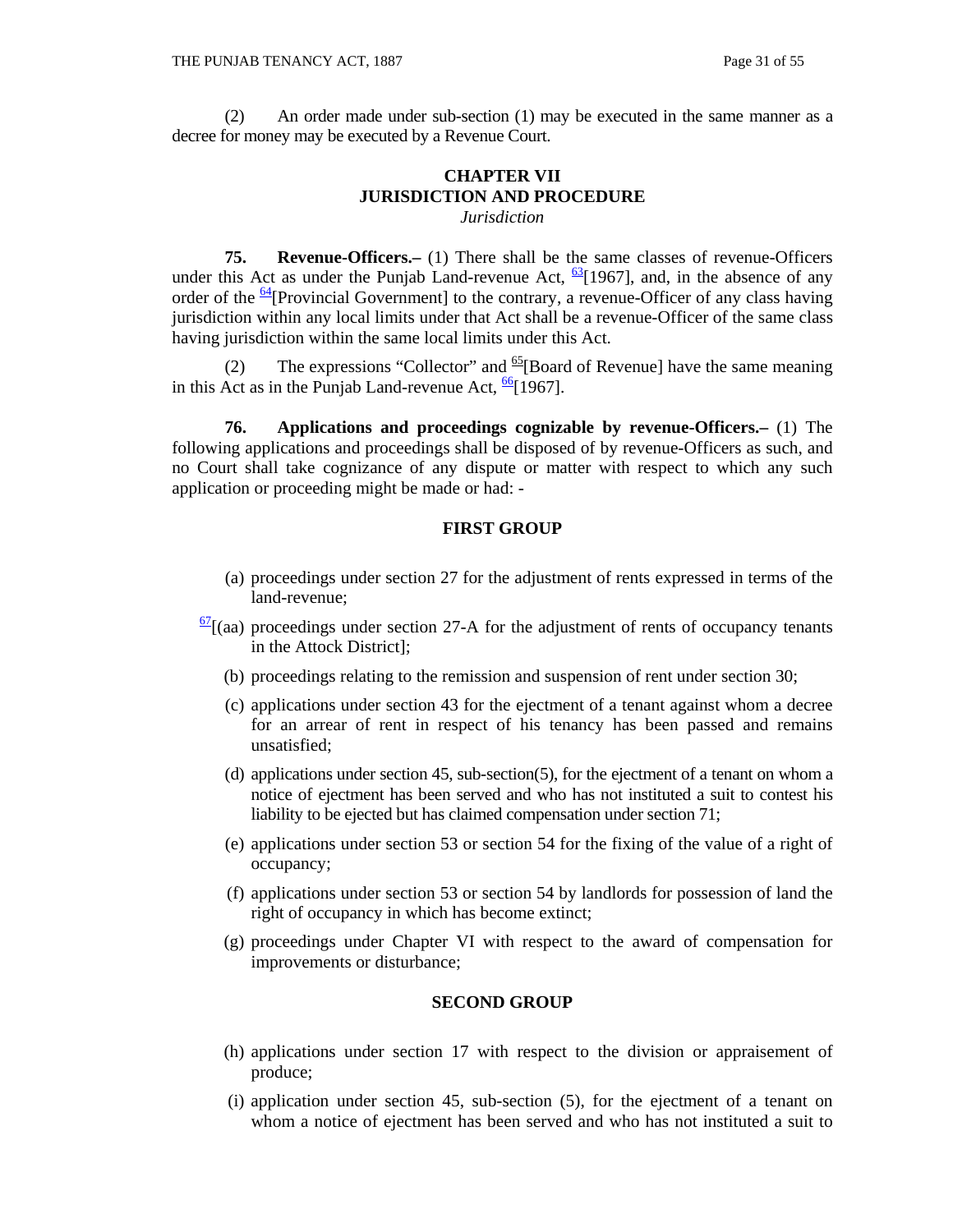contest his liability to be ejected and has not claimed compensation under section 71;

- (j) applications for the determination–
	- (i) under section 49 of the rent payable for land occupied by crops uncut or ungathered at the time of an order made for the ejectment of a tenant, or
	- (ii) under section 49 or section 74 of the value of such crops or of the sum payable to the tenant for labour and capital expended by him in preparing land for sowing;

#### **THIRD GROUP**

- (k) applications under section 31 by tenants to deposit rent;
- (l) applications under section 36 for service of notice of relinquishment;
- (m) applications under section 43 for service of notice of ejectment;
- (n) applications under section 53 or section 54 for service of notice of intended transfer or of intended foreclosure or other enforcement of lien.

 (2) Except as otherwise provided by any rule made by the **68[65]**[Board of Revenue] in this behalf–

- (a) a Collector or an Assistant Collector of the first grade may dispose of any of the applications and proceedings mentioned in sub-section(1);
- (b) an Assistant Collector of the second grade, not being Naib Tehsildar, may dispose of any of the applications mentioned in the second and third groups of that subsection; and
- (c) a Naib Tehsildar, when invested with the powers of an Assistant Collector of the second grade, may dispose of any of the applications mentioned in the third group of that sub-section.

**77.** Revenue Courts and suits cognizable by them. (1) When a revenue-Officer is exercising jurisdiction with respect to any such suit as is described in sub-section (3), or with respect to an appeal or other proceeding arising out of any such suit, he shall be called a Revenue Court.

 (2) There shall be the same classes of Revenue Courts as of revenue-Officers under this Act, and, in the absence of any order of the  $\frac{69}{9}$ [Provincial Government] to the contrary, a revenue-Officer of any class having jurisdiction within any local limits under this Act shall be a Revenue Court of the same class having jurisdiction within the same local limits.

 (3) The following suits shall be instituted in, and heard and determined by, Revenue Courts, and no other Court shall take cognizance of any dispute or matter with respect to which any such suit might be instituted: -

 $\frac{70}{2}$ [Provided that–

*Procedure where revenue matter is raised in a Civil Court.-* 

(1) where in a suit cognizable by and instituted in a Civil Court it becomes necessary to decide any matter which can under this sub-section be heard and determined only by a Revenue Court, the Civil Court shall endorse upon the plaint the nature of the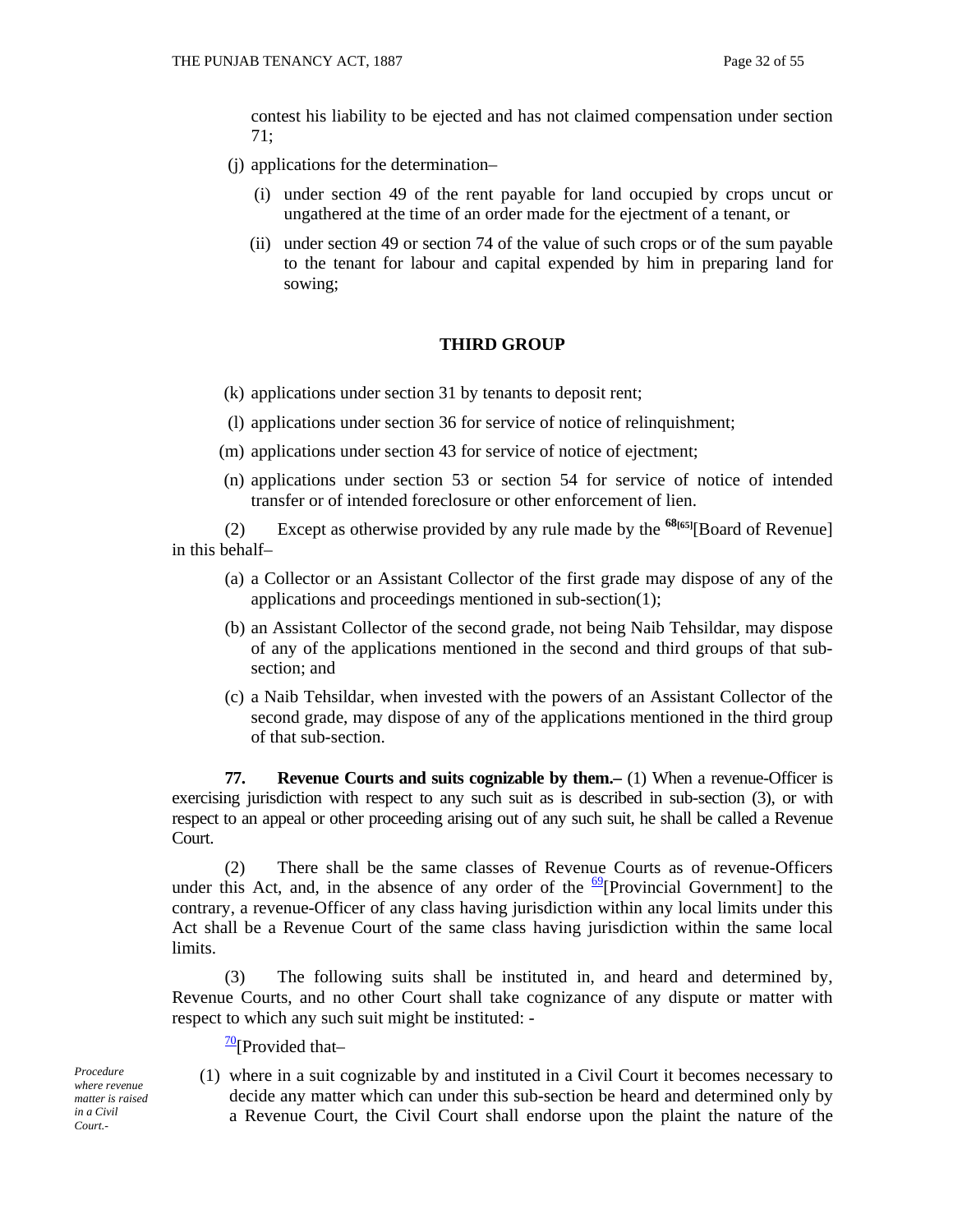matter for decision and the particulars required by Order VII, Rule 10, Civil Procedure Code, and return the plaint for presentation to the Collector;

 (2) on the plaint being presented to the Collector, the Collector shall proceed to hear and determine the suit where the value thereof exceeds  $\frac{1}{1}$ [rupees ten thousand] or the matter involved is of the nature mentioned in section 77(3), First Group, of the Punjab Tenancy Act, 1887, and in other case may send the suit to an Assistant Collector of the first grade for decision].

#### **FIRST GROUP**

- (a) suits between landlord and tenant for enhancement or reduction of rent under section 24;
- (b) suits between landlord and tenant for addition to or abatement of rent under section 28 or for commutation of rent;
- (c) suits under section 34 for the determination of rent or other sum on the expiration of the term of an assessment of land-revenue  $^{72}$ [and suits relating to the rent to be paid under a mortgage made in accordance with form (c) as prescribed by section 6 of the Punjab Alienation of Land Act, 1900];

#### **SECOND GROUP**

- (d) Suits by a tenant to establish a claim to a right of occupancy, or by a landlord to prove that a tenant has not such a right;
- (e) suits by a landlord to eject a tenant;
- (f) suits by a tenant under section 45 to contest liability to ejectment, when notice of ejectment has been served;
- (g) suits by a tenant under section 50 for recovery of possession or occupancy, or for compensation, or for both;
- (h) suits by a landlord to set aside a transfer made of a right of occupancy, or to dispossess a person to whom such a transfer has been made, or for both purposes;
- (i) any other suit between landlord and tenant arising out of the lease or conditions on which a tenancy is held;
- (j) suits for sums payable on account of village cesses or village expenses;
- (k) suits by a co-sharer in an estate or holding for a share of the profits thereof or for a settlement of accounts;
- (l) suits for the recovery of over payments of rent or land-revenue or of any other demand for which a suit lies in a Revenue Court under this sub-section;
- (m) suits relating to the emoluments of kanungos  $\frac{73}{8}$  \* \*  $\degree$  or village officers;

#### **THIRD GROUP**

 (n) suits by a landlord for arrears of rent or the money equivalent of rent, or for sums recoverable under section 14;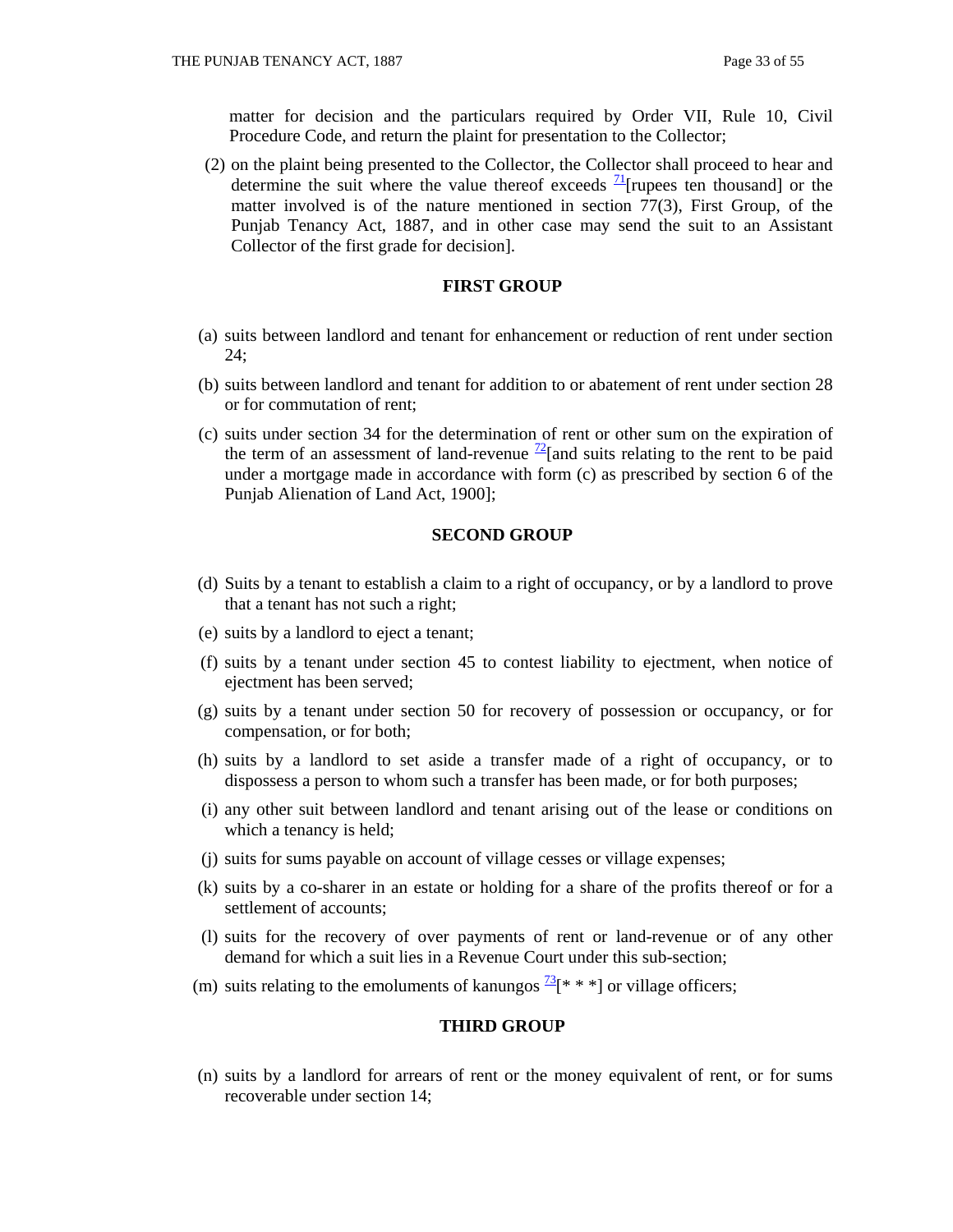- (o) suits by a landowner to recover moneys claimed as due for the enjoyment of rights in or over land or in water, including rights of irrigation, rights over fisheries, rights of pasturage and forest rights;
- (p) suits for sums payable on account of land-revenue or of any other demand recoverable as an arrear of land-revenue under any enactment for the time being in force, and by a superior landowner for other sums due to him as such.

(4) Except as otherwise provided by any rule made by the  $\frac{74}{18}$ [Board of Revenue] in this behalf–

- (a) a Collector may hear and determine any of the suits mentioned in sub-section (3);
- (b) an Assistant Collector of the first grade may hear and determine any of the suits mentioned in the second and third groups of that sub-section, and, if he has by name been specially empowered in this behalf by the  $\frac{75}{15}$ [Provincial Government], any of the suits mentioned in the first group; and
- (c) an Assistant Collector of the second grade may hear and determine any of the suits mentioned in the third group.

 $\frac{76}{6}$ [(5) The limitation for suits mentioned in sub-section (3) (Third Group), clause (n), shall be one year from the day the rent or money equivalent to rent or sums recoverable become due].

## *Administrative control*

 **78. Superintendence and control of revenue-Officers and Revenue Courts.–** (1) The general superintendence and control over all  $^{77}[***]$  revenue-Officers and Revenue Courts shall be vested in, and all such officers and Courts shall be subordinate to the  $\frac{78}{8}$ [Board] of Revenue].

(2) Subject to the general superintendence and control of the  $\frac{79}{2}$ [Board of Revenue],  $\frac{80}{6}$ [an Executive District Officer (Revenue)] shall control all other revenue-Officers and Revenue Courts in his division.

(3) Subject as aforesaid and to the control of the  $\frac{81}{8}$ [Executive District Officer (Revenue)], a Collector shall control all other revenue-Officers and Revenue Courts in his district.

 **79. Power to distribute business and withdraw and transfer cases.–** (1) The  $\frac{82}{8}$ [Board of Revenue] or  $\frac{83}{8}$ [an Executive District Officer (Revenue)] or Collector may by written order distribute, in such manner as  $\frac{84}{1}$  it or he thinks fit], any business cognizable by any revenue-Officer or Revenue Court under his control.

(2) The  $\frac{85}{6}$ [Board of Revenue] or  $\frac{86}{6}$ [an Executive District Officer (Revenue)] or Collector may withdraw any case pending before any revenue-Officer or Revenue Court under  $\frac{87}{8}$ [its or his] control, and either dispose of it  $\frac{88}{8}$ [itself or himself] or by written order refer it for disposal to any other revenue-Officer or Revenue Court under <sup>89</sup> [its or his] control.

 (3) An order under sub-section (1) or sub-section (2) shall not empower any revenue-Officer or Revenue Court to exercise any powers or deal with any business which he or it would not be competent to exercise or deal with within the local limits of his or its own jurisdiction.

*Appeal, Review And Revision*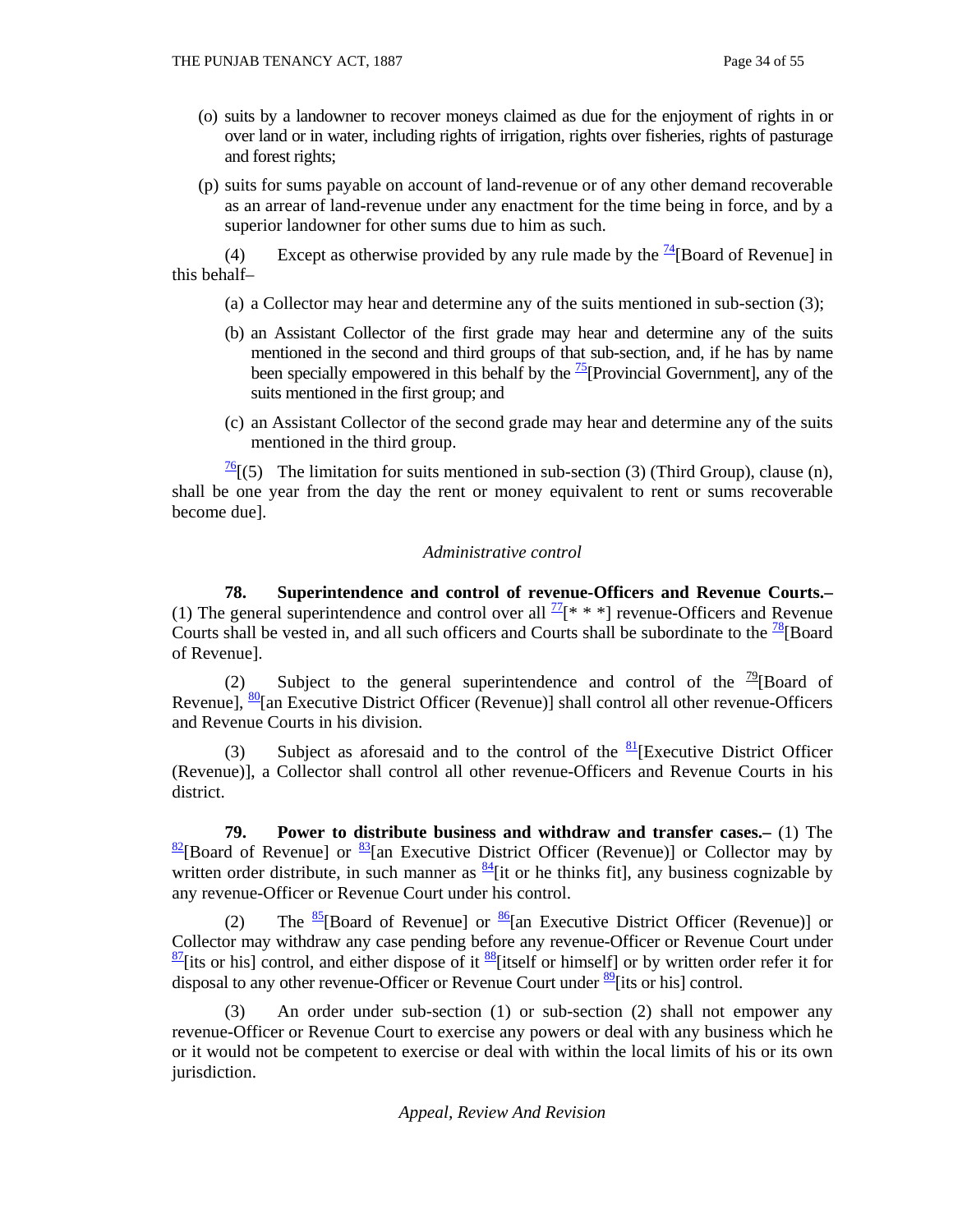**80.** Appeals.  $\frac{90}{2}$  [(1)] Subject to the provisions of this Act and the rules thereunder, an appeal shall lie from an original or appellate order or decree made under this Act by a revenue-Officer or Revenue Court, as follows, namely:-

- (a) to the Collector when the order or decree is made by an Assistant Collector of either grade;
- (b) to the  $\frac{91}{2}$ [Executive District Officer (Revenue)] when the order or decree is made by a Collector;
- (c) to the  $\frac{92}{2}$ [Board of Revenue only on a point of law] when the order or decree is made by  $\frac{93}{93}$ [an Executive District Officer (Revenue)]:

Provided that–

- (i) an appeal from an order or decree made by an Assistant Collector of the first grade specially empowered by name in that behalf by the  $\frac{94}{1}$ [Provincial Government] in a suit mentioned in the first group of sub-section (3) of section 77 shall lie to the  $\frac{95}{5}$ [Executive District Officer (Revenue)] and not to the Collector;
- (ii) when an original order or decree is confirmed on first appeal, a further appeal shall not lie;
- (iii) when any such order or decree is modified or reversed on appeal by the Collector, the order or decree made by the  $\frac{96}{6}$ [Executive District Officer (Revenue)] on further appeal, if any, to him shall be final.

 $\frac{97}{2}$ [(2) An order shall not be confirmed, modified or reversed in appeal unless reasonable notice has been given to the parties affected thereby to appear and be heard in support of or against the order appealed from].

 **81. Limitation for appeals.–** The period of limitation for an appeal under the last foregoing section shall run from the date of the order or decree appealed against, and shall be as follows, that is to say–

- (a) when the appeal lies to the Collector thirty days;
- (b) when the appeal lies to the  $\frac{98}{8}$ [Executive District Officer (Revenue)] sixty days;
- (c) when the appeal lies to the  $\frac{99}{9}$ [Board of Revenue] ninety days.

 **82. Review by revenue-Officers.–** (1) A revenue-Officer, as such, may either of his own motion or on the application of any party interested, review, and on so reviewing modify, reverse or confirm any order passed by himself or by any of his predecessors-inoffice:

Provided as follows:-

- $\frac{100}{100}$ [(a) an order passed by his predecessor-in-office shall not be reviewed by the–
	- (i)  $\frac{101}{2}$ [Executive District Officer (Revenue)] without first obtaining the sanction of the Board of Revenue,
	- (ii) Collector without first obtaining the sanction of the  $\frac{102}{2}$ [Executive District Officer (Revenue)],

and no order shall be reviewed by any other Revenue-Officer without first obtaining the sanction of the Revenue-Officer to whose control he is immediately subject];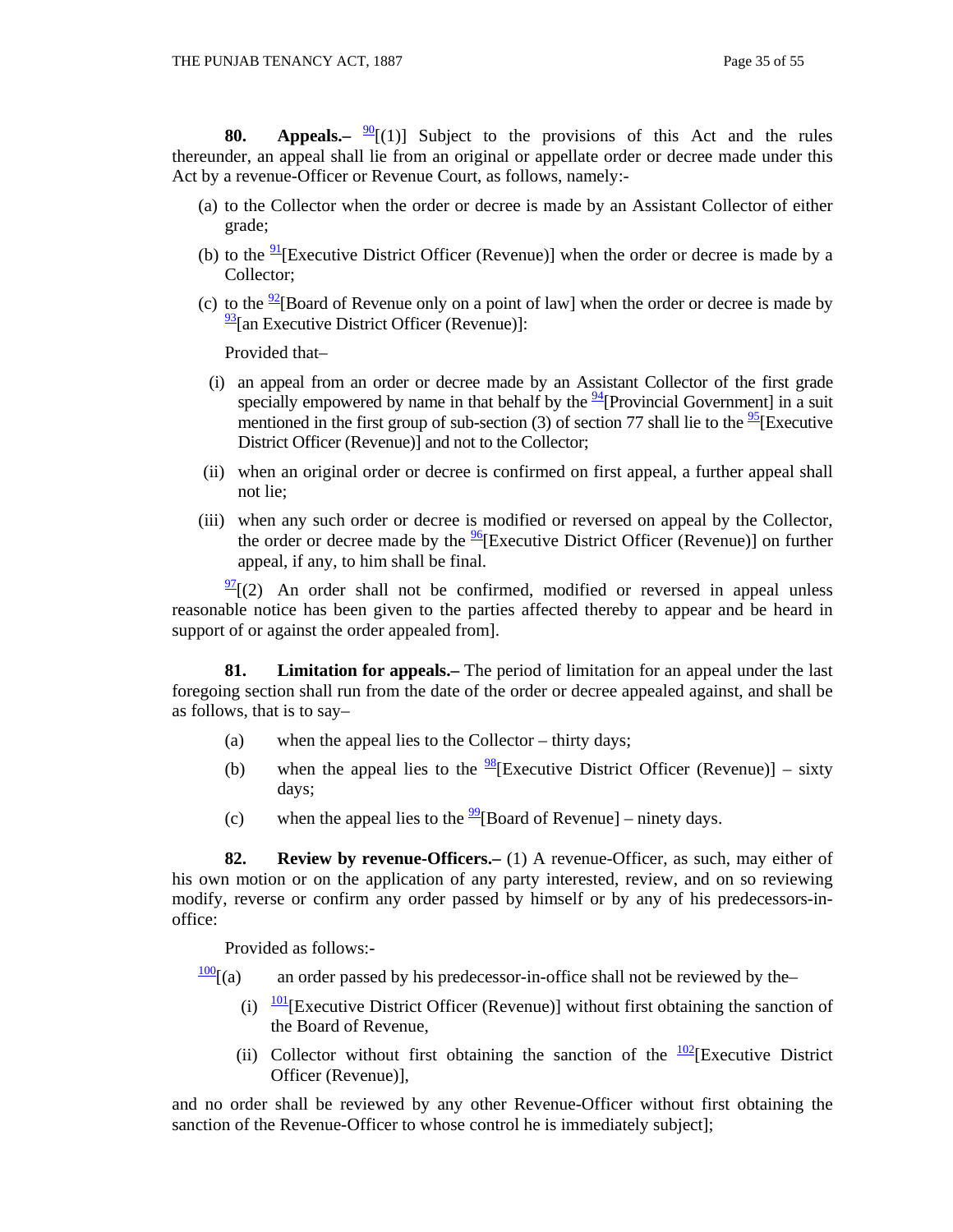- (b) an application for review of an order shall not be entertained unless it is made within ninety days from the passing of the order, or unless the applicant satisfies the Revenue-Officer that he had sufficient cause for not making the application within that period;
- (c) an order shall not be modified or reversed unless reasonable notice has been given to the parties affected thereby to appear and be heard in support of the order;
- (d) an order against which an appeal has been preferred shall not be reviewed.

 (2) For the purposes of this section the Collector shall be deemed to be the successor-in-office of any revenue-Officer of a lower class who has left the district or has ceased to exercise powers as a revenue-Officer, and whom there is no successor-in-office.

 (3) An appeal shall not lie from an order refusing to review, or confirming on review, a previous order.

 **83. Computation of periods limited for appeals and applications for review.–** In the computation of the period for an appeal from, or an application for the review of, an order under this Act, the limitation therefor shall be governed by the  $\frac{103}{8}$ <sup>\*</sup> \* \*] Limitation Act,  $\frac{104}{1908}$ .

 **84. Power to call for, examine and revise proceedings of revenue-Officers and Revenue Courts.–** (1) The  $\frac{105}{6}$ [Board of Revenue] may at any time call for the record of any case pending before, or disposed of by any revenue-Officer or Revenue Court subordinate to  $\frac{106}{1}$ [it].

(2)  $\frac{107}{107}$ [An Executive District Officer (Revenue)] or Collector may call for the record of any case pending before, or disposed of by, any revenue-Officer or Revenue Court under his control.

(3) If in any case in which a  $\frac{108}{8}$ [\* \* \*] Collector has called for a record he is of opinion that the proceedings taken or the order or decree made should be modified or reversed, he shall submit the record with his opinion on the case for the orders of the  $\frac{109}{2}$ [Executive District Officer (Revenue)].

 $\frac{110}{110}$ [(4) If, after examining a record called for under sub-section (1), or sub-section (2) or submitted under sub-section (3), the Board of Revenue or the  $\frac{111}{12}$ [Executive District Officer (Revenue)], as the case may be, is of the opinion that it is expedient to interfere with the proceedings or the order or decree, it or he, as the case may be, shall pass an order accordingly].

(5) If, after examining the record, the  $\frac{112}{12}$ [Board of Revenue] is of opinion that it is expedient to interfere with the proceedings or the order or decree on any ground on which the  $\frac{113}{113}$ [High Court] in the exercise of the revisional jurisdiction may under the law for the time being in force interfere with the proceedings or an order or decree of a Civil Court,  $\frac{114}{111}$  shall fix a day for hearing the case, and may, on that or any subsequent day to which  $\frac{115}{11}$  may adjourn the hearing or which  $\frac{116}{116}$  [it] may appoint in this behalf, pass such order as  $\frac{117}{116}$  thinks fit in the case.

(6) Except when the  $\frac{118}{18}$ [Board of Revenue] fixes under sub-section (5) a day for hearing the case, no party has any right to be heard before the  $\frac{119}{12}$ [Board of Revenue] when exercising  $\frac{120}{15}$  [its] powers under this section.

#### *Procedure*

**85. Procedure of revenue-Officers.** (1) The <sup>121</sup>[Provincial Government] may makes  $\frac{122}{2}$  rules consistent with this Act for regulating the procedure of revenue-Officers under this Act in cases in which a procedure is not prescribed by this Act.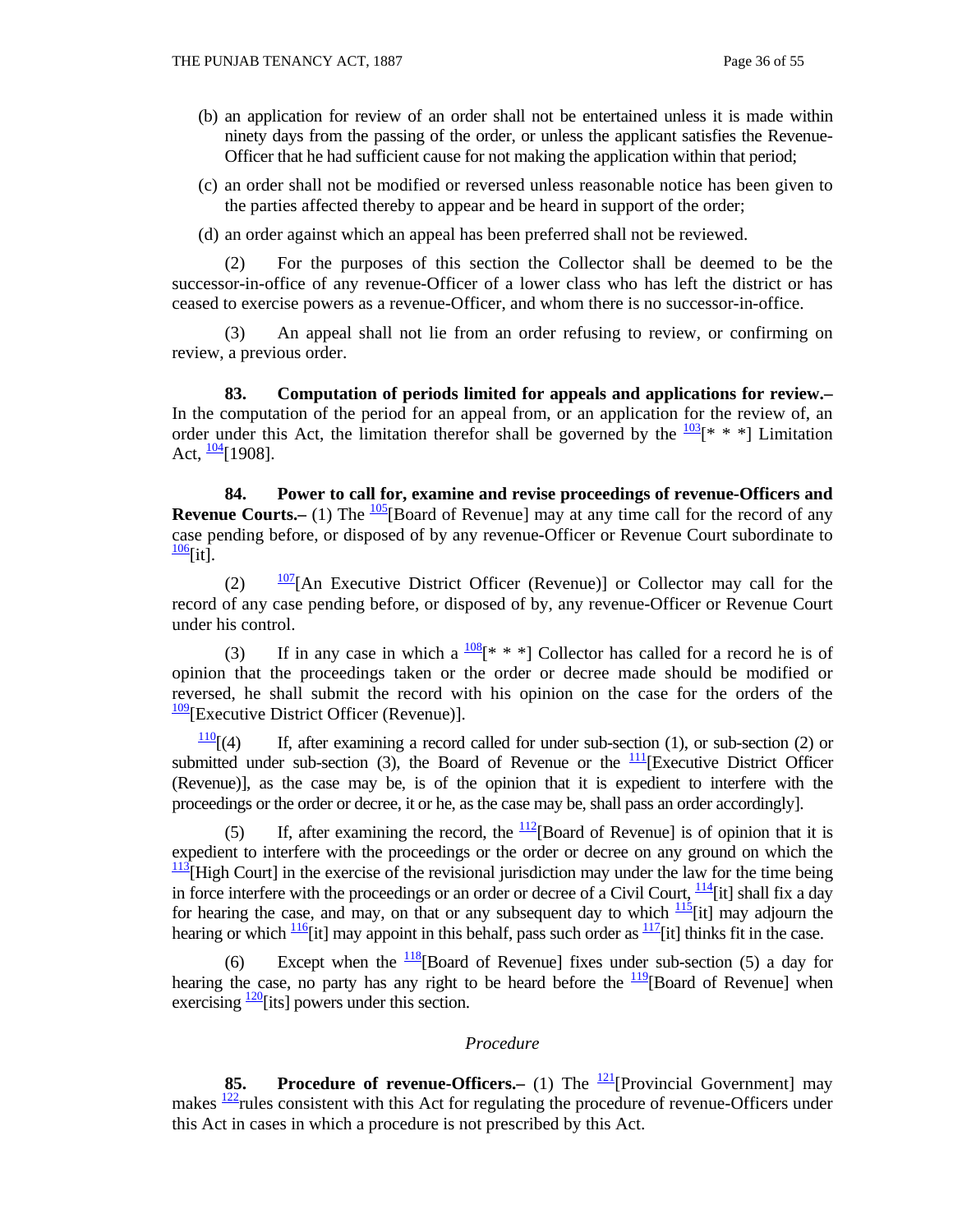(2) The rules may provide, among other matters, for the mode of enforcing orders of ejectment from, and delivery of possession, of immovable property, and rules providing for those may confer on a revenue-Officer all or any of the powers in regard to contempts, resistance and the like which a Civil Court may exercise in the execution of a decree whereby it has adjudged ejectment from, or delivery of possession of, such property.

 (3) The rules may also provide for the mode of executing orders as to costs, and may adapt to proceedings under this Act all or any of the provisions of the Punjab Landrevenue Act,  $\frac{123}{2}$ [1967], with respect to arbitration.

 (4) Subject to the rules under this section a revenue-Officer may refer any case which he is empowered to dispose of under this Act to another revenue-Officer for investigation and report, and may decide the case upon the report.

 **86. Persons by whom appearances may be made before revenue-Officers as such and not as Revenue Courts.–** (1) Appearances before a revenue-Officer as such, and applications to and acts to be done before him, under this Act may be made or done–

- (a) by the parties themselves, or
- (b) by their recognized agents or a legal practitioner:

 Provided that the employment of a recognized agent or legal practitioner shall not excuse the personal attendance of a party to any proceeding in any case in which personal attendance is specially required by an order of the officer.

 (2) For the purpose of sub-section (1), recognized agents shall be such persons as the  $\frac{124}{2}$ [Provincial Government] may by notification declare in this behalf.

 (3) The fees of a legal practitioner shall not be allowed as costs in any proceeding before a revenue-Officer under this Act, unless that officer considers, for reasons to be recorded by him in writing, that the fees should be allowed.

 **87. Costs.–** (1) A revenue-Officer may give and apportion the costs of any proceeding under this Act in any manner he thinks fit.

 (2) But if he orders that the costs of any such proceeding shall not follow the event, he shall record his reasons for the order.

**88.** Procedure of Revenue Courts.– (1) The  $\frac{125}{2}$ [Provincial Government] may  $\frac{126}{5}$ [\*] make rules consistent with this Act for regulating the procedure of Revenue Courts in matters under this Act for which a procedure is not prescribed thereby, and by any such rules direct that any provisions of the Code of Civil Procedure shall apply, with or without modification to all or any classes of cases before those Courts.

 (2) Until rules are made under sub-section (1) and subject to those rules when made and to the provisions of this Act,–

- (a) the Code of Civil Procedure shall, so far as it is applicable, apply to all proceedings in Revenue Courts whether before or after decree; and
- (b) the  $\frac{127}{180}$ [Board of Revenue] shall, in respect of those proceedings, be deemed to be the High Court within the meaning of that Code, and shall, subject to the provisions of this Act, exercise, as regards the Courts under  $\frac{128}{128}$ [its] control, all the powers of a High Court under the Code.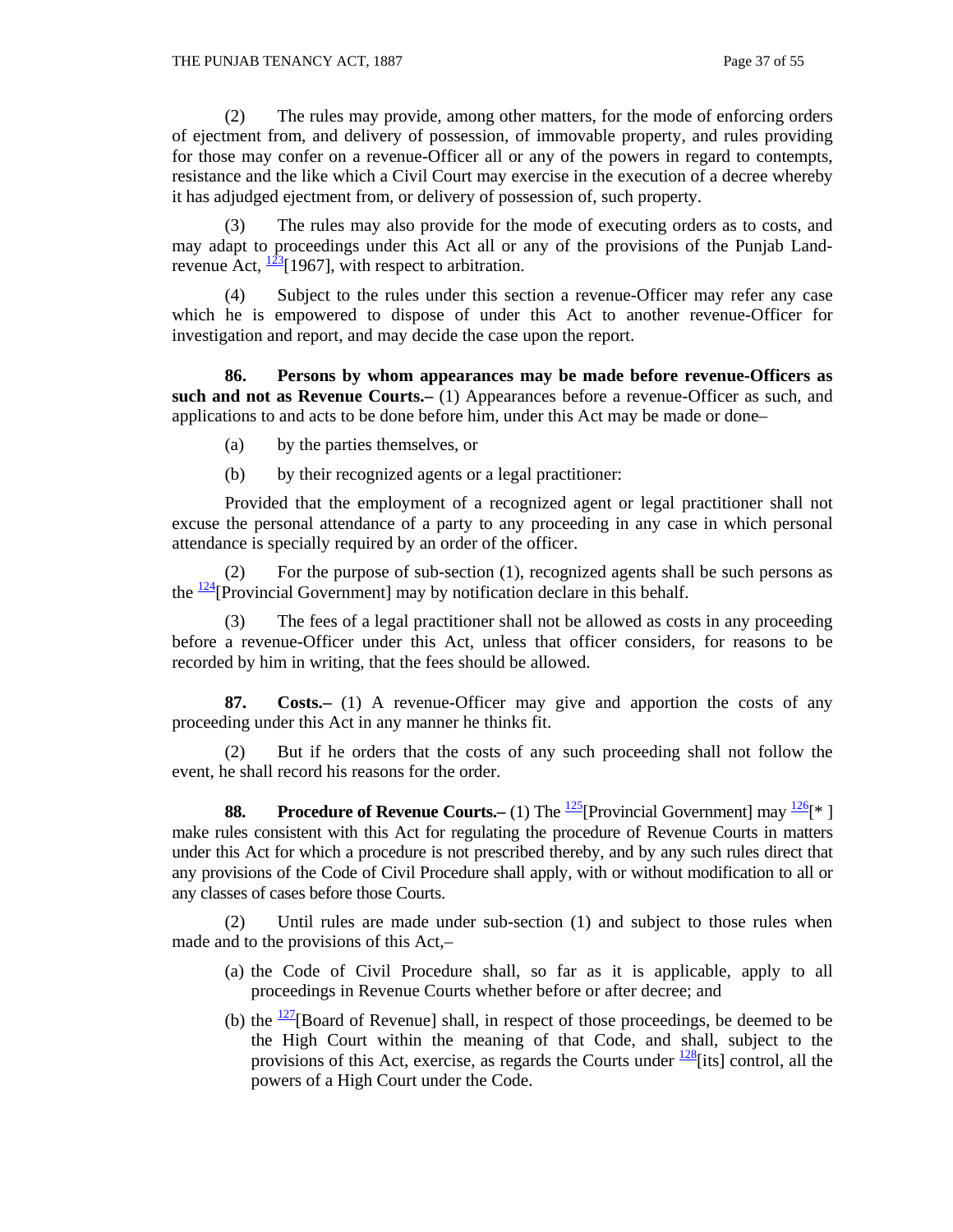**89. Power of revenue-Officer or Revenue Court to summon persons.–** (1) A revenue-Officer or Revenue Court may summon any person whose attendance he or it considers necessary for the purpose of any application, suit or other business before him or it as a revenue-Officer or Revenue Court.

 (2) A person so summoned shall be bound to appear at the time and place mentioned in the summons in person or if the summons so allows, by his recognized agent or a legal practitioner.

 (3) The person attending in obedience to the summons shall be bound to state the truth upon any matter respecting which he is examined or makes statements, and to produce such documents and other things relating to any such matter as the revenue-Officer or Revenue Court may require.

**90.** Mode of service of summons. (1) A summons issued by a revenue-Officer or Revenue Court shall, if practicable, be served (a) personally on the person to whom it is addressed, or failing him on (b) his recognized agents or (c) an adult male member of his family who is residing with him.

 (2) If service cannot be so made, or if acceptance of service so made is refused, the summons may be served by posting a copy thereof at the usual or last known place of residence of the person to whom it is addressed, or, if that person does not reside in the district in which the revenue-Officer is employed or the Revenue Court is held, and the case to which the summons relates has reference to land in that district, then by posting a copy of the summons on some conspicuous place in or near the estate wherein the land is situate.

 (3) If the summons relates to a case in which persons having the same interest are so numerous that personal service on all of them is not reasonably practicable, it may, if the revenue-Officer or Revenue Court so directs, be served by delivery of a copy thereof to such of those persons as the officer or Court nominates in this behalf and by proclamation of the contents thereof for the information of the other persons interested.

 (4) A summons may, if the revenue-Officer or Revenue Court so directs, be served on the person named therein, either in addition to, or in substitution for, any other mode of service, by forwarding the summons by post in a letter addressed to the person and registered under Part  $\frac{129}{2}$ [VI] of the  $\frac{130}{8}$ [\* \* \*] Post Office Act,  $\frac{131}{1898}$ ].

 (5) When a summons is so forwarded in a letter and it is proved that the letter was properly addressed and duly posted and registered, the officer or Court may presume that the summons was served at the time when the letter would be delivered in the ordinary course of post.

 **91. Mode of service of notice, or order or proclamation or copy thereof.–** A notice, order or proclamation, or copy of any such document, issued by a revenue-Officer or Revenue Court for service on any person shall be served in the manner provided in the last foregoing section for the service of a summons.

 **92. Additional mode of publishing proclamation.–** When a proclamation relating to any land is issued by a revenue-Officer or Revenue Court, it shall, in addition to any other mode of publication which may be prescribed by any enactment for the time being in force, be made by beat of drum or other customary method, and by the posting of a copy thereof on a conspicuous place in or near the land to which it relates.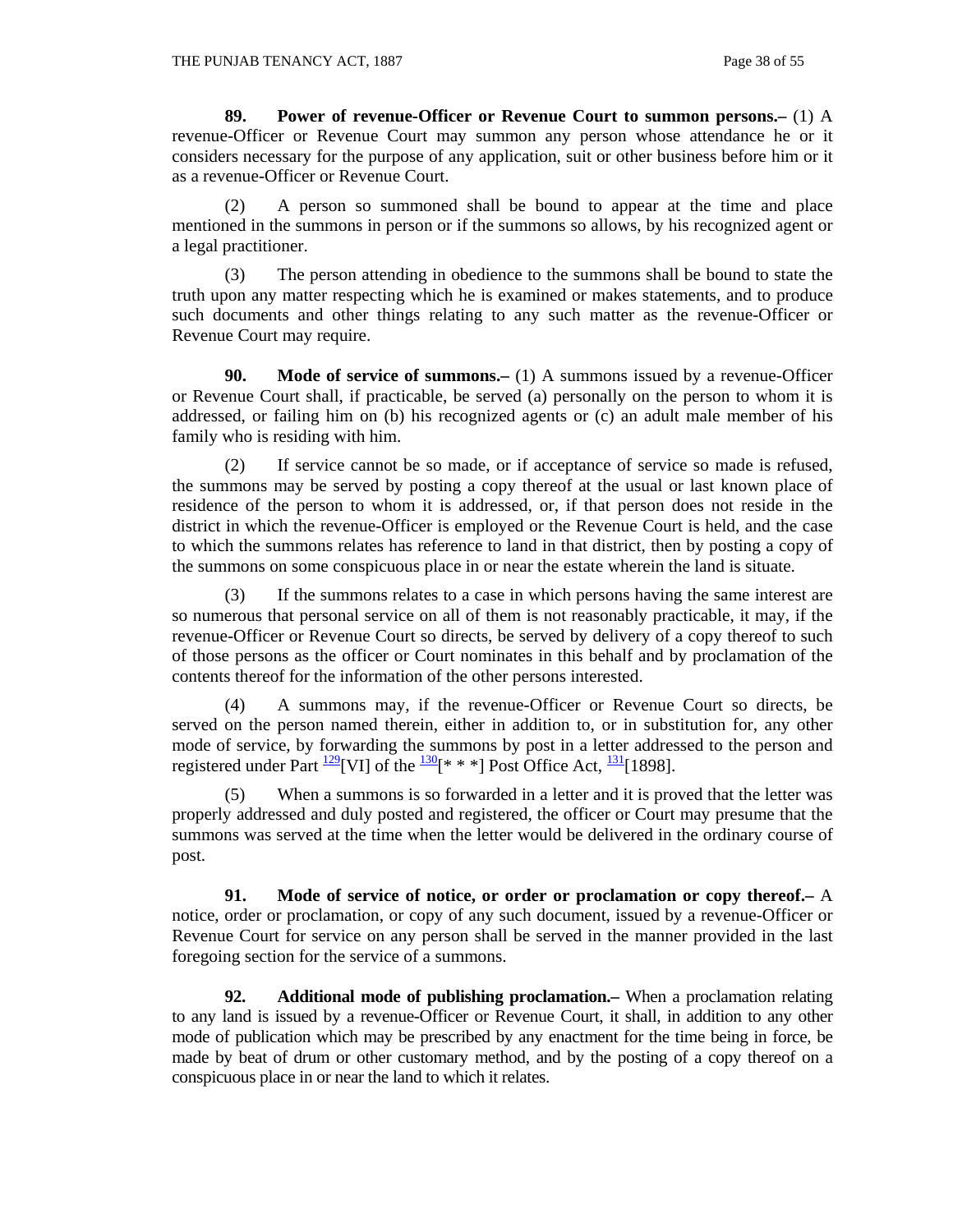**93. Joinder of tenants as parties to proceeding relating to rent.–** (1) Any number of tenants cultivating in the same estate, may in the discretion of the revenue-Officer or Revenue Court and subject to any rules which the  $\frac{132}{2}$ [Provincial Government] may make in this behalf, be made parties to any proceeding under Chapter III.

 (2) But a decree or order shall not be made in any such proceedings unless the revenue-Officer or Revenue Court is satisfied that all the parties thereto have had an opportunity of appearing and being heard.

 (3) A decree or order made in any such proceeding shall specify the extent to which each of the tenants is affected thereby.

 **94. Exception of suits under this Act from operation of certain enactments.–** Nothing in section 424 of the Code of Civil Procedure, or in section 36 of  $\frac{133}{13}$ the Punjab Municipal Act, 1884, shall be construed to apply to a suit of a class mentioned in section 77 of this Act.

 **95. Payment into Court of money admitted to be due to a third person.–** (1) When a defendant admits that money is due from him on account of rent, but pleads that it is due not to the plaintiff but to a third person, the Court shall, except for special reasons to be recorded by it, refuse to take cognizance of the plea unless the defendant pays into Court the amount so admitted to be due.

 (2) Where such a payment is made the Court shall forthwith cause notice of the payment to be served on the third person.

 (3) Unless the third person within three months from the receipt of the notice institutes a suit against the plaintiff and therein obtains an order restraining payment of the money, it shall be paid to the plaintiff on his application to the Court therefor.

 (4) Nothing in this section shall affect the right of any person to recover from the plaintiff money paid to him under sub-section (3).

When a defendant pays money into Court under this section, the Court shall give the defendant a receipt, and the receipt so given shall operate as an acquittance in the same manner and to the same extent as if it had been given by the plaintiff or the third person, as the case may be.

 **96. Execution of decree for arrears of rent.–** A Court passing a decree for an arrear of rent may, on the oral application of the decree-holder, order execution thereof against the movable property of the tenant, and against any uncut or ungathered crops on the tenancy in respect of which the arrear is decreed.

 **97. Prohibition of imprisonment of tenants in execution of decrees for arrears of rent.–** A tenant shall not, during the continuance of his occupancy, be liable to imprisonment on the application of his landlord in execution of a decree for an arrear of rent.

**98. Power to refer party to Civil Court.** (1) If, in any proceeding pending before a Revenue Court exercising original, appellate or revisional jurisdiction, it appears to the Court that any question in issue is more proper for decision by a Civil Court, the Revenue Court may, with the previous sanction of the Court, if any, to the control of which it is immediately subject, require by order in writing, any party to the proceeding to institute, within such time as it may fix in this behalf, a suit in the Civil Court for the purpose of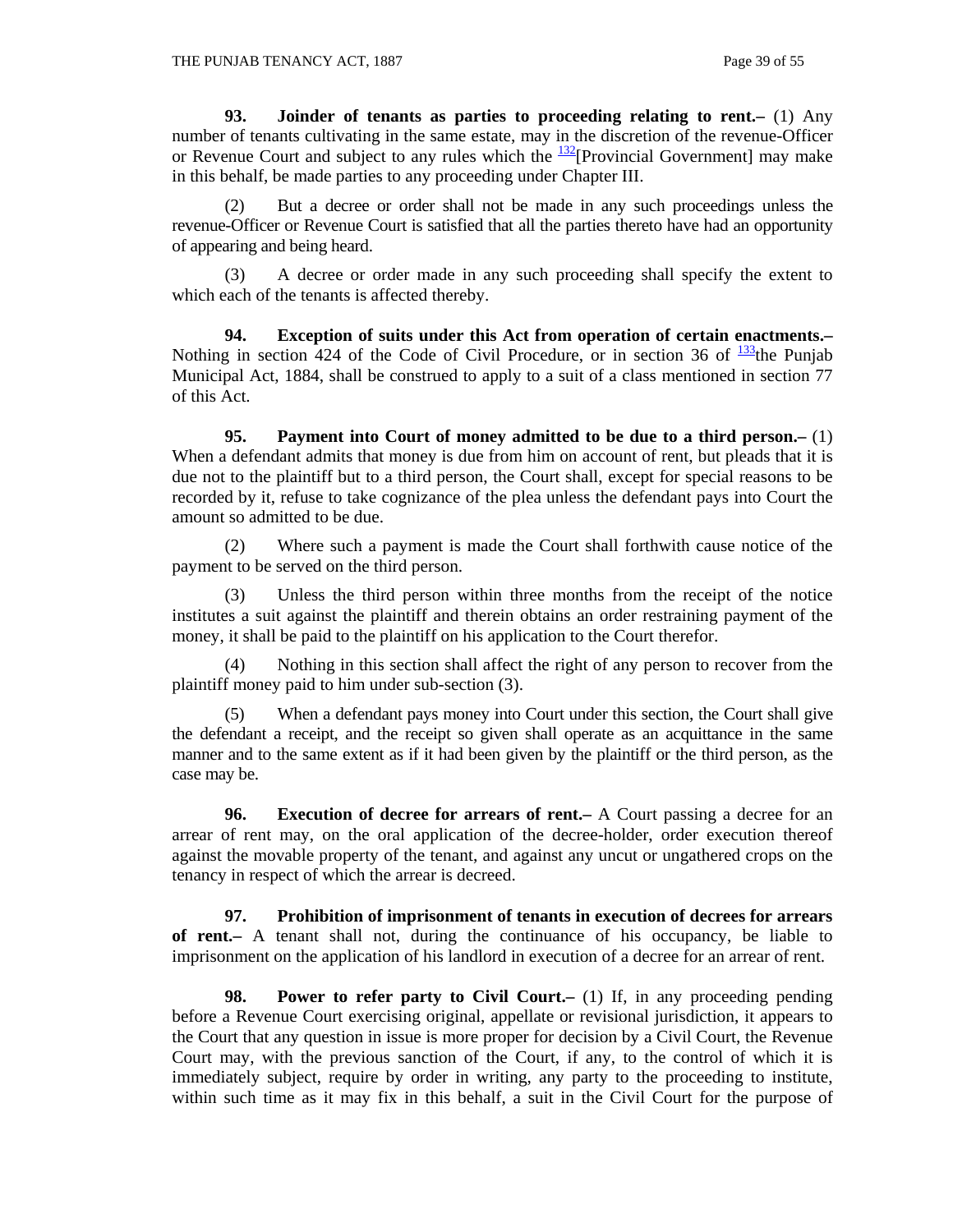obtaining a decision on the question, and, if he fails to comply with the requisition, may decide the question as it think fit.

 (2) If the party institutes the suit in compliance with the requisition, the Revenue Court shall dispose of the proceeding pending before it in accordance with the final decision of the Civil Court of first instance or appeal, as the case may be.

 **99. Power to refer to High Court questions as to jurisdiction.–** (1) If the Presiding Officer of a Civil or Revenue Court in which a suit has been instituted doubts whether he is precluded from taking cognizance of the suit, he may refer the matter through the  $\frac{134}{2}$ [District Judge] or  $\frac{135}{2}$ [Executive District Officer (Revenue)], or, if he is a  $\frac{136}{2}$ [District Judge] or  $\frac{137}{137}$ [Executive District Officer (Revenue)], directly to the  $\frac{138}{138}$ [High Court].

(2) On any such reference being made, the  $\frac{139}{136}$ [High Court] may order the presiding officer either to proceed with the suit or to return the plaint for presentation in such other Court as it may in its order declare to be competent to take cognizance of the suit.

(3) The order of the  $\frac{140}{140}$ [High Court] on any such reference shall be conclusive as against persons who are not parties to the suits as well as against persons who are parties thereto.

 **100. Power of High Court to validate proceedings held under mistake as to jurisdiction.**— In either of the following cases, namely:-

- (a) if it appears to a Civil Court that a Court under its control has determined a suit of a class mentioned in section 77 which under the provisions of that section should have been heard and determined by a Revenue Court, or
- (b) if it appears to a Revenue Court, that a Court under its control has determined a suit which should have been heard by a Civil Court,

the Civil Court or Revenue Court, as the case may be, shall submit the record of the suit to the  $\frac{141}{14}$ [High Court].

(2) If on perusal of the record it appears to the  $\frac{142}{142}$ [High Court] that the suit was so determined in good faith, and that the parties have not been prejudiced by the mistake as to jurisdiction, the  $\frac{143}{14}$ [High Court] may order that the decree be registered in the Court which had jurisdiction.

(3) If it appears to the  $\frac{144}{14}$ [High Court] otherwise than on submission of a record under sub-section (1), that a Civil Court under its control has determined a suit of a class mentioned in section 77 which under the provisions of that section should have been heard and determined by a Revenue Court, the  $\frac{145}{145}$ [High Court] may pass any order which it might have passed if the record had been submitted to it under that sub-section.

(4) With respect to any proceeding subsequent to decree, the  $\frac{146}{14}$ [High Court] may make such order for its registration in a Revenue Court or Civil Court as in the circumstances appears to be just and proper.

(5) An order of the  $\frac{147}{141}$ [High Court] under this section shall be conclusive as against persons who were not parties to the suit or proceeding as well as against persons who were parties thereto, and the decree or proceeding to which the order relates shall have effect as if it had been made or had by the Court in which the order has required it to be registered.

 (6) The provisions of this section shall apply to any suit instituted on or after the first day of November, 1884, and to proceedings arising out of any such suit.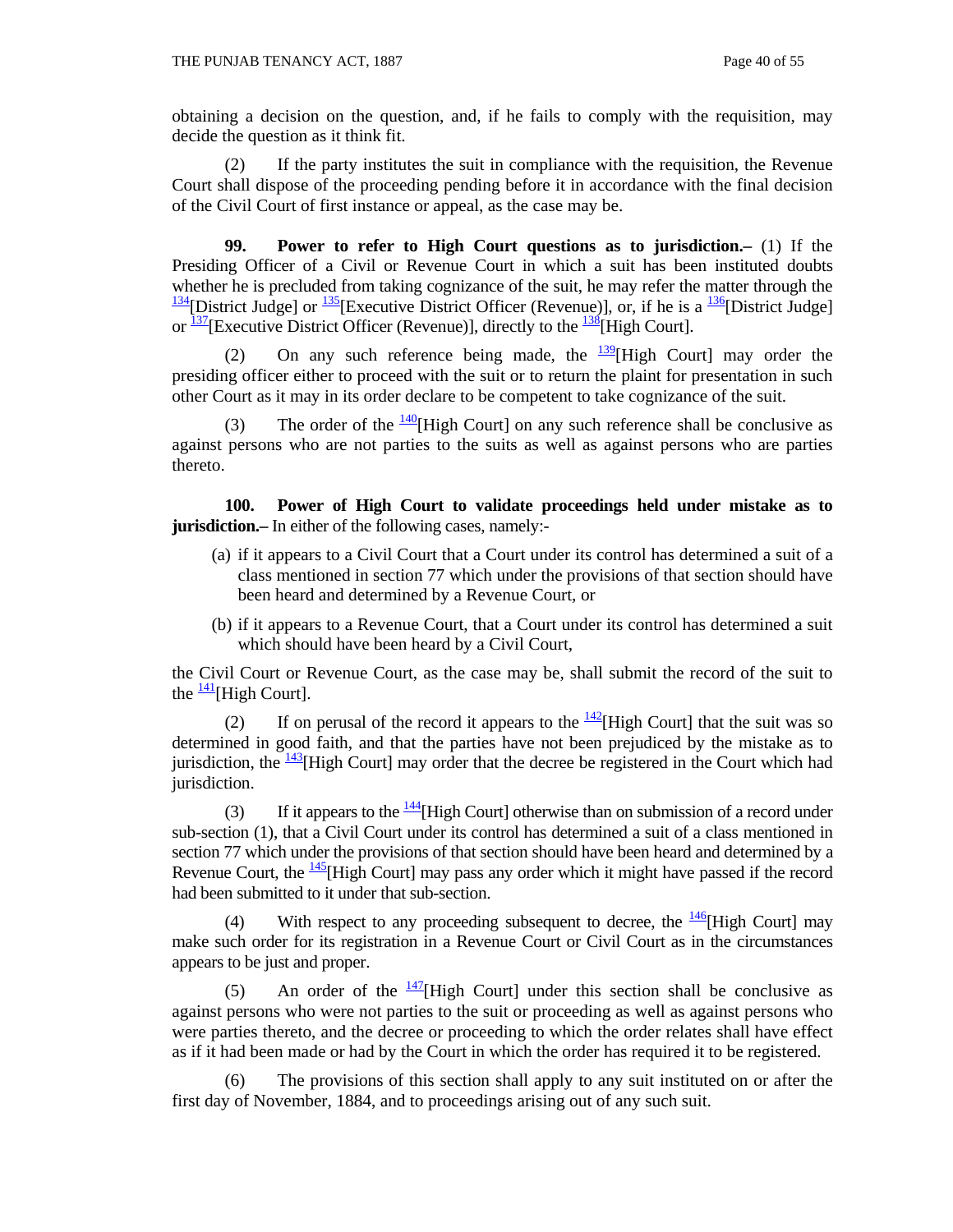#### *Miscellaneous*

 **101. Place of sitting.–** (1) An Assistant Collector may exercise his powers under this Act at any place within the limits of the district in which he is employed.

 (2) Any other revenue-Officer or Revenue Court may only exercise his or its powers under this Act within the local limits of his or its jurisdiction.

 **102. Holidays.–** (1) The  $\frac{148}{8}$ [Board of Revenue], with the approval of the  $\frac{149}{8}$ [Provincial] Government], shall publish in the  $\frac{150}{150}$ [official Gazette] before the commencement of each calendar year a list of days to be observed in that year as holidays by all or any revenue-Officers and Revenue Courts.

 (2) A proceeding held before a revenue-Officer or Revenue Court on a day specified in the list as a day to be observed by the officer or Court as a holiday shall not be invalid by reason only of its having been held on that day.

 **103. Discharge of duties of Collector dying or being disabled.–** When a Collector dies or is disabled from performing his duties, the officer who succeeds  $\frac{151}{2}$ [him] temporarily  $\frac{152}{8}$  \* \* a under any orders which may be generally or specially issued by the  $\frac{153}{8}$ [Provincial] Government] in this behalf, shall be deemed to be a Collector under this Act.

 **104. Retention of powers by revenue-Officer on transfer.–** When a revenue-Officer of any class who, either as such or as a Revenue Court, has under the foregoing provisions of this Act any powers to be exercised in any local area is transferred from that local area to another as a revenue-Officer or Revenue Court of the same or a higher class, he shall continue to exercise those powers in that other local area unless the  $\frac{154}{2}$ [Provincial Government] otherwise directs or has otherwise directed.

 **105. Conferment of powers of revenue-Officer or Revenue Court.–** (1) The <sup>155</sup>[Provincial Government] may by notification confer on any person–

- (a) all or any of the powers of  $\frac{156}{6}$ [Board of Revenue],  $\frac{157}{6}$ [Executive District Officer (Revenue)] or Collector under this Act, or
- (b) all or any of the powers with which an Assistant Collector of either grade is, or may be, invested thereunder,

and may by notification withdraw any powers so conferred.

 (2) A person on whom powers are conferred under sub-section (1) shall exercise those powers within such local limits and in such classes of cases as the  $\frac{158}{158}$ [Provincial] Government] may direct, and except as otherwise directed by the  $\frac{159}{2}$ [Provincial Government], shall for all purposes connected with the exercise whereof be deemed  $\frac{160}{160}$ [Board of Revenue], <sup>161</sup>[Executive District Officer (Revenue)], Collector or Assistant Collector, as the case may be.

 (3) Before conferring powers on the Judge of a Civil Court under sub-section (1), the  $\frac{162}{2}$ [Provincial Government] shall consult the  $\frac{163}{2}$ [High Court].

 (4) If any of the powers of a Collector under section 78, section 79, section 80 or section 82 are conferred on an Assistant Collector, they shall, unless the  $\frac{164}{18}$ [Provincial] Government] by special order otherwise directs, be exercised by him subject to the control of the Collector.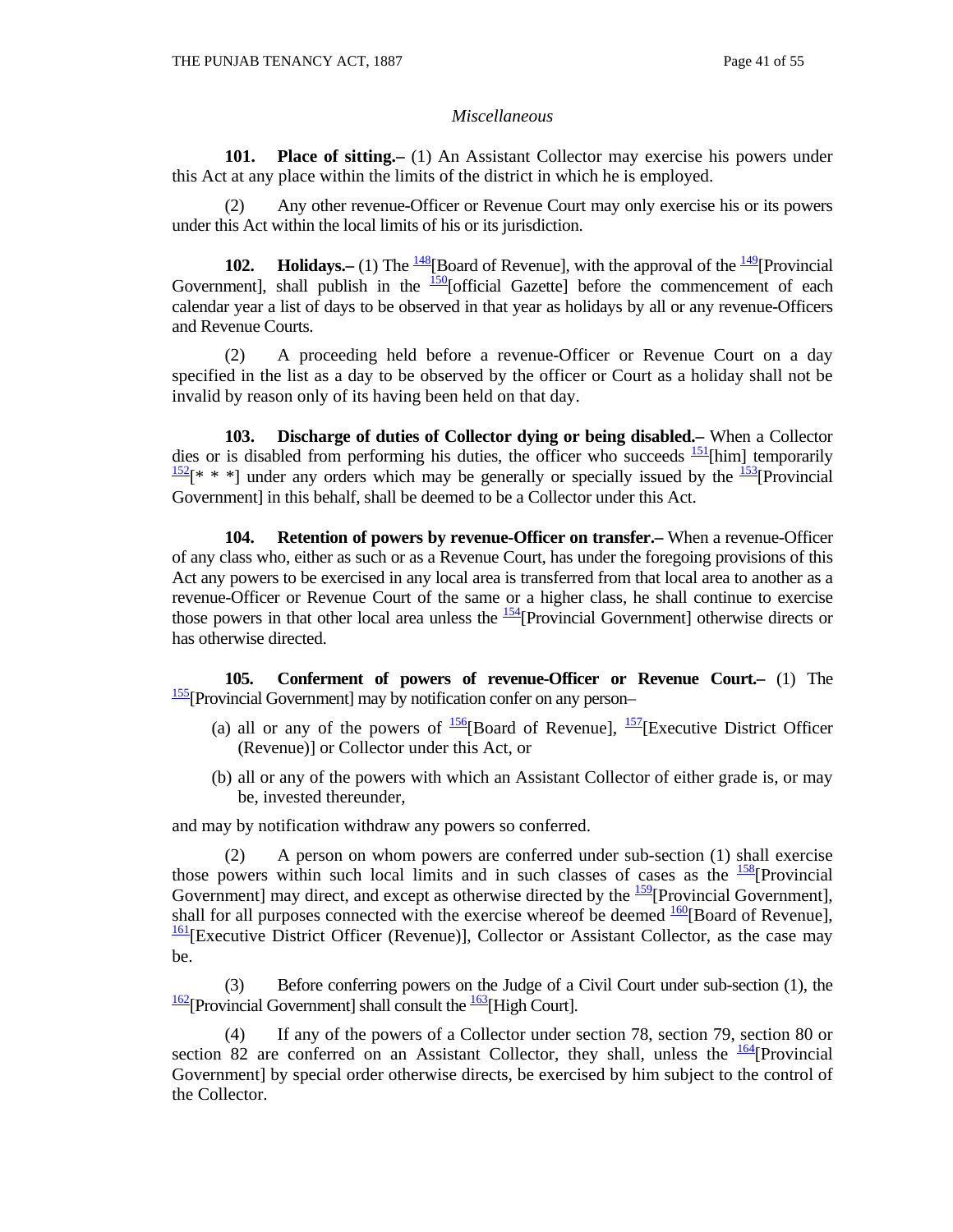**106. Power of Board of Revenue to make rules.**– (1) The  $\frac{165}{16}$ [Board of Revenue] may, in addition to the other rules which may be made by  $\frac{166}{1}$  under this Act, make rules consistent with this Act and other enactment for the time being in force,–

- (a) determining, notwithstanding anything in any record-of-rights, the number and amount of the instalments and the times by and at which rent is to be paid;
- (b) for the guidance of revenue-Officers in determining, for the purposes of this Act, the amount of the land-revenue of any land;
- (c) prescribing for all or any of the territories to which this Act extends, the periods during which in proceedings held under this Act, a revenue-Officer or Revenue Court is not, except for reasons of urgency to be recorded, to issue any process of arrest against a tenant or against a landowner who cultivates his own land;
- (d) regulating the procedure in cases where persons are entitled to inspect records of revenue-Officers or Revenue Courts, or to obtain copies of the same, and prescribing the fees payable for searches and copies;
- (e) prescribing forms for such books, entries, statistics and accounts as the  $\frac{167}{180}$ [Board of Revenue] thinks necessary to be kept, made or compiled in Revenue-offices or Revenue Courts or submitted to any authority;
- (f) declaring what shall be the language of any of those offices and Courts, and determining in what cases persons practising in those offices and Courts shall be permitted to address the presiding officers thereof in English; and
- (g) generally for the guidance of revenue-Officers and other persons in matters connected with the enforcement of this Act.

 (2) Until rules are made under clause (a) of sub-section (1), rent shall be payable by the instalments and at the times by and at which it is now payable.

(3) Rules made by the  $\frac{168}{168}$ [Board of Revenue] under this or any other section of this Act shall  $\frac{169}{16}$ [be made subject to the control of] the  $\frac{170}{120}$ [Provincial Government].

 **107. Rules to be made after previous publication.–** The power to make any rules under this Act is subject  $\frac{171}{8}$  \* \* | to the condition of the rules being made after previous publication.

 **108. Powers exercisable by Board of Revenue from time to time.–** All powers conferred by this Act on the  $\frac{172}{2}$ [Board of Revenue] may be exercised from time to time as occasion requires.

#### **CHAPTER VIII**

#### **EFFECT OF THIS ACT ON RECORDS-OF-RIGHTS AND AGREEMENTS**

 **109. Nullity of certain entries in records-of-rights.–** An entry in any record-ofrights providing–

- (a) that a landlord may prevent a tenant from making, or eject him for making, such improvements on his tenancy as he is entitled to make under this Act, or
- (b) that a tenant ejected from his tenancy shall not be entitled to compensation for improvements or for disturbance in any case in which he would under this Act be entitled to compensation therefor, or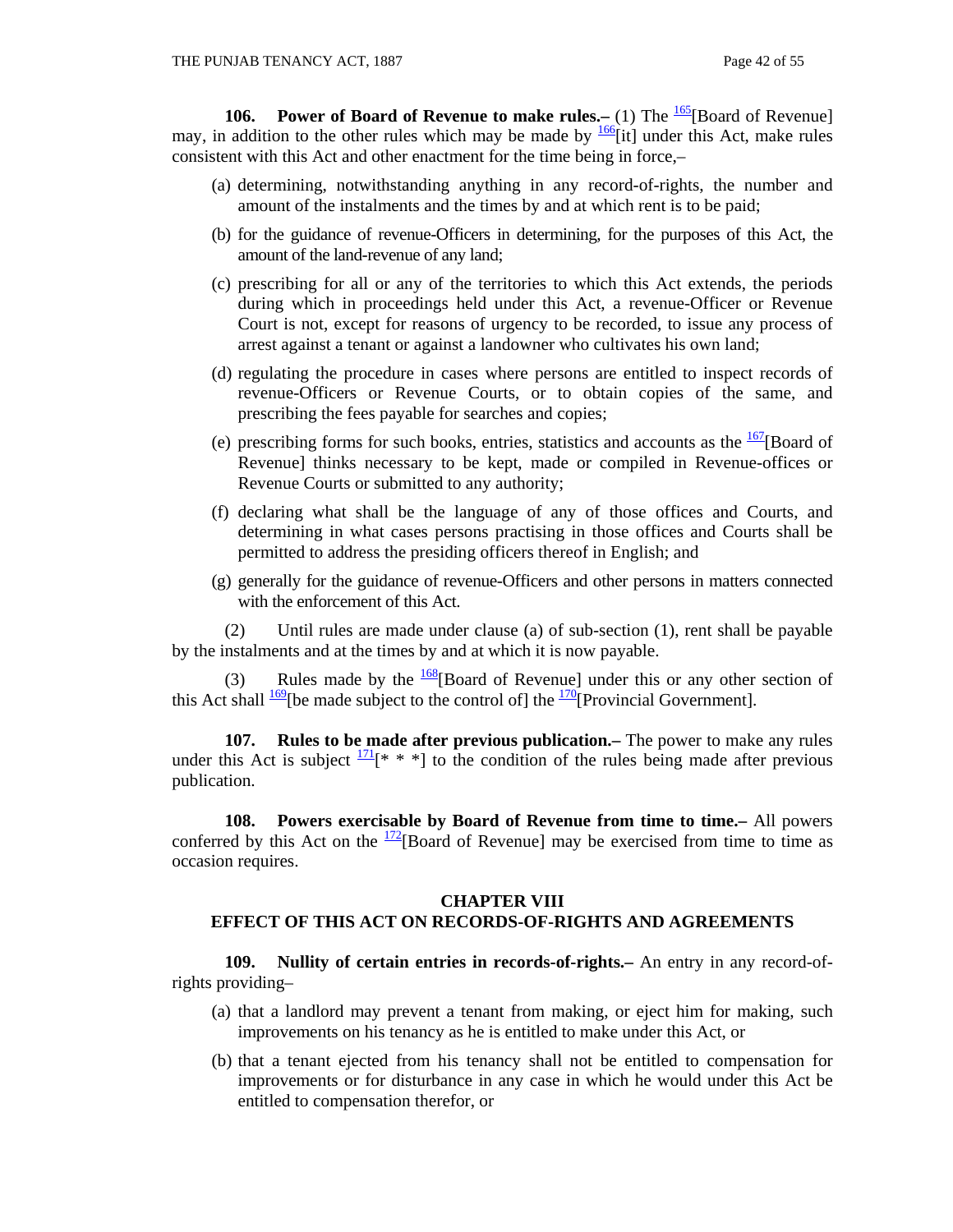(c) that a landlord may eject a tenant otherwise than in accordance with the provisions of this Act,

shall be void to that extent.

 **110. Nullity of certain agreements contrary to the Act.–** (1) Nothing in any agreement made between a landlord and a tenant after the passing of this Act shall–

- (a) override any of the provisions of this Act with respect to the acquisition of a right of occupancy, or the reduction, remission or suspension of rent, or the enhancement of the rent of a tenant having a right of occupancy under section 5 or section 6, or
- (b) take away or limit the right of a tenant as determined by this Act to make improvements and claim compensation therefor, or, where compensation for disturbance can be claimed under this Act, to claim such compensation, or
- (c) entitle a landlord to eject a tenant otherwise than in accordance with the provisions of this Act.

 (2) Nothing in clause (a) of sub-section (1) shall apply to an agreement by which a tenant binds himself to pay an enhanced rent in consideration of an improvement which has been or is to be made in respect of his tenancy, by or at the expense of his landlord, and to the benefit of which the tenant is not otherwise entitled.

**111.** Saving of other agreements when in writing.— Save as expressly provided in this Act, nothing in this Act shall affect the operation of any agreement between a landlord and a tenant, when the agreement either is in writing or has been recorded in a record-ofrights before the passing of the  $\frac{173}{2}$ Punjab Land Revenue Act, 1887, or been entered by order of revenue-Officer in a record-of-rights or annual record under the provisions of that Act.

 **112. Effect of certain entries made in records-of-rights before November, 1871.–** An entry made with respect to any of the following matters before the eighteenth day of November, 1871, and attested by the proper officer, in the record of regular settlement sanctioned by the  $\frac{174}{2}$ [Provincial Government], namely:-

- (a) the enhancement or abatement of the rent of a tenant having right of occupancy or the commutation of rent in kind into rent in money or of rent in money into rent in kind, or the taking of rent in kind by division or appraisement of the produce or other procedure of a like nature, or
- (b) the letting or under-letting of land in which there is a right of occupancy by the tenant having that right, or the alienation of or succession to land in which such a right subsists,

shall be deemed to be an agreement within the meaning of the last foregoing section.

<sup>175</sup>**[113.** <sup>176</sup>**[Nothing but rent or seed supplied recoverable].–** 177[(1)] Notwithstanding anything to the contrary in this Act or in any other law for the time being in force or any revenue record or agreement or any rule of custom or any decision of a Court or arbitrator, no tenant shall be liable for, and no landlord shall be entitled to anything in the shape of a cess, village cess, or other contribution or due or any free personal service, in addition to the rent payable for the land held by the former under the latter].

 $\frac{178}{2}$ [(2) Notwithstanding any agreement to the contrary, where a landlord supplied any seed to his tenant, he shall be entitled to recover from the tenant only the quantity of seed actually supplied and nothing in excess thereof].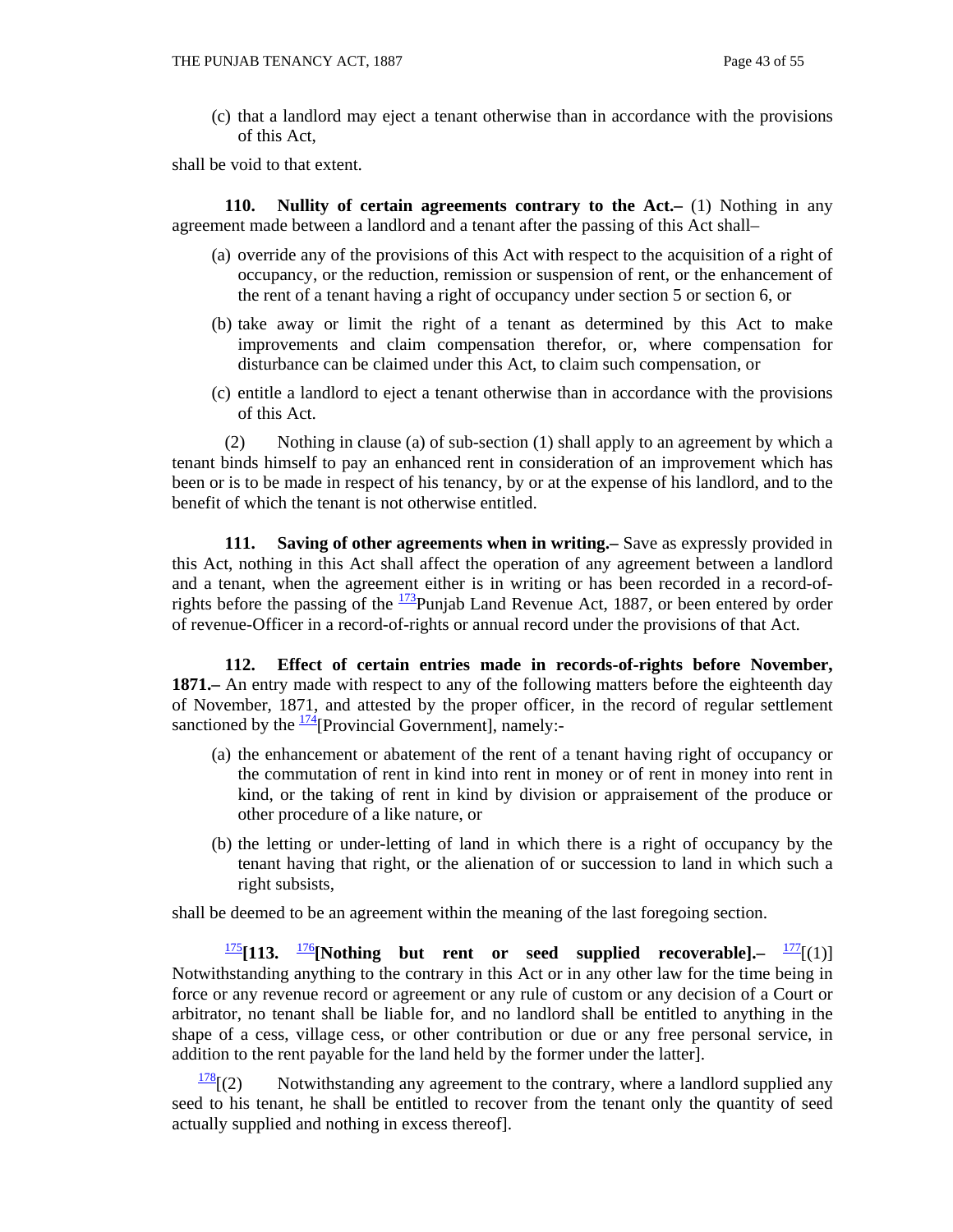<sup>179</sup>**[114. Extinction of occupancy tenancies.–** (1) Notwithstanding anything contained in any law for the time being in force, including this Act, no person shall, after the coming into force of the Punjab Tenancy (Amendment) Act, 1952, acquire or have occupancy rights in any land under any enactment or contract or any decree or order of any Court or other authority and the existing occupancy rights in respect of all lands other than lands owned by Government or by any person who under the law for the time being in force is an evacuee, shall on the coming into force of the aforesaid Act, be extinguished, and the land comprised in a tenancy so extinguished shall vest as hereinafter provided.

 (2) An occupancy tenant, who at the time of the coming into force of the aforesaid Amendment Act occupies any land as such shall become owner as under:-

- (a) of the entire land comprised in his tenancy without payment of any compensation where he pays no rent therefor beyond the amount of the land-revenue, and rates and cesses for the time being chargeable therefor;
- (b) of such portion of the land comprised in his tenancy without payment of any compensation as corresponds to his share of the produce where he pays rent in the form of a share of the produce;
- (c) of the entire land comprised in his tenancy on payment of compensation to the landlord in cash at such rates and within such periods as may be prescribed by the Government by rules framed for the purpose, where he pays rent only in cash;
- (d) of the whole or a portion of the land comprised in his tenancy on payment of such compensation in such form and within such time to the landlord as may be determined by Government by rules framed under this Act, where he pays rent partly in cash and partly in the form of a share of the produce.

 (3) So long as Government does not frame rules for purposes of clauses (c) and (d) of sub-section (2), an occupancy tenancy falling under any of these clauses shall, notwithstanding the provision made in sub-section (1), continue to subsist, and the landlord and the occupancy tenant shall continue to enjoy the same rights, and be subject to the same liabilities, as before.

 (4) In a case falling under clause (b) of sub-section (2) the landlord shall, without payment of any compensation, be entitled to the possession of the rest of the land comprised in the tenancy.

 (5) An occupancy tenant acquiring land in accordance with the provisions of subsection (2) shall acquire it free from all encumbrances created in respect of that land by the landlord and if any encumbrance be created by the tenant, the share of the land received by the landlord shall be free from it and notwithstanding any provision of any law for the time being in force to the contrary each such encumbrance shall become the exclusive liability of the landlord or the occupancy tenant, as the case may be.

 (6) Where compensation is to be paid by a tenant in cash under clause (c) of subsection (2) Government may, with a view to enabling an occupancy tenant to acquire land in accordance with the provisions of this section, advance a loan which shall be recoverable as arrears of land-revenue with interest at such rates and in such instalments as the Government may fix generally or in particular cases.

 (7) Government shall frame rules to give effect to the provisions of this section, and while framing rules it may classify lands into different categories and prescribe different principles for assessment of compensation].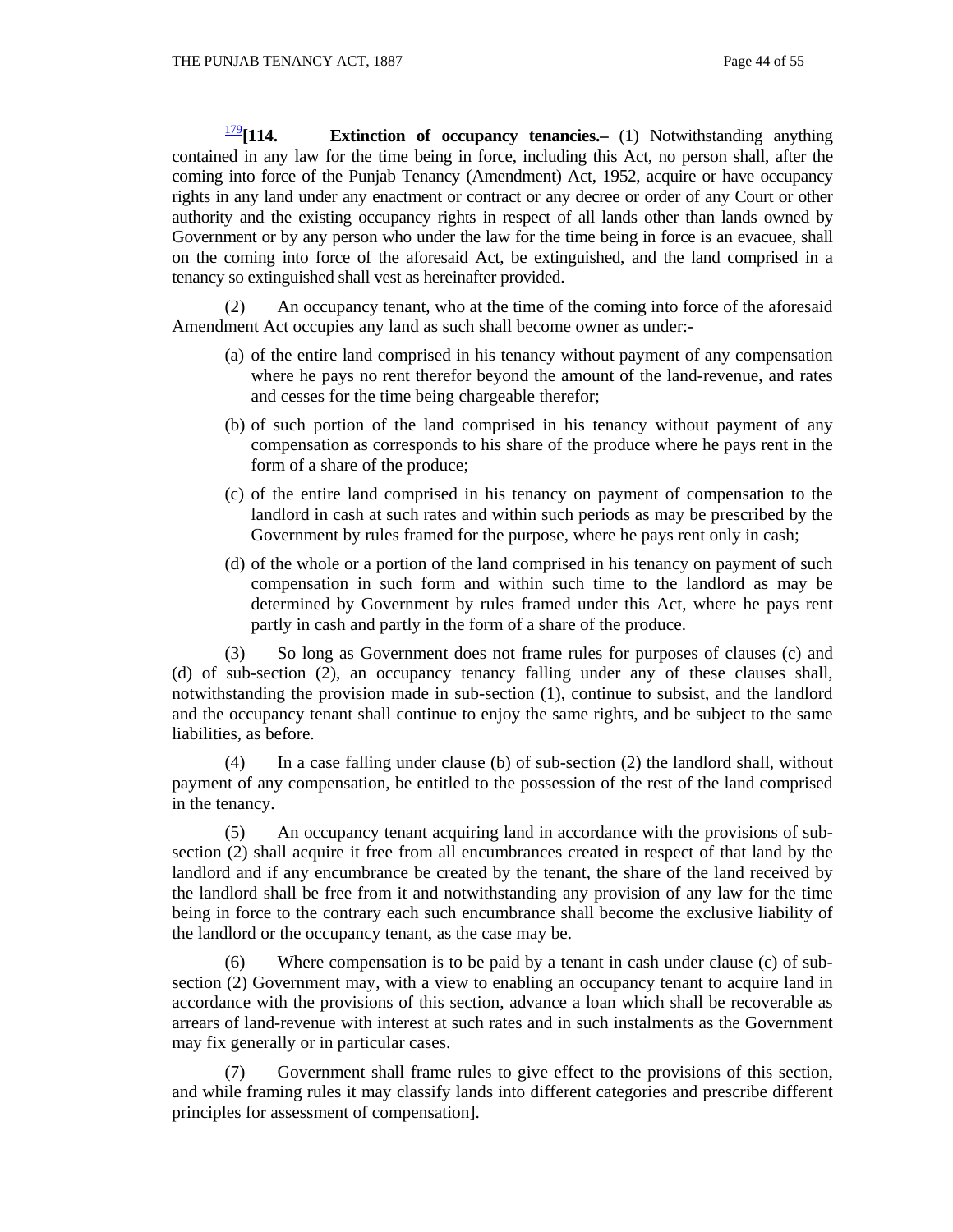<sup>180</sup>**[114-A. Extinction of Muqarraridari rights.–** (1) Notwithstanding anything contained in any law for the time being in force, including this Act, no person shall, after the coming into force of the Punjab Tenancy (Removal of Doubts and Amendment) Ordinance, 1974, hereinafter referred to as the said Ordinance acquire or have muqarraridari right in any land under any enactment or contract or other authority, and the existing muqarraridari rights in respect of all lands other than the lands owned by or vesting in Government or by any person who, under the law for the time being in force is an evacuee, shall, on coming into force of the said Ordinance, be extinguished and the land in respect of which muqarraridari rights are to be extinguished, hereinafter referred to as the said land, shall vest as hereinafter provided.

 (2) A muqarraridar who, at the time of coming into force of the said Ordinance, occupies the said land as such shall become owner as under:-

- (a) of the said land in its entirety without payment of any compensation where he pays no rent therefor beyond the amount of the land-revenue and rates and cesses for the time being chargeable therefor;
- (b) of such portion of the said land without payment of any compensation as corresponds to his share of the produce where he pays rent in the form of a share of the produce;
- (c) of the said land in its entirety on payment of compensation to the proprietor in cash at such rates and within such periods as may be prescribed by the Government by rules framed for the purpose, where he pays rent only in cash; and
- (d) of the whole or a portion of the said land on payment of such compensation in such form and within such time to the proprietor as may be determined by Government by rules framed under this section, where he pays rent partly in cash and partly in the form of share of the produce.

 (3) So long as Government does not frame rules, for purposes of clauses (c) and (d) of sub-section (2), muqarraridari rights falling under any of those clauses shall, notwithstanding the provision made in sub-section (1) continue to subsist and the proprietor and the muqarraridar shall continue to enjoy the same rights, and be subject to the same liabilities, as before.

 (4) In a case falling under clause (b) of sub-section (2) the proprietor shall, without payment of any compensation, be entitled to the possession of the rest of the said land.

 (5) A muqarraridar acquiring land in accordance with the provisions of subsection (1) shall acquire it free from all encumbrances created in respect of that land by the proprietor and if any encumbrance be created by the muqarraridar the share of the land received by the proprietor shall be free from it and notwithstanding any provision of any law for the time being in force to the contrary, each such encumbrance shall become the exclusive liability of the proprietor or the muqarraridar as the case may be.

 (6) Where compensation is to be paid by a muqarraridar in cash under clause (c) of sub-section (2) Government may, with a view to enabling a muqarraridar to acquire land in accordance with the provisions of this section, advance a loan which shall be recoverable as arrears of land-revenue with interest at such rates and in such instalments as the Government may fix generally or in particular cases.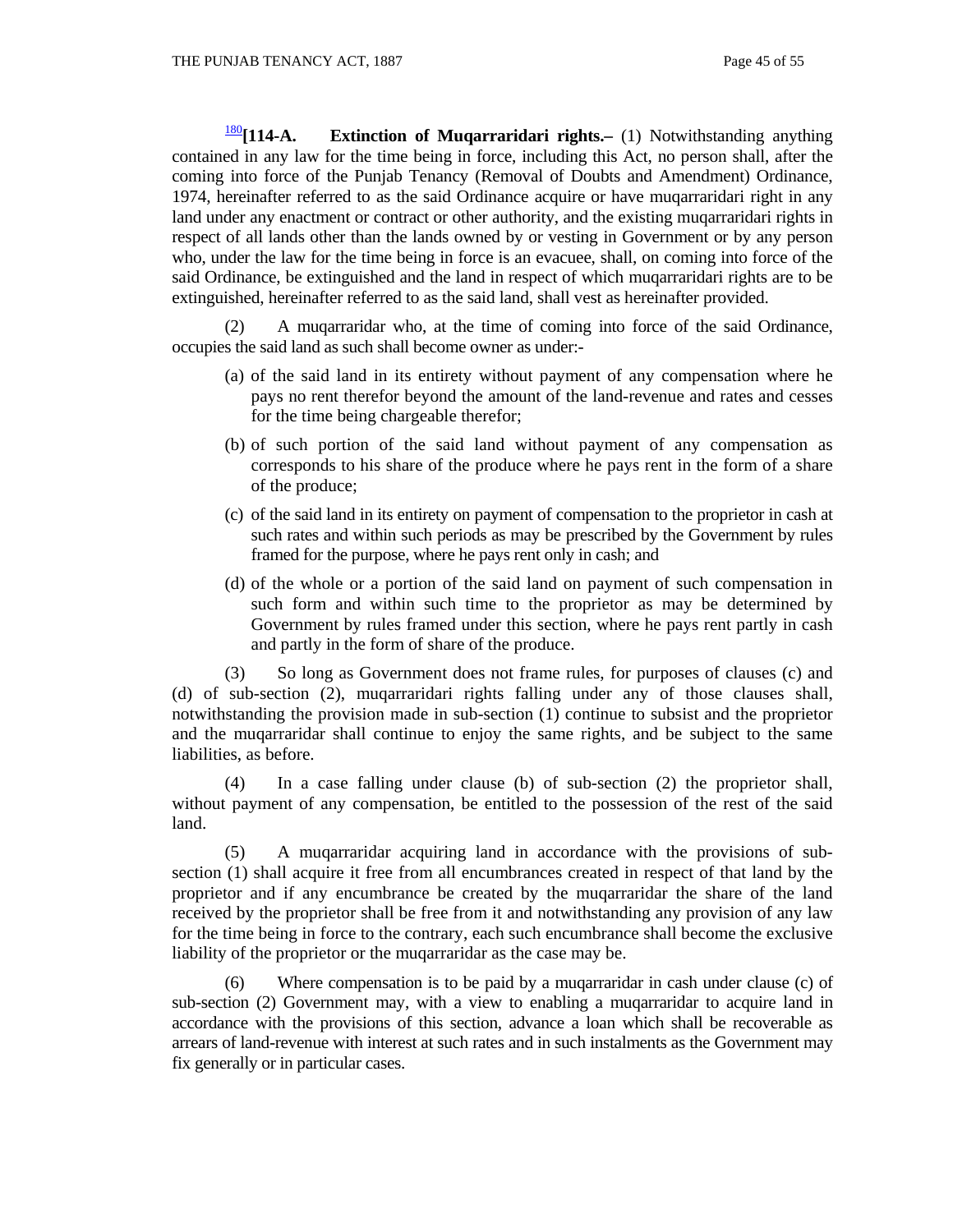(7) Government shall frame rules to give effect to the provisions of this section, and while framing the rules it may classify land into different categories and prescribe different principles of assessment of compensation].

<sup>181</sup>**[114-B. Removal of doubts.–** Notwithstanding anything contained in this Act or any other law for the time being in force or any decree, judgment, or order of any Court or any other authority, an occupancy tenant under a muqarraridar shall be deemed and be deemed always to have, on the extinction of his occupancy rights under section 114, become the owner of the rights possessed by the muqarraridar in the entire or, as the case may be, in a part of the land comprised in his tenancy and in respect of such land section 114-A shall have effect accordingly].

<sup>182</sup>**[115. Limits of holding for personal cultivation.–** (1) No person owning more than 100 acres of land shall have in his possession for personal cultivation any irrigated culturable land exceeding 50 acres.

 *Explanation*– Where any such person has in his possession any such land jointly or in partnership with any one else, only his own share of the land in such possession shall be taken into consideration in computing the 50 acres for the purpose of this sub-section.

 (2) If a person owning more than 100 acres of land has in his possession culturable land in excess of 50 acres, he shall within three months of the date on which the Punjab Tenancy (Amendment) Act, 1952, comes into force, and if such person is in the military service of Pakistan on that date, then within six months of his release from such service, let out the area in excess of 50 acres to tenants on terms permissible under the law:

 Provided that if the said land in excess of 50 acres is under crop at the time of the coming into force of the aforesaid Act, it shall be so let out within one month of the removal of the crop:

 Provided further that if the land to be let out has been prepared for sowing, the person who has so prepared it shall be entitled to compensation from the person to whom the land is let out, and such compensation and the mode of its payment shall, in case of a dispute, be assessed and determined by the Revenue-Officer referred to in sub-section (4) in accordance with the provisions of this Act, in so far as these may be applicable.

 (3) Where a person not owning more than 100 acres of land on the date of the coming into force of the Punjab Tenancy (Amendment) Act, 1952, acquires by any means more land which alongwith land already owned by him totals more than 100 acres, he shall, within three months of such acquisition, let out to tenants so much of the land as is in his possession in excess of 50 acres of culturable land, and the provisos to sub-section (2) shall in so far as applicable apply to this case.

 (4) If any person who is required by sub-section (2) or sub-section (3) to let out any land fails to find suitable tenants, he shall, before the expiry of the period fixed by the relevant sub-section, intimate the fact in writing to the Revenue-Officer, who would be competent under the law to entertain an application for the ejectment of the tenant from the land, if such land had been let out to him, and such Revenue-Officer shall proceed in accordance with such rules as may be framed by Government to find suitable tenants for the land.

 (5) When a person acts under sub-section (4), he shall let out the land to tenants recommended by the Revenue-Officer, and in case he fails to do so, he shall be deemed to have contravened the provisions of this section, and besides any other penalty which may be imposed on him under the law, the Revenue-Officer referred to in sub-section (4) shall have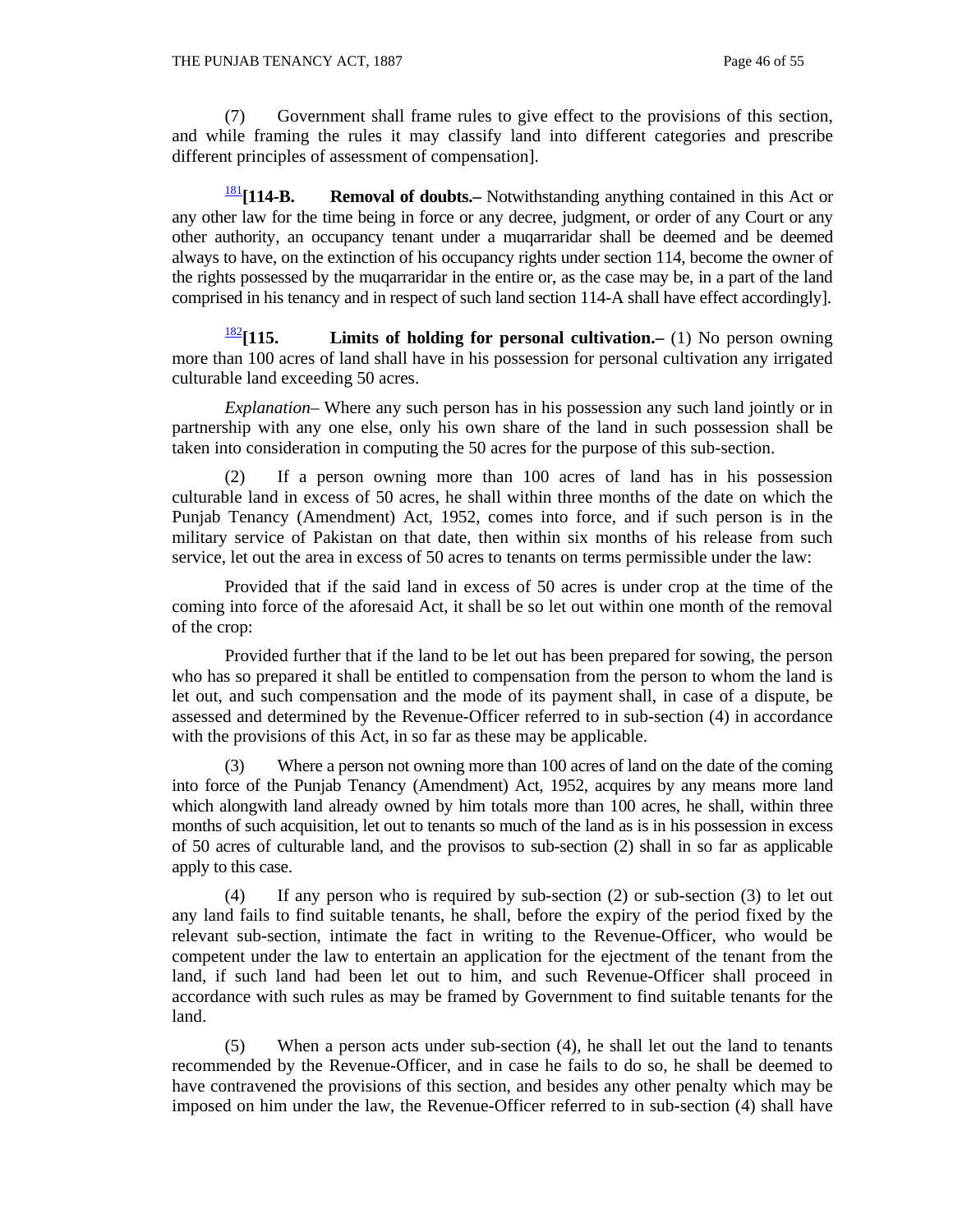the power to settle tenants on the land which such person is keeping in excess of the limits prescribed by this section:

 Provided that if the Revenue-Officer fails to find tenants for the land, and in consequence thereof such person continues to occupy any land in excess of the prescribed limits, he will not be deemed to have contravened the provisions of this section:

 Provided further that in a case covered by the first proviso the Revenue-Officer will have the power to settle tenants on the land at proper time, whenever he is able to find suitable persons for this purpose.

 (6) Where a person has in accordance with the provisions of sub-section (2) or sub-section (3) made a choice with respect to the land which he is to keep for his personal cultivation, he shall not thereafter have the right to claim any other land in lieu of the whole or part of that land, even though he may have lost that land through alienation:

 Provided that he shall have the right of exchanging the said area of 50 acres or any part thereof with any land in which he may acquire proprietary rights, by inheritance, after having made the said choice:

 Provided further that if the land reserved by a person for personal cultivation or any portion thereof is compulsorily acquired by the Provincial or the  $\frac{183}{182}$ [Federal Government], or is rendered *darya burd*, or if 50 per centum or more of such land is rendered totally unculturable on account of the action of *Sem or Thur,* the said person shall be entitled to so much additional area, as with the area, if any, still in his possession, and in the last mentioned case, the area fit for cultivation, will make up 50 acres.

 (7) Land attached to and used for the purposes of a cattle farm or a stud farm recognised by Government shall be exempt from the provisions of this section. But an owner of any such farm shall not be entitled to retain for personal cultivation any other land, even though the land attached to such farm is less than 50 acres.

 *Explanation–* For the purposes of this sub-section a cattle farm means a farm of agricultural land which is exclusively reserved for the purposes of breeding cattle, and a studfarm means a farm of such land exclusively reserved for breeding of horses or mules.

A person who owns 25 acres of land or more shall not be selected or given any land as a tenant under sub-section  $(2)$ ,  $(3)$ ,  $(4)$  or  $(5)$  and no tenant shall be allowed more than 25 acres as such.

 (9) Government may, by notification in the official gazette, exempt any person or class of persons owning land or any land or class of land from the operation of this section.

 *Explanation* 1– For the purposes of computing the area for personal cultivation an acre of unirrigated culturable land shall be counted as half an acre and the terms irrigated and unirrigated shall be defined by rules framed by Government under this Act, and if there is in the opinion of the Government any land which does not fall under these two categories, the rules shall prescribe a separate category for it, and shall fix the ratio which such land shall bear in relation to irrigated land for purposes of such computation.

 *Explanation* 2– For the purposes of this section, land under a garden which is in existence on the date of the coming into force of the Punjab Tenancy (Amendment) Act, 1952, and which according to the nature of the trees planted is deemed fully covered, shall not be treated as culturable even though any portion thereof may be fit or actually used for purposes of cultivation. But if a garden is planted in any land after the coming into force of the aforesaid Act, the land thereunder shall be treated as culturable.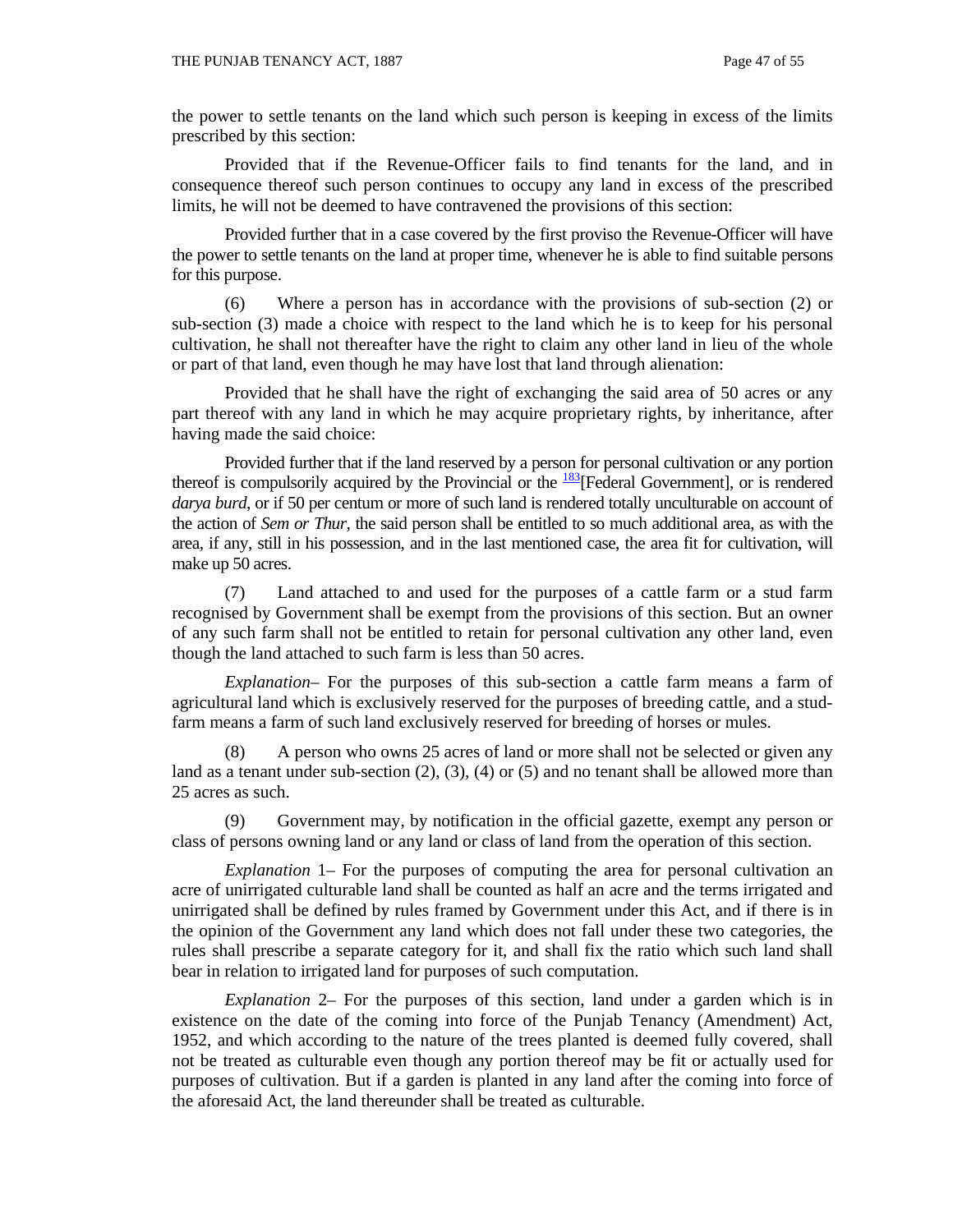*Explanation* 3– For the purposes of this section, if land, which according to the provisions of the revenue law for the time being in force is *banjar qadeem* and is shown in revenue record as such is brought under cultivation or a garden is planted therein, shall continue to be treated as not culturable.

 *Explanation* 4– For the purposes of this section cultivation through any direct descendant of the person owning land or his wife or servant or hired labour shall be treated as personal cultivation by the said person.

 *Explanation* 5– For the purposes of this section a mortgagee of land with possession, a tenant of Government land under  $\frac{184}{184}$  [the Colonization of Government Lands (Punjab) Act, 1912], who has not acquired proprietary rights, a lessee other than a lessee of  $\frac{185}{15}$ [Government] land, and an allottee whether provisional or permanent of land under the law for the rehabilitation of refugees for the time being in force shall be deemed to be a person owning such land].

<sup>186</sup>**[116. Offences.–** (a) If any landlord–

- (i) recovers from any tenant anything in the shape of a cess, village cess or other contribution or due or any other free service in addition to the rent payable in respect of the land held by the latter under the former; or
- (ii) recovers from the tenant in lieu of the seed supplied to him anything in excess of the seed actually supplied; or
- (iii) ejects a tenant forcibly or against the provisions of law; or
- (b) if any person owning land contravenes the provisions of section 115; or
- (c) if any tenant refuses or fails to vacate any land in compliance with an order passed by competent authority–

he shall be guilty of an offence punishable with imprisonment of either description which may extend to one year or fine or with both].

 $187$ [\*\*\*\*\*\*\*\*\*\*\*\*]

 $\overline{a}$ 

 $1$  For Statement of Objects and Reasons, see Punjab Gazette, 1886, Part V, pages 449-455. This Act received the assent of the Governor General on the 23<sup>rd</sup> September, 1887 and was published in the Punjab Gazette, 1887, Part IV, pages 49-69.

<sup>&</sup>lt;sup>2</sup> Substituted by the Punjab Laws (Adaptation, Revision and Repeal) Act, 1955 (XV of 1955).

 $\frac{3}{2}$  Substituted by the Government of India (Adaptation of Indian Laws) Order, 1937, as amended by the Government of India (Adaptation of Indian Laws) Supplementary Order, 1937, for "Local Government".

 $4$  Repealed by the Repealing and Amending Act, 1891 (XII of 1891).

<sup>5</sup> *Ibid*.

 $6$  Added by the West Pakistan (Adaptation and Repeal of Laws) Act, 1957 (XVI of 1957).

 $\frac{7}{2}$  Added by the Punjab Tenancy (Amendment) Act, 1950 (XVII of 1950).

<sup>&</sup>lt;sup>8</sup> Omitted by the Punjab Tenancy (Amendment) Ordinance, 2001 (LVI of 2001), which was protected and continued in force under the Provisional Constitutional Order, 1999 (Chief Executive's Order No.1 of 1999) as amended by the Provisional Constitituion (Amendment) Order, 1999 (Chief Executive's Order No. 9 of 1999)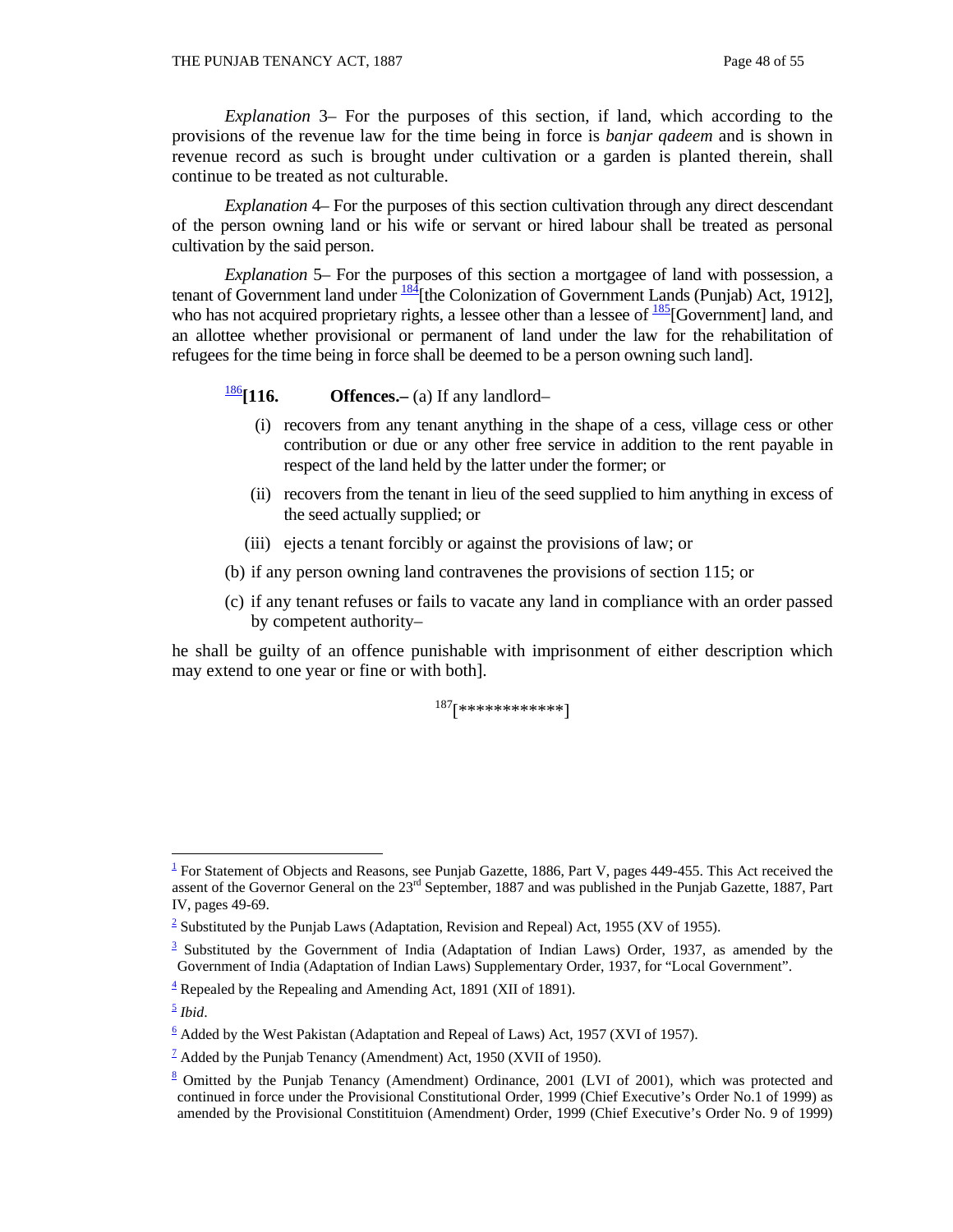and Article 270AA of the Constitution of the Islamic Republic of Pakistan, as substituted by the Constitution (Eighteenth Amendment) Act, 2010.

<sup>2</sup> Substituted *ibid*, for the figure "1887".

 $\frac{10}{10}$  Substituted by the Central Adaptation of Laws Order, 1964 (P.O. 1 of 1964), for the word "Crown".

 $\frac{11}{11}$  Substituted for the figure "1887" by the Punjab Tenancy (Amendment) Ordinance, 2001 (LVI of 2001) which was protected and continued in force under the Provisional Constitutional Order, 1999 (Chief Executive's Order No.1 of 1999) as amended by the Provisional Constitituion (Amendment) Order, 1999 (Chief Executive's Order No. 9 of 1999) and Article 270AA of the Constitution of the Islamic Republic of Pakistan, as substituted by the Constitution (Eighteenth Amendment) Act, 2010.

 $\frac{12}{2}$  Substituted ibid, for the figure "1887".

 $13$  Substituted by the Central Adaptation of Laws Order, 1964 (P.O. 1 of 1964), for the word "Crown".

 $\frac{14}{16}$ *Ibid.* 

 $\frac{15}{2}$  Deleted by the Repealing and Amending Act, 1891 (XII of 1891).

 $\frac{16}{16}$  Substituted for the words, commas and figures "Punjab District Boards Act, 1883, and any, fee leviable under section 33 of that Act from land-owners for the use of, or benefits derived from such works as are referred to in section 20, clauses (i) and (j) of that Act" by the Punjab Tenancy (Amendment) Ordinance, 2001 (LVI of 2001) which was protected and continued in force under the Provisional Constitutional Order, 1999 (Chief Executive's Order No.1 of 1999) as amended by the Provisional Constitituion (Amendment) Order, 1999 (Chief Executive's Order No. 9 of 1999) and Article 270AA of the Constitution of the Islamic Republic of Pakistan, as substituted by the Constitution (Eighteenth Amendment) Act, 2010.

17 The words "Northern India" omitted *ibid*.

18 The words "zaildari and" omitted *ibid*.

 $\frac{19}{2}$  Substituted by the Punjab Tenancy (Amendment) Act, 1950 (XVII of 1950).

 $\frac{20}{20}$  Substituted, for "Provincial Government", by the West Pakistan (Adaptation and Repeal of Laws) Act, 1957 (XVI of 1957).

 $\frac{21}{21}$  Substituted, for the words "by the Crown", by the Central Adaptation of Laws Order, 1964 (P.O. 1 of 1964).

 $\frac{22}{2}$  Substituted *ibid*, for the words "an officer of the Crown".

 $\frac{23}{23}$  Substituted by the Government of India (Adaptation of Indian Laws) Order, 1937, as amended by the Government of India (Adaptation of Indian Laws) Supplementary Order, 1937, for "Local Government".

 $\frac{24}{3}$  *Ibid.* 

 $\frac{25}{25}$  Inserted by the West Pakistan (Adaptation and Repeal of Laws) Act, 1957 (XVI of 1957).

 $\frac{26}{1}$  Added by the Punjab Tenancy (Amendment) Act, 1925 (XI of 1925).

 $\frac{27}{27}$  Substituted by the Punjab Tenancy (Removal of Doubts and Amendment) Act, 1975 (XXXVIII of 1975). The amendment was made effective from 2nd December, 1974.

 $28$  Substituted by the Government of India (Adaptation of Indian Laws) Order, 1937, as amended by the Government of India (Adaptation of Indian Laws) Supplementary Order, 1937, for "Local Government".

 $\frac{29}{29}$  Added by the Punjab Tenancy (Amendment) Act, 1952 (VII of 1952) and later substituted by the Punjab Tenancy (Removal of Doubts and Amendment) Act, 1975 (XXXVIII of 1975).

 $\frac{30}{10}$  Substituted for the figure "115" by the Punjab Tenancy (Amendment) Ordinance, 2001 (LVI of 2001) which was protected and continued in force under the Provisional Constitutional Order, 1999 (Chief Executive's Order No.1 of 1999) as amended by the Provisional Constitituion (Amendment) Order, 1999 (Chief Executive's Order No. 9 of 1999) and Article 270AA of the Constitution of the Islamic Republic of Pakistan, as substituted by the Constitution (Eighteenth Amendment) Act, 2010.

 $\frac{31}{2}$  Added by the Punjab Tenancy (Amendment) Act, 1925 (XI of 1925).

<sup>32</sup> Added *ibid*.

<sup>34</sup> Substituted *ibid*, for the figure "1887".

 $\frac{33}{25}$  Substituted for the figure "56" by the Punjab Tenancy (Amendment) Ordinance, 2001 (LVI of 2001) which was protected and continued in force under the Provisional Constitutional Order, 1999 (Chief Executive's Order No.1 of 1999) as amended by the Provisional Constitituion (Amendment) Order, 1999 (Chief Executive's Order No. 9 of 1999) and Article 270AA of the Constitution of the Islamic Republic of Pakistan, as substituted by the Constitution (Eighteenth Amendment) Act, 2010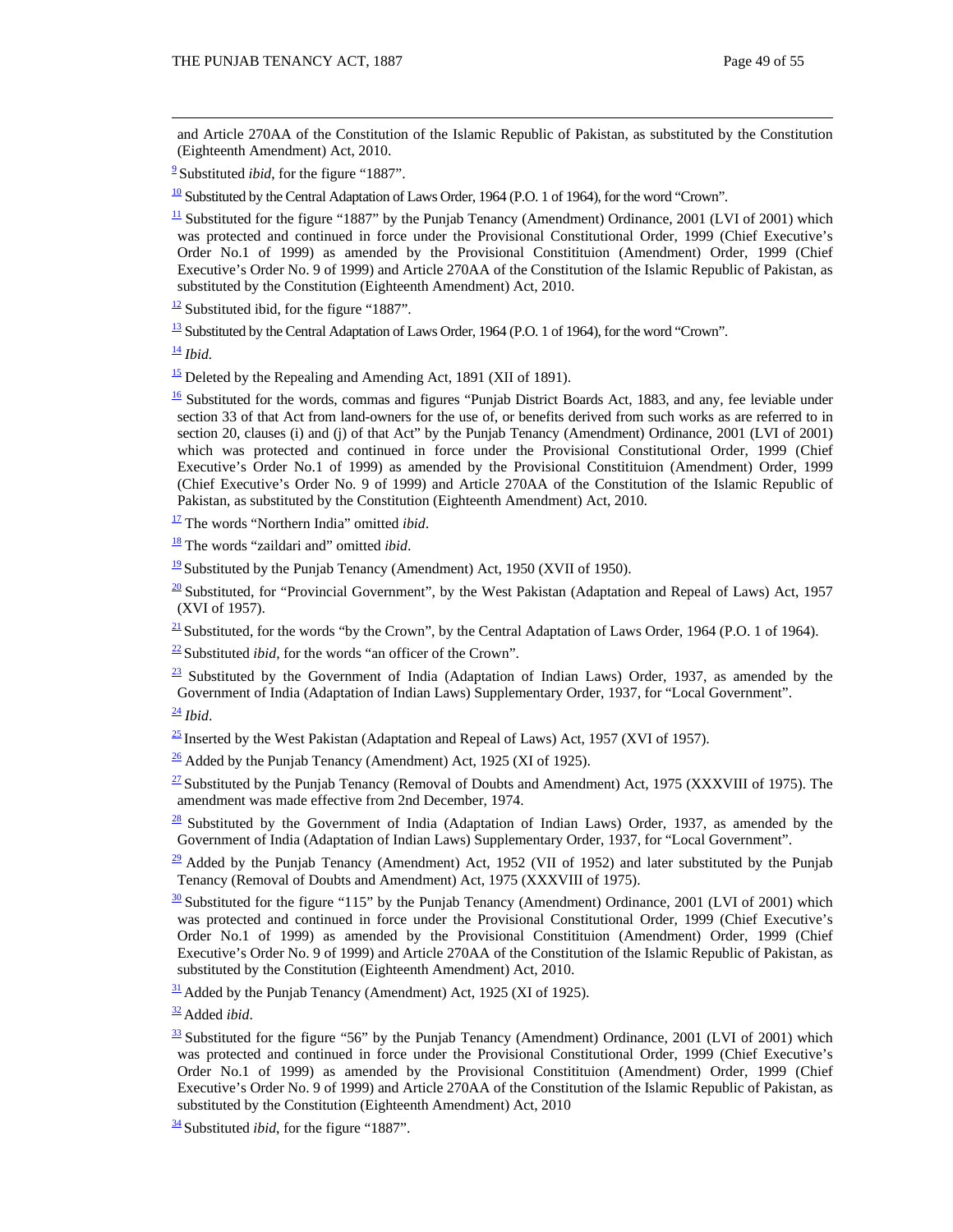$\frac{35}{25}$  Inserted by the Punjab Tenancy (Amendment) Act, 1925 (XI of 1925).

<sup>36</sup> *Ibid*.

<sup>38</sup> Substituted *ibid*, for the figure "1887".

 $\frac{39}{2}$  Substituted by the Punjab Tenancy Act, 1887, Amendment Act, 1906 (I of 1906).

 $\frac{40}{2}$  Substituted ibid.

<sup>41</sup> Added ibid*.*

 $\frac{42}{2}$  Substituted by the West Pakistan Laws (Adaptation) Order, 1964, for the word "Crown".

<sup>43</sup> Substituted *ibid*, for the words "any officer of the Crown".

 $\frac{44}{1}$  Inserted by the Punjab Tenancy (Amendment) Act, 1925 (XI of 1925).

 $\frac{45}{3}$ *Ibid.* 

 $\frac{46}{10}$  Added by the Punjab Tenancy (Amendment) Act, 1925 (XI of 1925).

 $\frac{47}{2}$ *Ibid.* 

 $\frac{48}{18}$  Inserted by the Amending Act, 1891 (XII of 1891).

 $\frac{49}{2}$  Substituted by the West Pakistan (Adaptation and Repeal of Laws) Act, 1957 (XVI of 1957), for "Financial Commissioner".

 $\frac{50}{2}$  Inserted by the Punjab Tenancy (Amendment) Act, 1929 (V of 1929).

 $\frac{51}{2}$  Substituted, for "Local Government", by the Government of India (Adaptation of Indian Laws) Order, 1937, as amended by the Government of India (Adaptation of Indian Laws) Supplementary Order, 1937.

 $\frac{52}{2}$  Inserted by the Punjab Tenancy (Amendment) Act, 1925 (XI of 1925).

 $53$  Substituted by the West Pakistan Laws (Adaptation) Order, 1964, for the word "Crown".

<sup>54</sup> Substituted *ibid*., for the words "any servant of Crown".

 $\frac{55}{2}$  Added by the Punjab Tenancy (Amendment) Act, 1927 (II of 1927).

 $\frac{56}{2}$  Substituted by the Punjab Tenancy (Amendment) Act, 1951 (IV of 1951).

 $\frac{57}{2}$  Inserted by the Punjab Tenancy (Amendment) Act, 1952 (VII of 1952).

 $\frac{58}{2}$  Inserted by the Punjab Laws (Adaptation, Revision and Repeal) Act, 1955 (XV of 1955).

 $\frac{59}{2}$  Inserted by the Punjab Tenancy (Amendment) Act, 1952 (VII of 1952). By order of the Shariat Appellate Bench of the Supreme Court of Pakistan reported in PLD 1990 SC 99, the provisions of whole of section 60-A of the Punjab Tenancy Act, 1887 in so far as it makes non-occupancy tenancy heritable in respective of the terms of the contract, were held repugnant to the Injunctions of Islam and they ceased to have effect on 23rd March, 1990.

 $60$  Substituted by the Government of India (Adaptation of Indian Laws) Order, 1937, as amended by the Government of India (Adaptation of Indian Laws) Supplementary Order, 1937, for "Local Government".

 $\frac{61}{1}$  The words "with the previous sanction of the Governor General in Council" were repealed by the Punjab Courts (Amendment) Act, 1914 (IV of 1914).

 $\frac{62}{2}$  Added by the Punjab Tenancy (Amendment) Act, 1933 (IV of 1933).

 $63$  Substituted for the figure "1887" by the Punjab Tenancy (Amendment) Ordinance, 2001 (LVI of 2001) which was protected and continued in force under the Provisional Constitutional Order, 1999 (Chief Executive's Order No.1 of 1999) as amended by the Provisional Constitituion (Amendment) Order, 1999 (Chief Executive's Order No. 9 of 1999) and Article 270AA of the Constitution of the Islamic Republic of Pakistan, as substituted by the Constitution (Eighteenth Amendment) Act, 2010.

 $64$  Substituted by the Government of India (Adaptation of Indian Laws) Order, 1937, as amended by the Government of India (Adaptation of Indian Laws) Supplementary Order, 1937, for "Local Government".

 $65$  Substituted by the West Pakistan (Adaptation and Repeal of Laws) Act, 1957 (XVI of 1957), for "Financial Commissioner".

 $\frac{37}{2}$  Substituted for the figure "56" by the Punjab Tenancy (Amendment) Ordinance, 2001 (LVI of 2001) which was protected and continued in force under the Provisional Constitutional Order, 1999 (Chief Executive's Order No.1 of 1999) as amended by the Provisional Constitituion (Amendment) Order, 1999 (Chief Executive's Order No. 9 of 1999) and Article 270AA of the Constitution of the Islamic Republic of Pakistan, as substituted by the Constitution (Eighteenth Amendment) Act, 2010.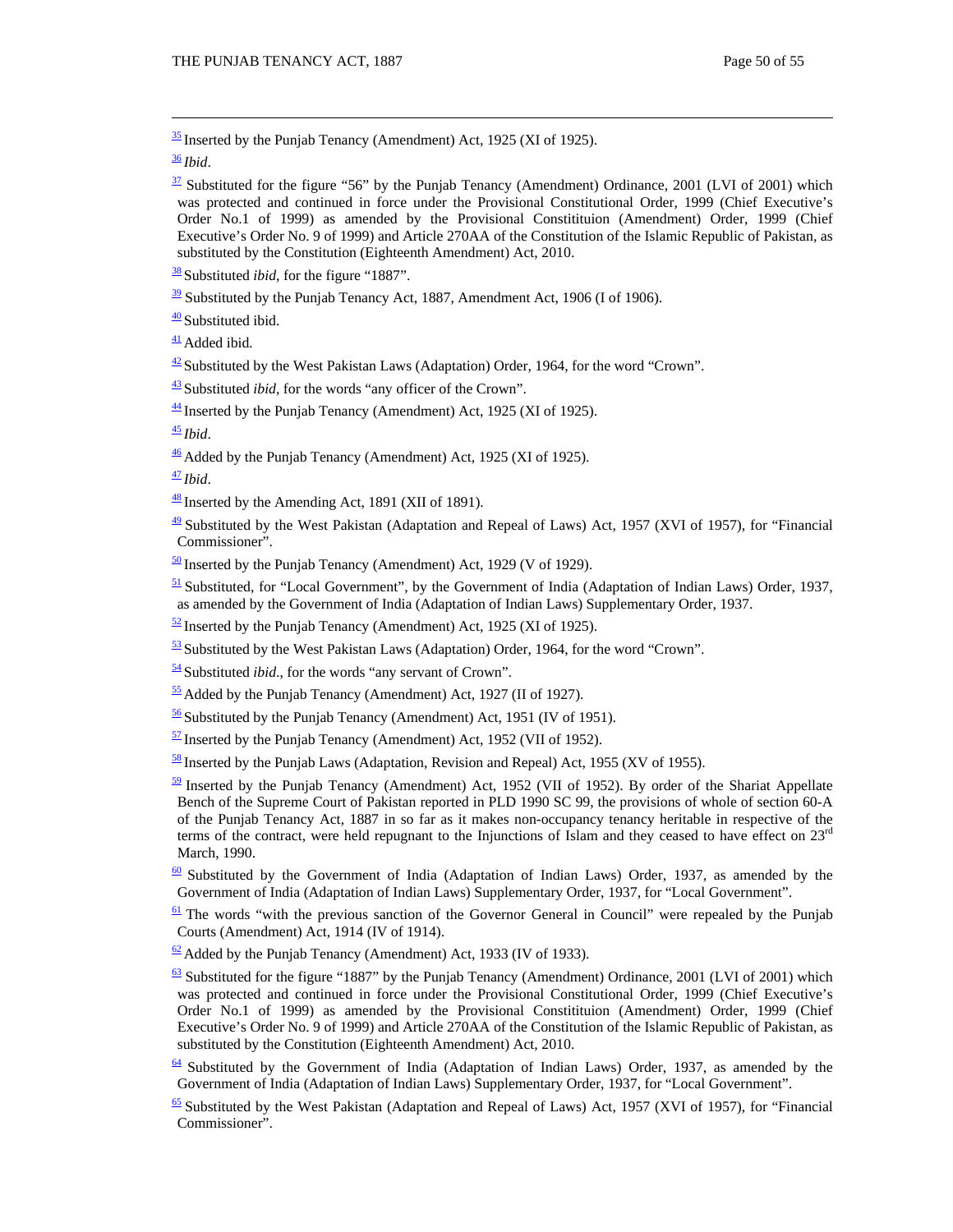$\frac{66}{2}$  Substituted for the figure "1887" by the Punjab Tenancy (Amendment) Ordinance, 2001 (LVI of 2001) which was protected and continued in force under the Provisional Constitutional Order, 1999 (Chief Executive's Order No.1 of 1999) as amended by the Provisional Constitituion (Amendment) Order, 1999 (Chief Executive's Order No. 9 of 1999) and Article 270AA of the Constitution of the Islamic Republic of Pakistan, as substituted by the Constitution (Eighteenth Amendment) Act, 2010

 $\frac{67}{2}$  Inserted by the Punjab Tenancy (Amendment) Act, 1925 (XI of 1925).

 $69$  Substituted by the Government of India (Adaptation of Indian Laws) Order, 1937, as amended by the Government of India (Adaptation of Indian Laws) Supplementary Order, 1937, for "Local Government".

 $\frac{70}{20}$  Added by the Punjab Tenancy (Amendment) Act, 1912 (III of 1912).

 $\frac{71}{1}$  Substituted, for "Rs. 1,000", by the Punjab Tenancy (Amendment) Ordinance, 1980 (IX of 1980).

 $\frac{72}{2}$  Added by the Punjab Alienation of Land Act, 1900 (XIII of 1900).

 $\frac{73}{12}$  The words and comma ", zaildars, inamdars" omitted by the Punjab Tenancy (Amendment) Ordinance, 2001 (LVI of 2001) which was protected and continued in force under the Provisional Constitutional Order, 1999 (Chief Executive's Order No.1 of 1999) as amended by the Provisional Constitituion (Amendment) Order, 1999 (Chief Executive's Order No. 9 of 1999) and Article 270AA of the Constitution of the Islamic Republic of Pakistan, as substituted by the Constitution (Eighteenth Amendment) Act, 2010.

 $\frac{74}{4}$  Substituted by the West Pakistan (Adaptation and Repeal of Laws) Act, 1957 (XVI of 1957), for "Financial Commissioner".

 $\frac{75}{25}$  Substituted by the Government of India (Adaptation of Indian Laws) Order, 1937, as amended by the Government of India (Adaptation of Indian Laws) Supplementary Order, 1937, for "Local Government".

 $\frac{76}{6}$  Added by the Punjab Tenancy (Amendment) Act, 1977 (IV of 1977).

 $\overline{^{77}}$  The word "other", deleted by the West Pakistan (Adaptation and Repeal of Laws) Act, 1957 (XVI of 1957).

 $\frac{78}{8}$  Substituted the West Pakistan (Adaptation and Repeal of Laws) Act, 1957 (XVI of 1957), for "Financial Commissioner".

 $\frac{79}{2}$ *Ibid.* 

81 Substituted *Ibid*, for the word "Commissioner"

 $\frac{82}{1}$  Substituted the West Pakistan (Adaptation and Repeal of Laws) Act, 1957 (XVI of 1957), for "Financial Commissioner".

 $\frac{83}{2}$  Substituted for the words "a Commissioner" by the Punjab Tenancy (Amendment) Ordinance, 2001 (LVI of 2001) which was protected and continued in force under the Provisional Constitutional Order, 1999 (Chief Executive's Order No.1 of 1999) as amended by the Provisional Constitution (Amendment) Order, 1999 (Chief Executive's Order No. 9 of 1999) and Article 270AA of the Constitution of the Islamic Republic of Pakistan, as substituted by the Constitution (Eighteenth Amendment) Act, 2010.

84 Substituted by the West Pakistan (Adaptation and Repeal of Laws) Act, 1957 (XVI of 1957).

<sup>85</sup> Substituted *Ibid*, for "Financial Commissioner".

86 Substituted for the words "a Commissioner" by the Punjab Tenancy (Amendment) Ordinance, 2001 (LVI of 2001) which was protected and continued in force under the Provisional Constitutional Order, 1999 (Chief Executive's Order No.1 of 1999) as amended by the Provisional Constitution (Amendment) Order, 1999 (Chief Executive's Order No. 9 of 1999) and Article 270AA of the Constitution of the Islamic Republic of Pakistan, as substituted by the Constitution (Eighteenth Amendment) Act, 2010.

 $87$  Substituted by the West Pakistan (Adaptation and Repeal of Laws) Act, 1957 (XVI of 1957).

<sup>88</sup> *Ibid.*

<sup>89</sup> *Ibid.*

 $\frac{90}{20}$  Inserted by the West Pakistan Laws (Amendment) Ordinance, 1965 (XXXIV of 1965).

 $68$  Substituted by the West Pakistan (Adaptation and Repeal of Laws) Act, 1957 (XVI of 1957), for "Financial Commissioner".

 $\frac{80}{2}$  Substituted for the words "a Commissioner" by the Punjab Tenancy (Amendment) Ordinance, 2001 (LVI of 2001) which was protected and continued in force under the Provisional Constitutional Order, 1999 (Chief Executive's Order No.1 of 1999) as amended by the Provisional Constitution (Amendment) Order, 1999 (Chief Executive's Order No. 9 of 1999) and Article 270AA of the Constitution of the Islamic Republic of Pakistan, as substituted by the Constitution (Eighteenth Amendment) Act, 2010.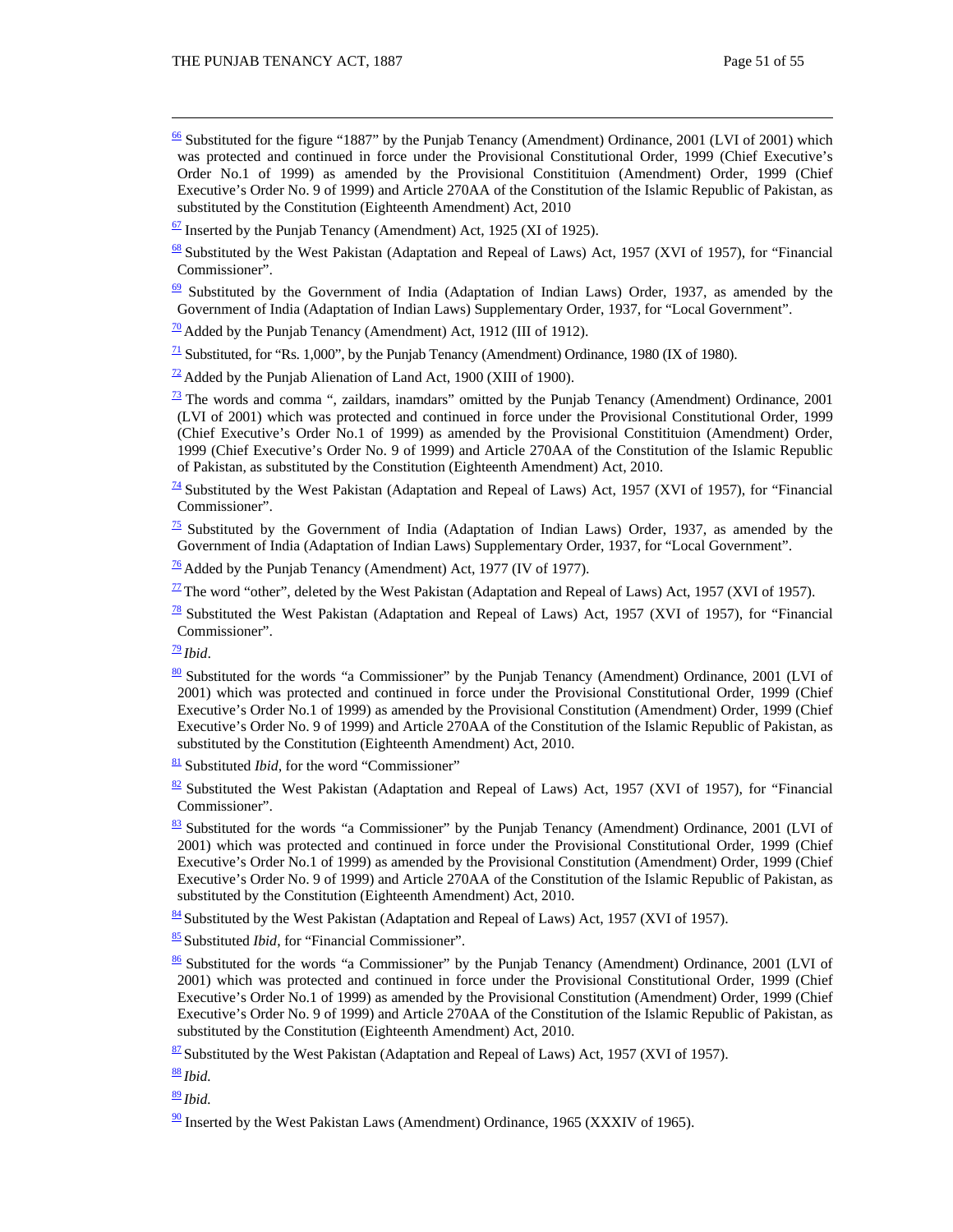- $\frac{91}{2}$  Substituted for the word "Commissioner" by the Punjab Tenancy (Amendment) Ordinance, 2001 (LVI of 2001) which was protected and continued in force under the Provisional Constitutional Order, 1999 (Chief Executive's Order No.1 of 1999) as amended by the Provisional Constitution (Amendment) Order, 1999 (Chief Executive's Order No. 9 of 1999) and Article 270AA of the Constitution of the Islamic Republic of Pakistan, as substituted by the Constitution (Eighteenth Amendment) Act, 2010
- $\frac{92}{2}$  Substituted by the West Pakistan (Adaptation and Repeal of Laws) Act, 1957 (XVI of 1957), for "Financial Commissioner".
- $\frac{93}{2}$  Substituted for the words "a Commissioner" by the Punjab Tenancy (Amendment) Ordinance, 2001 (LVI of 2001) which was protected and continued in force under the Provisional Constitutional Order, 1999 (Chief Executive's Order No.1 of 1999) as amended by the Provisional Constitution (Amendment) Order, 1999 (Chief Executive's Order No. 9 of 1999) and Article 270AA of the Constitution of the Islamic Republic of Pakistan, as substituted by the Constitution (Eighteenth Amendment) Act, 2010.
- $94$  Substituted by the Government of India (Adaptation of Indian Laws) Order, 1937, as amended by the Government of India (Adaptation of Indian Laws) Supplementary Order, 1937, for "Local Government".
- $\frac{95}{2}$  Substituted for the word "Commissioner" by the Punjab Tenancy (Amendment) Ordinance, 2001 (LVI of 2001) which was protected and continued in force under the Provisional Constitutional Order, 1999 (Chief Executive's Order No.1 of 1999) as amended by the Provisional Constitution (Amendment) Order, 1999 (Chief Executive's Order No. 9 of 1999) and Article 270AA of the Constitution of the Islamic Republic of Pakistan, as substituted by the Constitution (Eighteenth Amendment) Act, 2010.

<sup>96</sup> *Ibid*.

- $\frac{97}{97}$  Added by the West Pakistan Laws (Amendment) Ordinance, 1965 (XXXIV of 1965).
- 98 Substituted for the word "Commissioner" by the Punjab Tenancy (Amendment) Ordinance, 2001 (LVI of 2001) which was protected and continued in force under the Provisional Constitutional Order, 1999 (Chief Executive's Order No.1 of 1999) as amended by the Provisional Constitution (Amendment) Order, 1999 (Chief Executive's Order No. 9 of 1999) and Article 270AA of the Constitution of the Islamic Republic of Pakistan, as substituted by the Constitution (Eighteenth Amendment) Act, 2010
- $\frac{99}{2}$  Substituted by the West Pakistan (Adaptation and Repeal of Laws) Act, 1957 (XVI of 1957), for "Financial Commissioner".

<sup>100</sup> Substituted *ibid*.

<sup>101</sup> Substituted for the word "Commissioner" by the Punjab Tenancy (Amendment) Ordinance, 2001 (LVI of 2001) which was protected and continued in force under the Provisional Constitutional Order, 1999 (Chief Executive's Order No.1 of 1999) as amended by the Provisional Constitituion (Amendment) Order, 1999 (Chief Executive's Order No. 9 of 1999) and Article 270AA of the Constitution of the Islamic Republic of Pakistan, as substituted by the Constitution (Eighteenth Amendment) Act, 2010.

<sup>102</sup> *Ibid*.

- $\frac{103}{100}$  The word "Indian" omitted.
- <sup>104</sup> Substituted *ibid*., for the figure "1877".
- <sup>105</sup> Substituted by the West Pakistan (Adaptation and Repeal of Laws) Act, 1957 (XVI of 1957), for "Financial Commissioner".
- <sup>106</sup> Substituted *ibid.,* for the word "him".
- 107 Substituted for the words "A Commissioner" by the Punjab Tenancy (Amendment) Ordinance, 2001 (LVI of 2001) which was protected and continued in force under the Provisional Constitutional Order, 1999 (Chief Executive's Order No.1 of 1999) as amended by the Provisional Constitituion (Amendment) Order, 1999 (Chief Executive's Order No. 9 of 1999) and Article 270AA of the Constitution of the Islamic Republic of Pakistan, as substituted by the Constitution (Eighteenth Amendment) Act, 2010.
- 108 The words, "Commissioner or" deleted by the West Pakistan (Adaptation and Repeal of Laws) Act, 1957 (XVI of 1957)*.*
- <sup>109</sup> Substituted for the word "Commissioner" by the Punjab Tenancy (Amendment) Ordinance, 2001 (LVI of 2001) which was protected and continued in force under the Provisional Constitutional Order, 1999 (Chief Executive's Order No.1 of 1999) as amended by the Provisional Constitituion (Amendment) Order, 1999 (Chief Executive's Order No. 9 of 1999) and Article 270AA of the Constitution of the Islamic Republic of Pakistan, as substituted by the Constitution (Eighteenth Amendment) Act, 2010.
- <sup>110</sup> Substituted by the West Pakistan (Adaptation and Repeal of Laws) Act, 1957 (XVI of 1957)*.*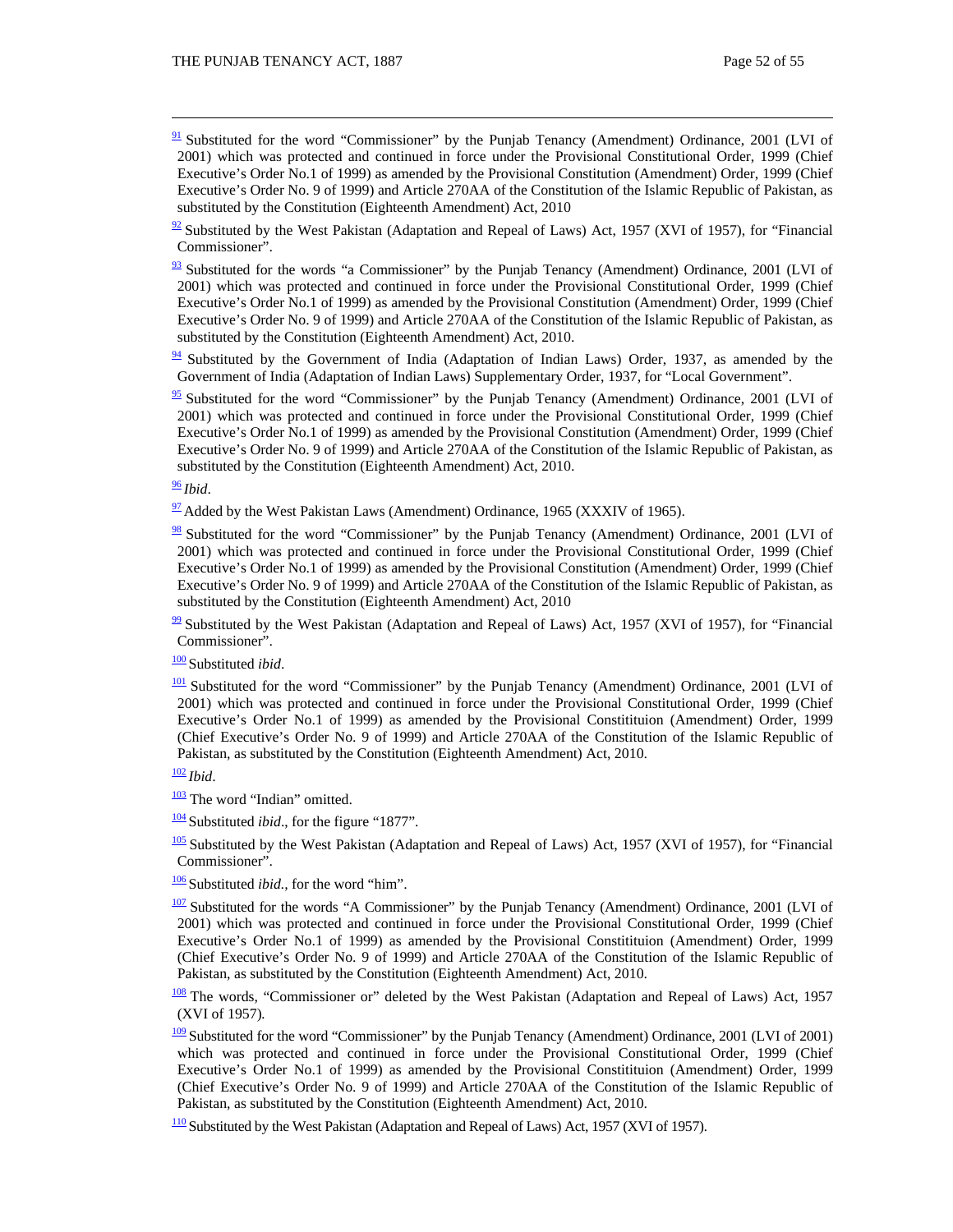$\frac{111}{2}$  Substituted for the word "Commissioner" by the Punjab Tenancy (Amendment) Ordinance, 2001 (LVI of 2001). which was protected and continued in force under the Provisional Constitutional Order, 1999 (Chief Executive's Order No.1 of 1999) as amended by the Provisional Constitituion (Amendment) Order, 1999 (Chief Executive's Order No. 9 of 1999) and Article 270AA of the Constitution of the Islamic Republic of Pakistan, as substituted by the Constitution (Eighteenth Amendment) Act, 2010

 $\frac{112}{2}$  Substituted by the West Pakistan (Adaptation and Repeal of Laws) Act, 1957 (XVI of 1957), for "Financial Commissioner".

113 Substituted by Act XVIII of 1919, for the words "Chief Court".

<sup>114</sup> Substituted by the West Pakistan (Adaptation and Repeal of Laws) Act, 1957 (XVI of 1957), for the word "he".

115 Substituted ibid.

<sup>116</sup> *Ibid.*

<sup>117</sup> *Ibid.*

<sup>118</sup> Substituted *ibid*., for "Financial Commissioner".

<sup>119</sup> *Ibid.*

120 Substituted *ibid.,* for the word "his".

 $\frac{121}{2}$  Substituted by the Government of India (Adaptation of Indian Laws) Order, 1937, as amended by the Government of India (Adaptation of Indian Laws) Supplementary Order, 1937, for "Local Government".

122 For rules under section 85 (1), *See* Notification No. 77, Pb Gazette (Extraordinary), dated, 1-3-1888, page 79.

 $\frac{123}{2}$  Substituted for the figure "1887" by the Punjab Tenancy (Amendment) Ordinance, 2001 (LVI of 2001) which was protected and continued in force under the Provisional Constitutional Order, 1999 (Chief Executive's Order No.1 of 1999) as amended by the Provisional Constitituion (Amendment) Order, 1999 (Chief Executive's Order No. 9 of 1999) and Article 270AA of the Constitution of the Islamic Republic of Pakistan, as substituted by the Constitution (Eighteenth Amendment) Act, 2010

<sup>124</sup> Substituted by the Government of India (Adaptation of Indian Laws) Order, 1937, as amended by the Government of India (Adaptation of Indian Laws) Supplementary Order, 1937, for "Local Government".

<sup>125</sup> *Ibid*.

 $\frac{126}{126}$  The words "with the previous sanction of the Governor-General in Council", deleted by the Punjab Courts (Amendment) Act, 1914 (IV of 1914).

 $\frac{127}{2}$  Substituted by the West Pakistan (Adaptation and Repeal of Laws) Act, 1957 (XVI of 1957), for "Financial Commissioner".

<sup>128</sup> Substituted *ibid*., for the word "his".

 $\frac{129}{2}$  Substituted for the word "III" by the Punjab Tenancy (Amendment) Ordinance, 2001 (LVI of 2001)b which was protected and continued in force under the Provisional Constitutional Order, 1999 (Chief Executive's Order No.1 of 1999) as amended by the Provisional Constitituion (Amendment) Order, 1999 (Chief Executive's Order No. 9 of 1999) and Article 270AA of the Constitution of the Islamic Republic of Pakistan, as substituted by the Constitution (Eighteenth Amendment) Act, 2010.

<sup>130</sup> The word "Indian" omitted *ibid*.

 $\frac{131}{131}$  Substituted *ibid*., for the figure "1886".

<sup>132</sup> Substituted by the Government of India (Adaptation of Indian Laws) Order, 1937, as amended by the Government of India (Adaptation of Indian Laws) Supplementary Order, 1937, for "Local Government".

 $\frac{133}{132}$  Repealed by the Punjab Municipal Act, 1911 (III of 1911), which Act was repealed by the West Pakistan Waqf Properties (Amendment) Ordinance, 1960 (X of 1960), which was subsequently repealed by the Punjab Local Government Act, 1975, which has since been repealed by the Punjab Local Government Ordinance, 1979.

 $\frac{134}{134}$  Substituted by the Punjab Courts Act, 1918 (VI of 1918), for "Divisional Judge".

 $\frac{135}{2}$  Substituted for the word "Commissioner" by the Punjab Tenancy (Amendment) Ordinance, 2001 (LVI of 2001) which was protected and continued in force under the Provisional Constitutional Order, 1999 (Chief Executive's Order No.1 of 1999) as amended by the Provisional Constitituion (Amendment) Order, 1999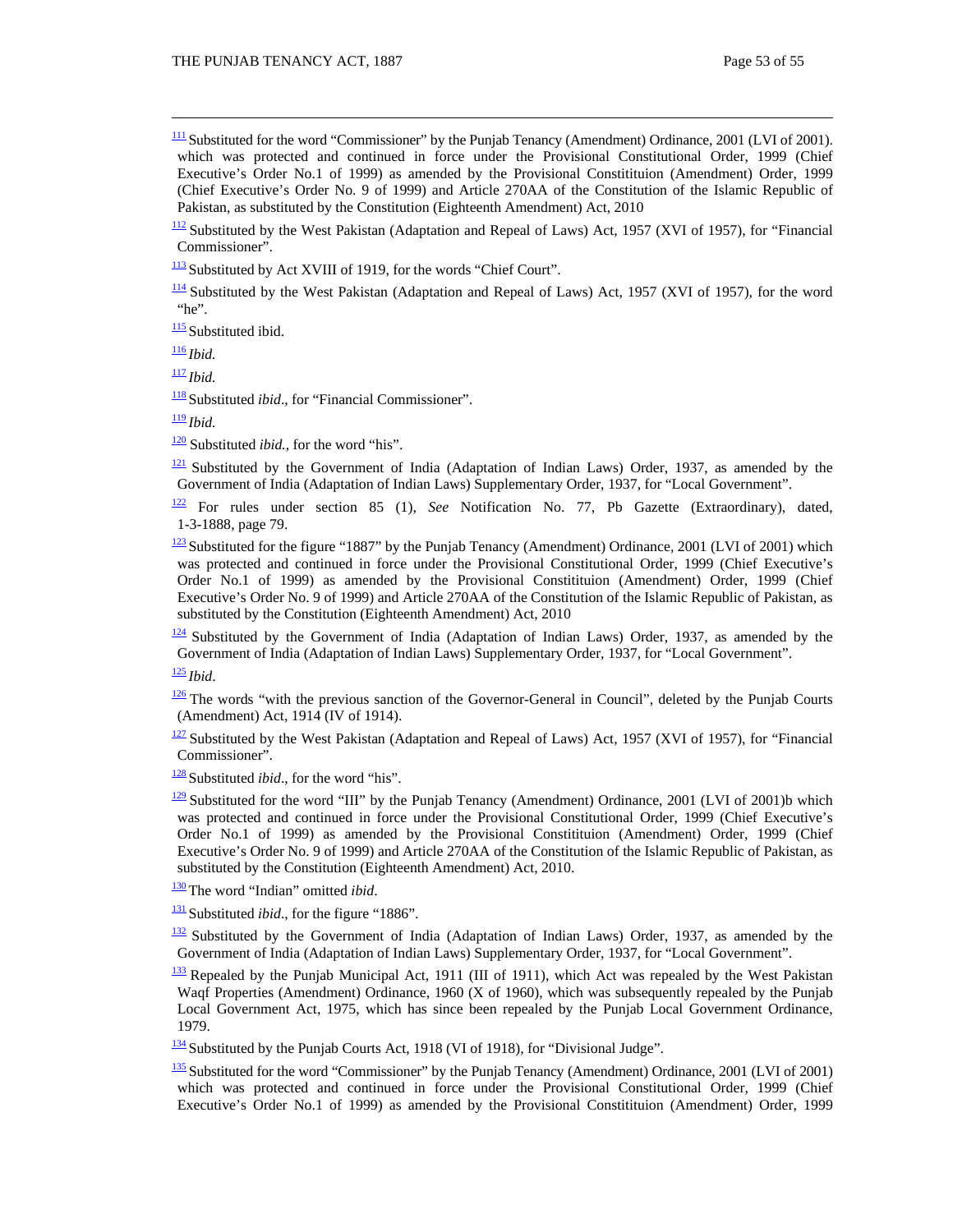(Chief Executive's Order No. 9 of 1999) and Article 270AA of the Constitution of the Islamic Republic of Pakistan, as substituted by the Constitution (Eighteenth Amendment) Act, 2010.

<sup>136</sup> Substituted by the Punjab Courts Act, 1918 (VI of 1918), for words "Divisional Judge"*.*

 $\frac{137}{2}$  Substituted for the word "Commissioner" by the Punjab Tenancy (Amendment) Ordinance, 2001 (LVI of 2001) which was protected and continued in force under the Provisional Constitutional Order, 1999 (Chief Executive's Order No.1 of 1999) as amended by the Provisional Constitituion (Amendment) Order, 1999 (Chief Executive's Order No. 9 of 1999) and Article 270AA of the Constitution of the Islamic Republic of Pakistan, as substituted by the Constitution (Eighteenth Amendment) Act, 2010.

138 Substituted by Act XVIII of 1919, for the words "Chief Court".

<sup>139</sup> *Ibid.*

<sup>140</sup> *Ibid.*

<sup>141</sup> *Ibid*.

<sup>142</sup> *Ibid*

<sup>143</sup> *Ibid.*

<sup>144</sup> *Ibid*.

<sup>145</sup> *Ibid.*

<sup>146</sup> *Ibid*.

<sup>147</sup> *Ibid.*

<sup>148</sup> Substituted by the West Pakistan (Adaptation and Repeal of Laws) Act, 1957 (XVI of 1957), for "Financial Commissioner".

 $\frac{149}{142}$  Substituted by the Government of India (Adaptation of Indian Laws) Order, 1937, as amended by the Government of India (Adaptation of Indian Laws) Supplementary Order, 1937, for "Local Government".

<sup>150</sup> Substituted *ibid.,* for "local official Gazette".

<sup>151</sup> Inserted by the Punjab Tenancy (Amendment) Ordinance, 2001 (LVI of 2001) which was protected and continued in force under the Provisional Constitutional Order, 1999 (Chief Executive's Order No.1 of 1999) as amended by the Provisional Constitituion (Amendment) Order, 1999 (Chief Executive's Order No. 9 of 1999) and Article 270AA of the Constitution of the Islamic Republic of Pakistan, as substituted by the Constitution (Eighteenth Amendment) Act, 2010.

<sup>152</sup> The words "to the chief executive administration of the district" deleted *ibid*

153 Substituted for the words "Local Government", by the Government of India (Adaptation of Indian Laws) Order, 1937, as amended by the Government of India (Adaptation of Indian Laws) Supplementary Order, 1937.

<sup>154</sup> *Ibid*.

<sup>155</sup> *Ibid.*

156 Substituted by the West Pakistan (Adaptation and Repeal of Laws) Act, 1957 (XVI of 1957), for "Financial Commissioner".

157 Substituted for the word "Commissioner" by the Punjab Tenancy (Amendment) Ordinance, 2001 (LVI of 2001) which was protected and continued in force under the Provisional Constitutional Order, 1999 (Chief Executive's Order No.1 of 1999) as amended by the Provisional Constitituion (Amendment) Order, 1999 (Chief Executive's Order No. 9 of 1999) and Article 270AA of the Constitution of the Islamic Republic of Pakistan, as substituted by the Constitution (Eighteenth Amendment) Act, 2010.

158 Substituted by the Government of India (Adaptation of Indian Laws) Order, 1937, as amended by the Government of India (Adaptation of Indian Laws) Supplementary Order, 1937, for "Local Government".

<sup>159</sup> *Ibid.*

160 Substituted by the West Pakistan (Adaptation and Repeal of Laws) Act, 1957 (XVI of 1957), for "Financial Commissioner".

<sup>161</sup> Substituted for the word "Commissioner" by the Punjab Tenancy (Amendment) Ordinance, 2001 (LVI of 2001) which was protected and continued in force under the Provisional Constitutional Order, 1999 (Chief Executive's Order No.1 of 1999) as amended by the Provisional Constitituion (Amendment) Order, 1999 (Chief Executive's Order No. 9 of 1999) and Article 270AA of the Constitution of the Islamic Republic of Pakistan, as substituted by the Constitution (Eighteenth Amendment) Act, 2010.